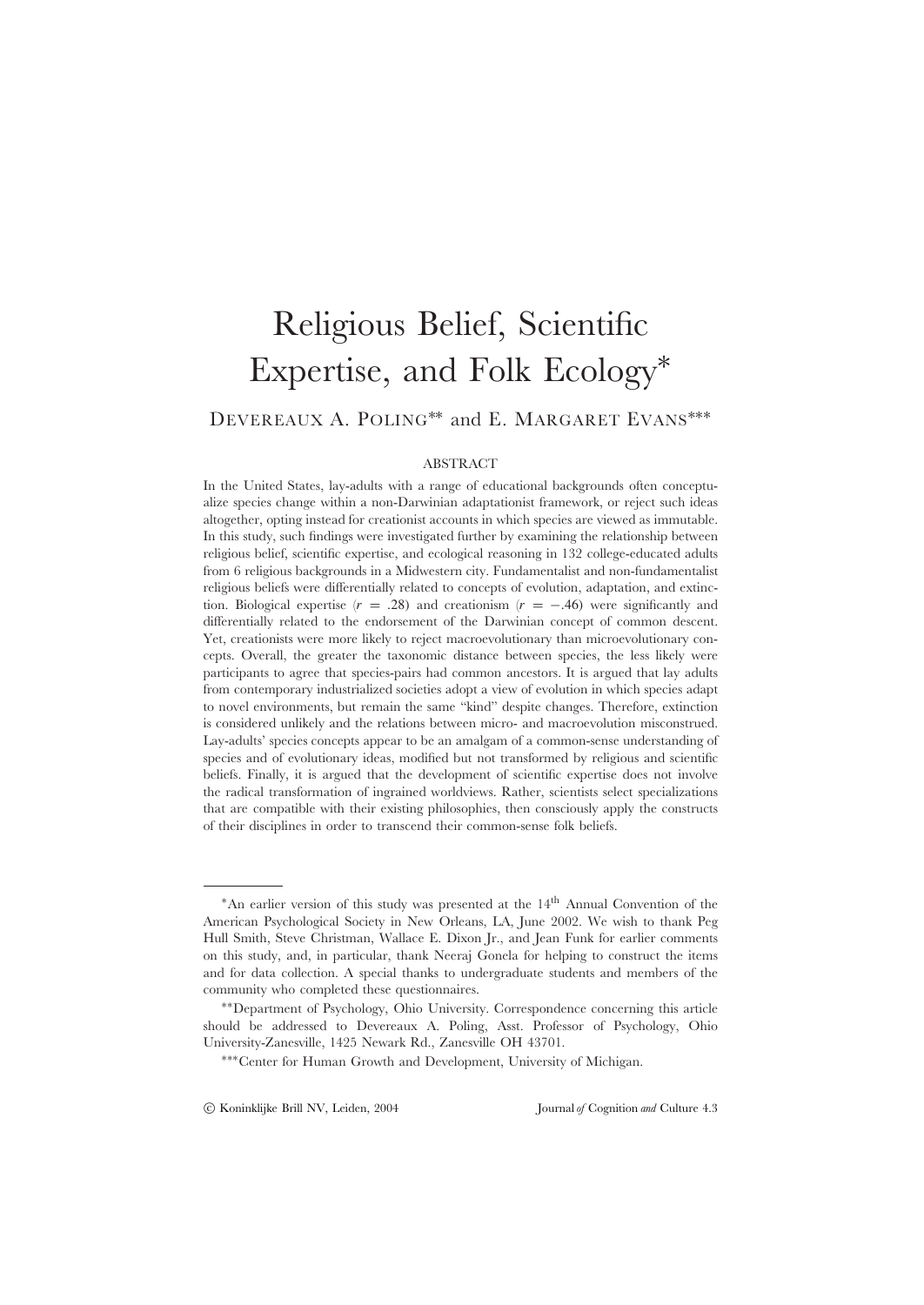# **Introduction**

Shortly after Alfred H. Meyer (1893-1988) submitted his doctoral dissertation on geology, he abandoned the "heretical" topic altogether and subsequently specialized in a theologically less suspect field, that of land utilization (Numbers 1992). It was not Meyer's scientific expertise that was at issue, but the challenge that historical geology offered to his strongly held beliefs in the inerrancy of the biblical account of the creation, in which God created each species individually, a few thousand years ago. Similar "spiritual anguish" (Numbers 1992, p. 274) was voiced by urban lay adults, when asked to what extent they endorsed creationist or evolutionist accounts of the origins of species: "I don't know what to believe, I just want my kids to go to heaven" (Evans 2001, p. 261).

For researchers interested in the interplay between cultural beliefs, folk beliefs, and science, the clash between Darwinian evolution and strict creationism provides a fascinating entrée into this topic, as these examples demonstrate. Moreover, investigations of this controversy have implications that go well beyond the light they can shed on basic cognitive and cultural processes and the nature of scientific thinking. Almost half of the American public endorses some form of creationist belief, as do many of its political leaders (e.g., Pennock 2002). Given that evolutionary theory plays such a central role in modern science, this widespread resistance has a potentially large impact on a range of U.S. public policies. If a sizable minority of the lay public and political leadership reject the scientific reasoning underlying topics from species extinction to genetics, they cannot make informed policy decisions on such topics. There are few studies of the impact of religious belief on the folk ecology of the urban lay-adult (or child), despite its intrinsic value and policy implications. We begin to fill this gap by examining the ecological reasoning, in particular the species concepts, of a sample of U.S. Midwestern college-educated adults. The core question addressed is to what extent do science and religion impact urban adults' commonsense or folk understanding of the natural world? Later, we discuss the implications of our findings for the practice of science itself.

Commonsense reasoning refers to the kind of everyday explanations that most easily come to mind when humans solve problems. Such reasoning regularly defies researchers' efforts to induce abstract reasoning strategies such as propositional logic or probabilistic reasoning in their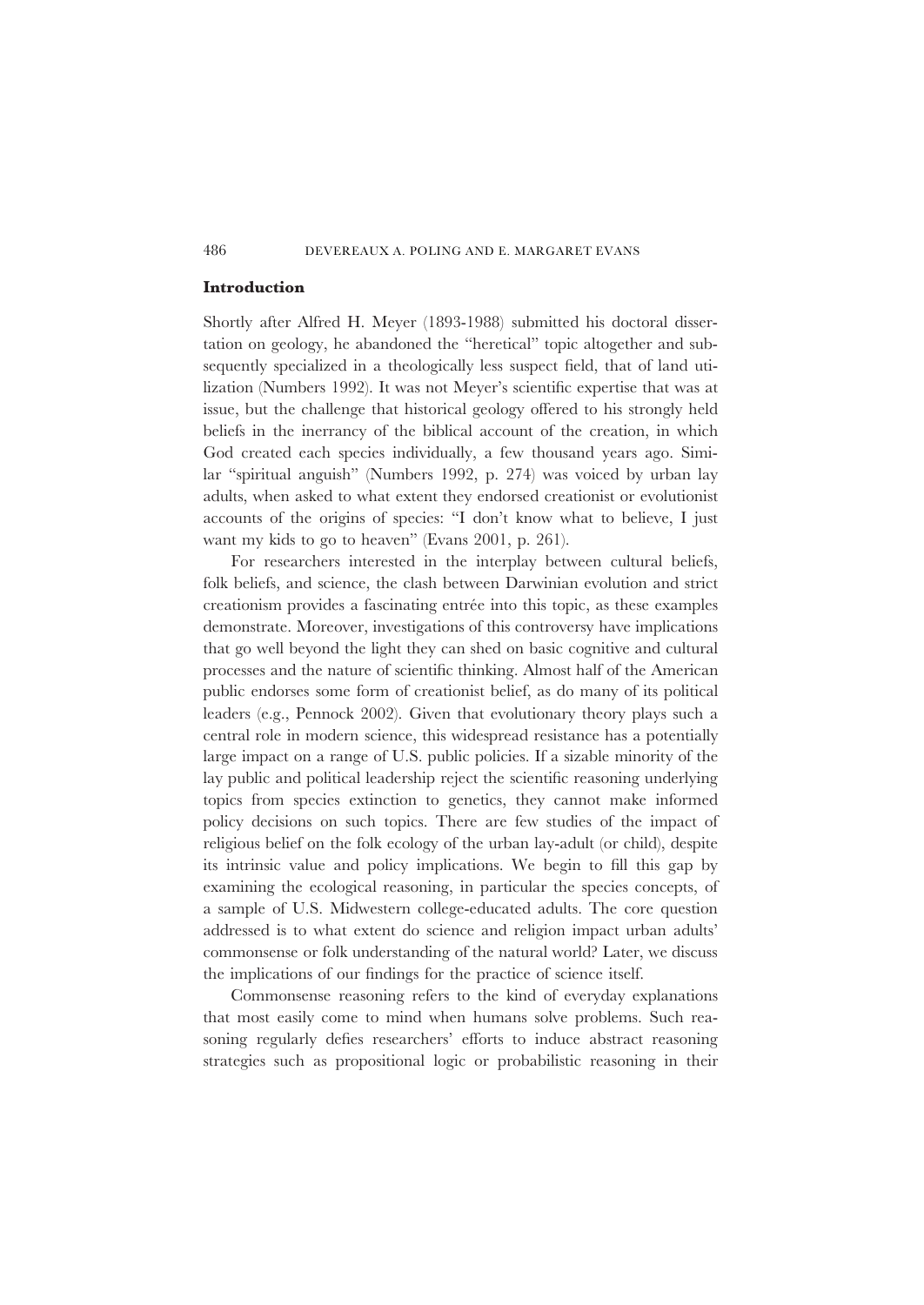subjects (e.g., Johnson-Laird, Legrenzi & Girotto 2004; Tversky & Kahneman 1974). More specifically, a focus on the domain of folk biology reveals the means by which humans ordinarily reason about and classify nature. From a series of studies of the folk biological concepts of diverse populations, Scott Atran, Douglas Medin, and their colleagues concluded that in comparison with that of North American naturalists and Mayans of all backgrounds, North American undergraduates' knowledge of nature is relatively impoverished (see Atran, Medin & Ross 2004; Medin & Atran in press). Further, they argue that urban undergraduates' limited exposure to the natural world often forces them to rely on similarity heuristics and other domain-general reasoning strategies. In spite of these differences, however, all the populations they sampled, like those in many traditional cultures, privileged the generic-species rank (dog) over the lifeform (mammal), kingdom (animal), or folk specific (terrier) ranks when reasoning about animal properties and behaviors (Atran, Medin & Ross 2004; Medin & Atran 2004). Anthropologists have long claimed that the generic-species level comprises the most perceptually salient features of the natural environment, forming the building block for folk taxonomies in cultures the world over (see Atran, Medin & Ross 2004).

In this study, we ask urban North American adults to extend their commonsense understanding of the natural world to address questions of species origins and extinction, which not only arouse existential concerns (Evans, Poling & Mull 2001; Poling & Evans 2004) but for which the evidence is not immediately apparent. Cultural differences are more likely to surface in the face of such uncertainty (Atran 1998). We use the terms folk ecology and folk biology interchangeably, with an emphasis on the folk understanding of animals as adaptive organisms.

There are many reasons to suspect that folk concepts of species are resistant to the arguments of modern evolutionary theory. We summarize those findings, before describing the effects of creationist belief. The profound metaphysical doubts expressed by creation scientists or creationist lay-adults when confronting evolutionary arguments, are poignantly illustrated in the examples presented earlier. But the presence of such existential concerns does not mean that creationism has necessarily impacted their folk ecology. It should be emphasized that most contemporary religions endorse some form of theistic evolution, in which the tenets of Darwinian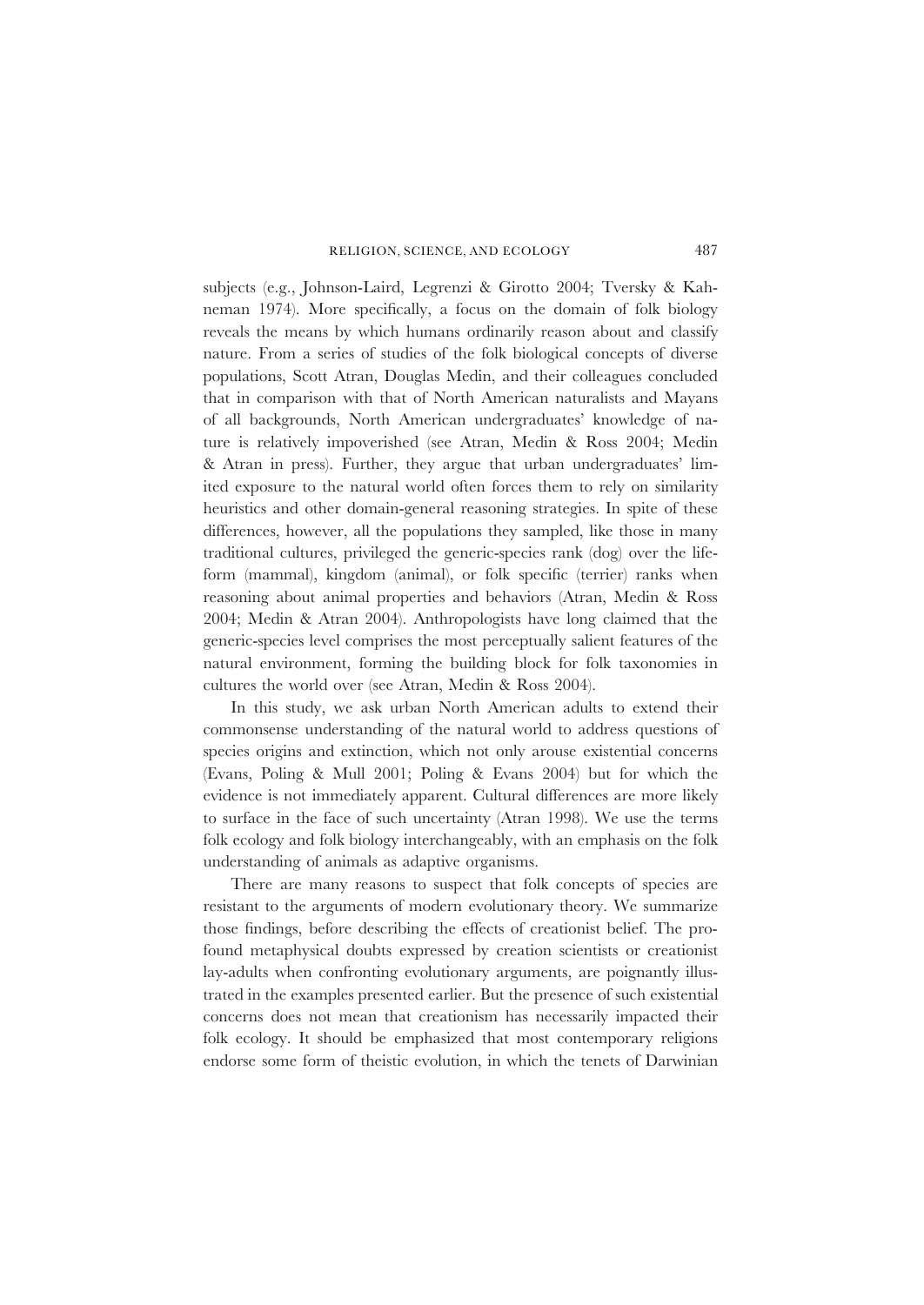evolution are accepted, but God is considered to be the final cause. This compromise is explicitly rejected by Biblical literalists (Evans 2000b; Numbers 1992). First, we describe the relationship between folk concepts of species and evolutionary theory. Then, we turn briefly to creationism and examine its relationship to folk beliefs.

Historically, a variety of pre-Darwinian ideas regarding evolutionary change have existed (Chambers 1994). Central to all of these ideas was the concept of species change and the notion that natural rather than divine law might explain species origins (Secord 1994). In contemporary urban populations, most research on concepts of evolution has been carried out in a specific framework, that of science educators concerned with the alternative conceptions that students bring to the classroom (Evans & Rosengren 2004). From Deadman and Kelly's (1978) study of British students' preinstructional concepts onwards, researchers have consistently found that students' intuitive ideas of species change include: a needbased concept of species adaptation, a belief in the inheritance of acquired characteristics, and a limited understanding of species variation, chance, or probability (e.g., Clough & Wood-Robinson 1985; Ferrari & Chi 1998; Settlage, Jr. 1994). Studies in different languages and cultures reveal a similar set of concepts (e.g., Banet & Ayuso 2003; Dagher & BouJaoude 1997; Hatano, Inagaki & Morita 2002). For example, Bizzo (1994) found that Brazilian high-school students' conceptualize evolution as growth and improvement. Even Ivy-League undergraduates endorse these ideas (Shtulman 2003). Although students invoke natural rather than divine law, their intuitive biological concepts are clearly at odds with Darwinian themes of random variation and selection.

Subsequent studies found that students' intuitive concepts of species change are resistant to even the most targeted instruction aimed at imparting Darwinian theory (e.g., Bishop & Anderson 1990; Brumby 1979, 1984). To explain this resistance, researchers examined a number of factors, most of which had limited effects, from the delivery of evolutionary concepts in textbooks and in the classroom, to student characteristics, such as their reasoning ability and worldviews (e.g., Anderson, Randle & Covotsos 2001; Jeffrey & Roach 1994; Lawson & Worsnop 1992; Swarts, Anderson & Swetz 1994; Trowbridge & Wandersee 1994). Students' worldviews (e.g., Cobern 2000), especially their religious beliefs, do impact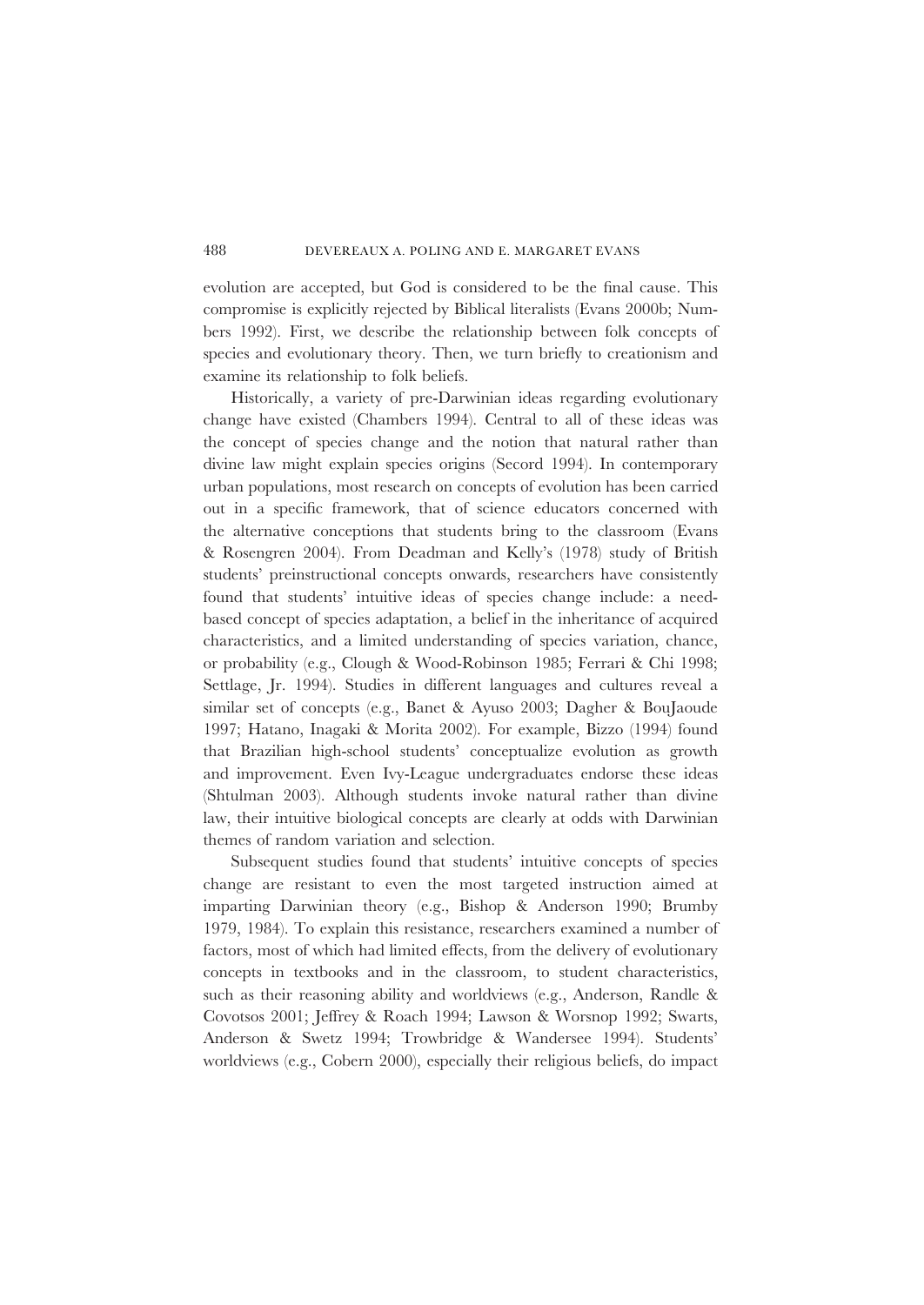their attitudes, in that they often view evolution negatively (e.g., Brem, Ranney & Schindel 2003; Evans 2000b). But, we shall argue, such views are more likely to impact students' resistance to macroevolutionary than microevolutionary concepts. Most studies on students' concepts target microevolutionary processes. A recent, potentially more promising focus has been on students' understanding of the nature of science (e.g., Bell, Lederman & Abd-El-Khalick 2000) and the nature of knowledge (e.g., Sinatra, Southerland, McConaughy & Demastes 2003). Interventions that target both students' naive epistemology and their intuitive biology appear to be more successful in effecting conceptual change in the classroom (e.g., Passmore & Stewart 2002; Sandoval & Morrison 2003).

Missing from this extensive literature is a conceptual framework in which such findings can be interpreted: When do such intuitive ideas first emerge? Why do they persist? Evans and Rosengren (2004) advocate a developmental approach that goes beyond the well-established body of work on preinstructional conceptions in which isolated components of a student's prior knowledge are thought to constrain the acquisition of new knowledge (e.g., Wandersee, Mintzes & Arnaudin 1987). Concepts of species change, it is hypothesized, are strongly rooted in intuitive ontologies, where species are essentialized and creation and change are controlled by design, not subject to random natural processes (Evans & Rosengren 2004; see also, Atran 1990; Evans 2001; Mayr 1982). Such ontological constraints can inhibit or facilitate the acquisition of the novel knowledge structures that underlie Darwinian evolutionary concepts. The goal of a developmental approach is to specify the state of the initial causal principles and describe how they are transformed with the appropriation of new knowledge (Keil & Wilson 2000; Poling & Evans 2002; Vosniadou & Ioannides 1998). Next, we describe the emergence of these concepts in children whose demographic characteristics are similar to those of the lay-adults in the current study.

Although there is considerable controversy regarding the nature and development of children's reasoning (e.g., Atran 1995; Carey 1995; Inagaki & Hatano 2002; Keil 1994; Wellman & Gelman 1998), recent research indicates that three modes of construal, essentialism, teleology, and intention, constrain children's and adults explanations of living kind behaviors (Carey 1985; Keil 1994; Southerland, Abrams, Cummins & Anzelmo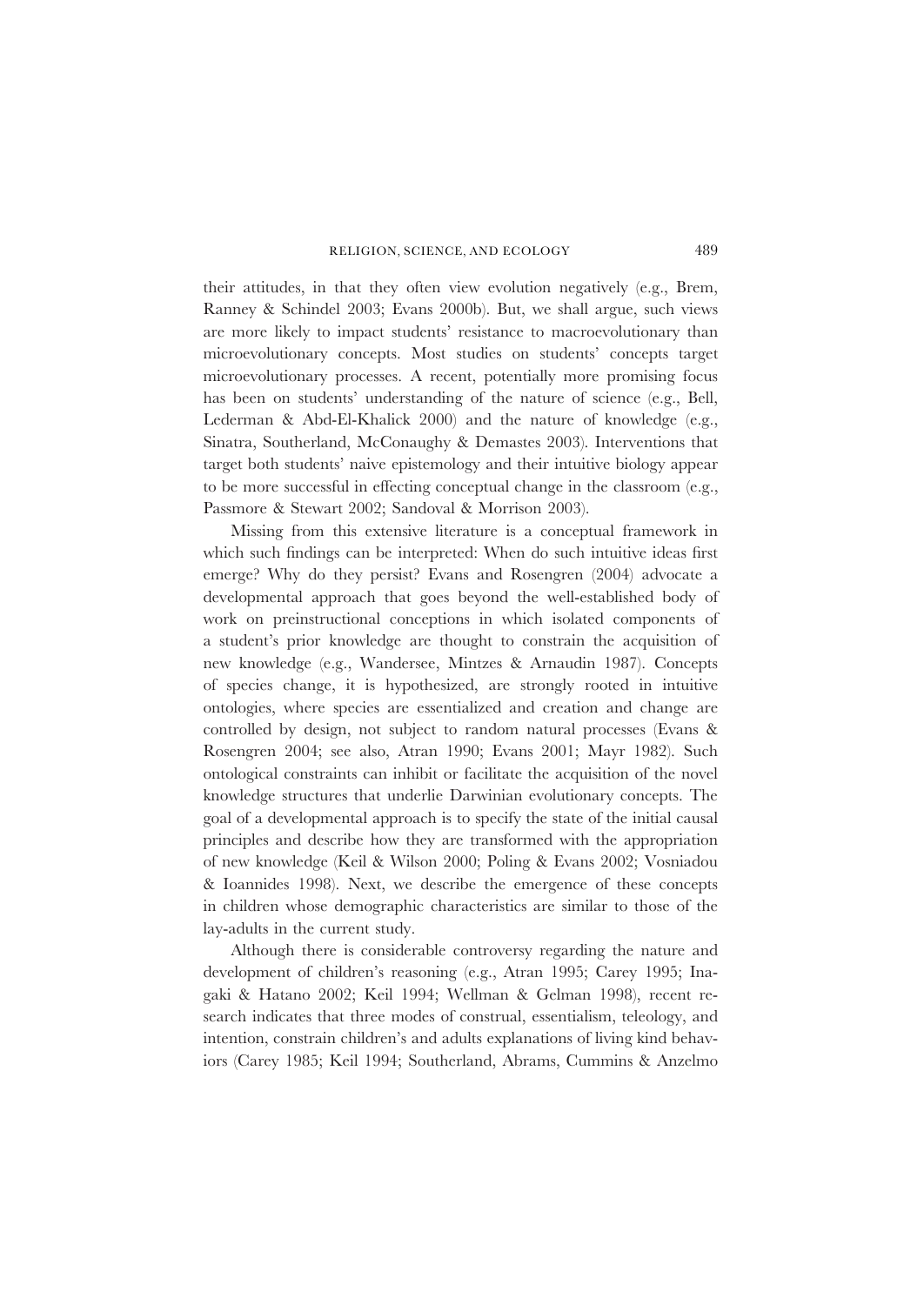2001). Psychological essentialism (Medin & Ortony 1989) captures the notion that individuals reason as if entities have a unique nature that stems from some underlying and unobservable causal essence (Gelman 2003). The concept of an essence placeholder has been utilized to explain children's and adults' reasoning about natural and social categories (Gelman 2003; Medin & Ortony 1989). Such reasoning likely gives rise to a view of species as stable and unvarying and significantly undermines attempts to convey a Darwinian perspective, in which species are not only seen as variable, but subject to dramatic change (Mayr 1982). Biblical literalists hyper-essentialize species, expressing an explicit belief in the immutable God-given essence of natural kinds (Evans 2001). Young children's essentialist thinking, in contrast, seems relatively inchoate, predicated on an unanalyzed internal cause or innate potential (Gelman & Wellman 1991). Even so, preschoolers apparently endorse a core essentialist notion that an animal's appearance changes little with development, though in the school-age years children accept a range of within-species changes, including metamorphosis (Rosengren, Dehart, Taylor & Marzolf 2003; Rosengren, Gelman, Kalish & McCormick 1991). By the end of the elementary school years children express concepts of need-based adaptive change, unless they have been inculcated with creationist beliefs (Evans 2000a, 2001; Samarapungavan & Wiers 1997).

In addition to essentialist beliefs in the stability of species, teleological beliefs also act as a barrier to Darwinian evolutionary theory. Teleological beliefs seem central to a commonsense understanding of biology, probably because living organisms appear to act in a goal-directed purposeful manner (Allen, Bekoff & Lauder 1998; Opfer 2002). Keil (1994) distinguishes between functions that serve the needs of the entity in question (e.g., eyes for seeing) and those that are other-directed (see also, Kelemen 1999). The latter are characteristic of artifacts, such as chairs, which serve the needs of a human creator. Importantly, purposive behavior is, in principle, separable from intentionality (Keil 1994). Although the behavior of insect collectives, such as ant colonies, appears to be goal-directed, it is better described as teleo-essentialist (Atran 1990), with the behavior linked to genes, not intention. A focus on adaptive variation within species (microevolution) rather than on the origin of new species appears to elicit non-intentional but teleological or need-based reasoning in children and Biblical literalists,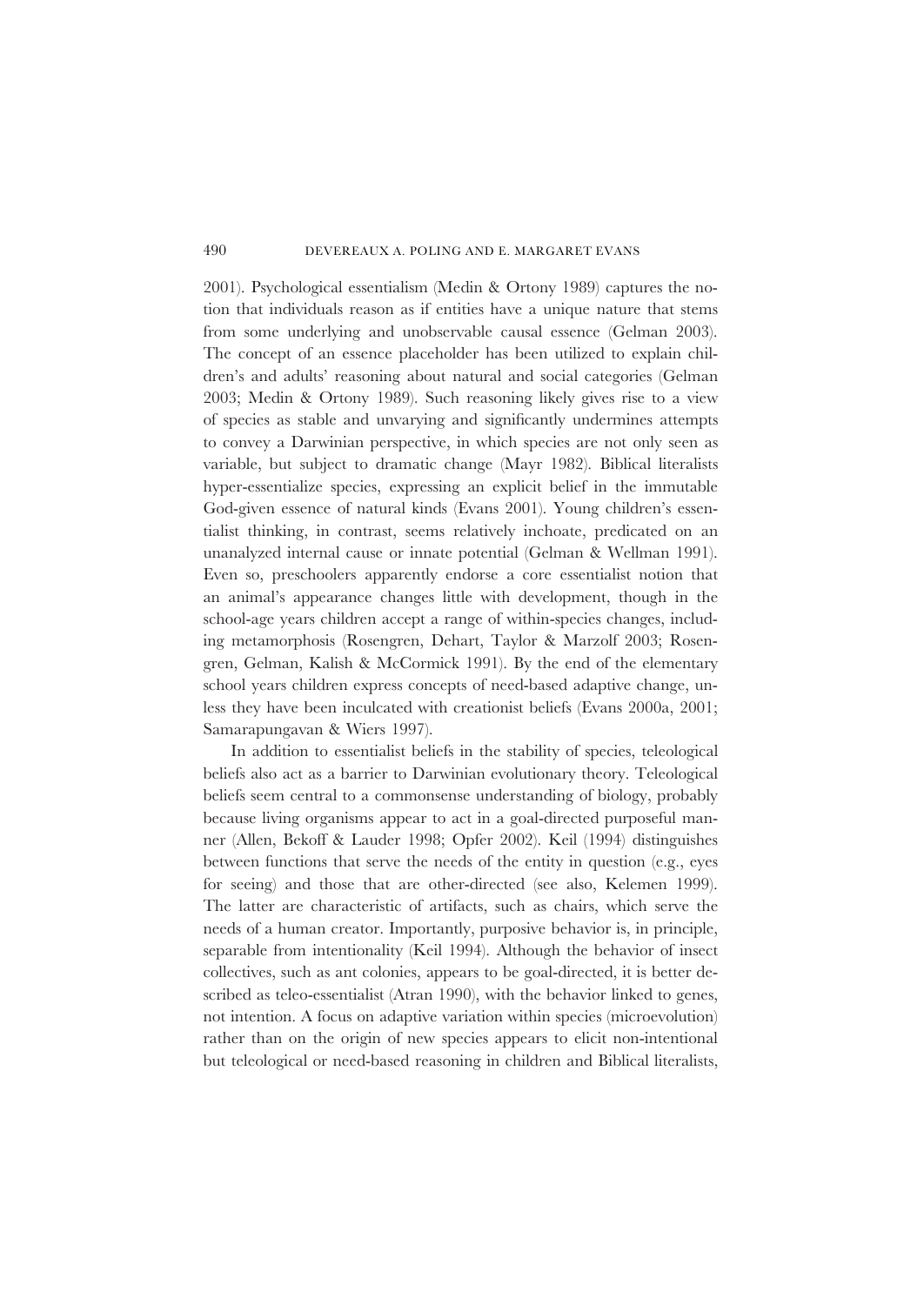alike (e.g., Evans 2000a; 2001; Samarapungavan & Weirs 1997; Southerland et al. 2001).

Questions on macroevolution, however, which explicitly address the origins of new species (the very first), are more likely to elicit the "argument by design" (Dawkins 1987). In this case, species are treated as the intentional artifacts of a superhuman creator. For example, in contrast to younger and older children, 8- to 10-year-olds from Christian Fundamentalist and matched non-fundamentalist school communities appeared to be almost exclusively creationist (God made it) regardless, of parental or community beliefs (Evans 2001). The beliefs of 10- to 12-year-olds, though, mirrored community norms: evolutionist or creationist. Evans argued that young children generate intuitive causal explanations about origins, both intentional and naturalistic, whereas communities privilege certain beliefs and inhibit others, thus engendering uniform cultural belief systems. Tento twelve-year-olds acceptance of macroevolution was related to three key factors, independently of age and of each other (together explaining 70% of the variance): (1) the coherence of parental beliefs, (2) knowledge of the fossil evidence, and (3) endorsement of the inheritance of acquired traits (e.g., giraffes' long necks result from their habit of stretching into tall trees to feed; their offspring inherit this characteristic). Older children from Christian fundamentalist schools were more likely to resist such ideas, by responding, for example, "God made it that way, so it can't change" (Evans 2001).

It is argued that the creationist-to-evolutionist shift seen in the 8- to 12-year-olds from non-fundamentalist communities, represents a shift from a preference for teleo-intentional causes (God's purpose) to a preference for teleological or teleo-essentialist causes (Evans 2001). In the first case, the origin of species is linked to a supernatural cause, but in the latter cases, it is linked to a naturalistic cause. Experimental evidence confirms that when reasoning about the diverse behaviors of humans and other species, 6- to 12-year-olds and adults demonstrate causal flexibility, the ability to shift explanations depending on the available evidence and the particular context (Gutheil, Vera & Keil 1998; Poling & Evans 2002). In Poling and Evans' studies, an age-related shift in explanation preference was apparent, from teleo-intentional to teleo-essentialist, which seemed to reflect changes in default biases, from intentionality to essentialism. Superficially, these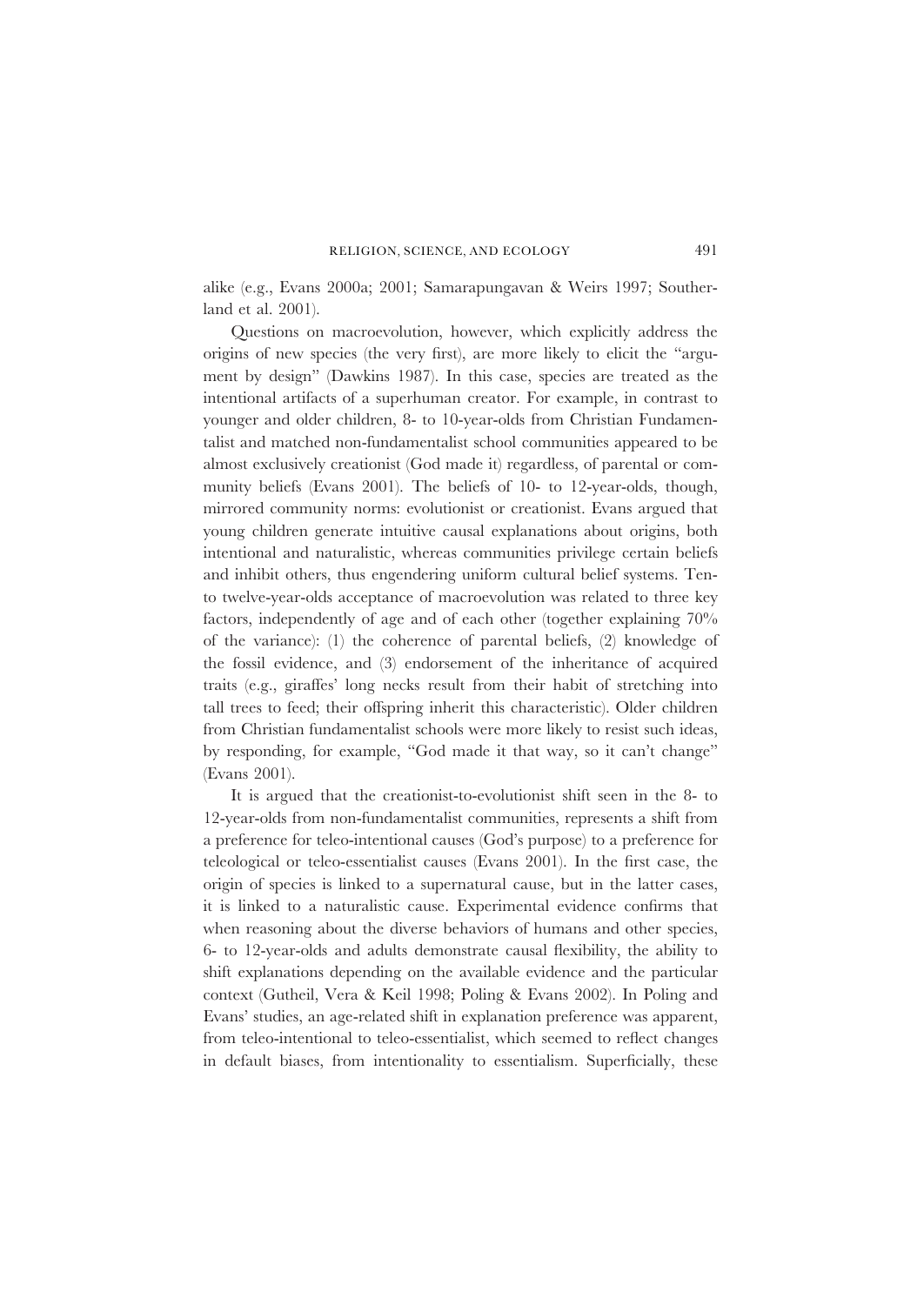findings would appear to bolster the position (Carey 1985) that children initially reason about the biological world from a psychological perspective.

Despite their apparent preference for intentional arguments, however, the youngest children in the Poling and Evans studies were as likely as adults to apply teleological explanations to the behaviors of prototypical animals, ungulates, and to prototypical biological processes, such as breathing (2002). Such an early sensitivity to functional explanations highlights the crucial role that teleology plays in an intuitive biology, even when knowledge of causal mechanisms is limited (see also, Inagaki & Hatano 2002; Kelemen 1999, 2004; Opfer 2002; Springer & Keil 1989). Moreover, this result provides evidence for the most recent consensus on the developmental trajectory (e.g., Carey 1985, 1995; Poling & Evans 2002; Medin and Atran in press), which is that children are anthropocentric to the extent that they lack core biological knowledge. North American urban children, like the undergraduates described earlier, are more likely than rural or Native American children to experience biologically impoverished natural environments and are more likely to be anthropocentric (Ross, Medin, Coley & Atran 2003). Creationist children in Evans' (2001) study were less likely than evolutionists to know about fossils and adaptation. Yet, additional factors clearly played a role. The community emphasis on God's purpose in the creation story rendered children from Christian fundamentalist schools resistant to any evidence from nature that animals might change. Interestingly, Christian fundamentalist parents were significantly less likely than non-fundamentalist parents to encourage their children's interest in nature and significantly more likely to emphasize religion (Evans 2001).

Although to the evolutionary biologist macro- and micro-evolution are seamless processes, these findings suggest that it is not necessarily the case for the layperson. The historical and contemporary evidence indicates that macro- and microevolutionary constructs are subject to different developmental constraints (Evans & Rosengren 2004). Creation scientists claim that they accept adaptive variation (microevolution), which explains phenotypic variation and is built into the species essence  $-$  presumably by God (Evans 2001; Morris & Parker 1982). Any suggestion that new species originated from earlier forms (macroevolution), however, provokes outrage (Crews 2001) and has been dubbed atheistic evolution or a naturalistic religion (Pennock 2002). Creation scientists justify this distinction by noting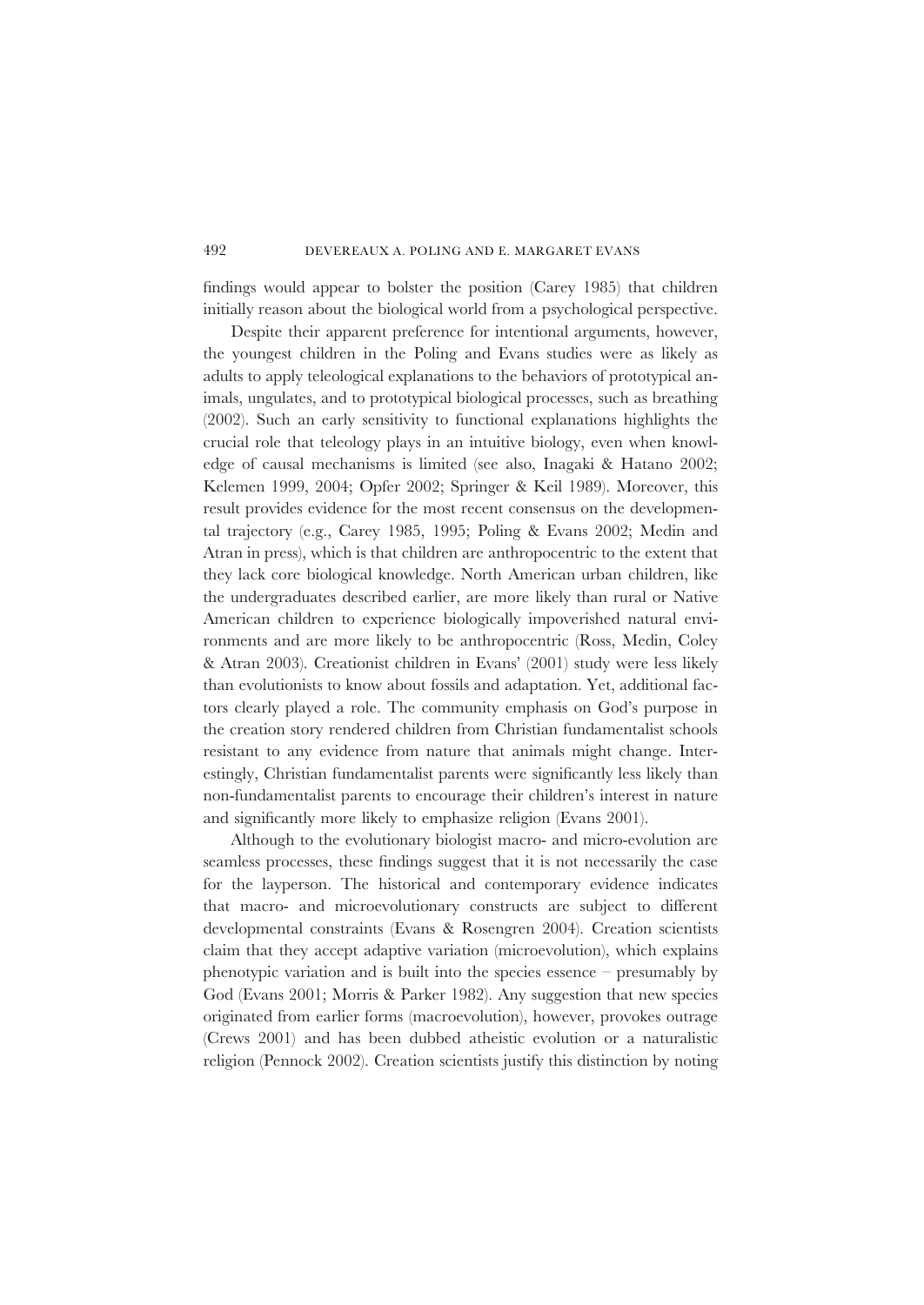that adaptive variation in species can be observed, whereas the evidence for macroevolution is inferred (Chick 2000).

Without a clear concept of species (Mishler 1999), however, any relationship between adaptive variation and speciation seems moot (Evans & Rosengren 2004). For a pre-Darwinian, the term "species" referred to kinds produced by Biblical creation (Mayr 1982). Mayr (1991) further claimed that pre-Darwinians viewed species as immutable with unchanging essences. Atran (1990) argued, instead, that even prior to Darwinism, natural historians, at least, rarely applied a strict view of essentialism. An influential post-Darwinian view of species, developed by Mayr (1982), is of a geographically isolated, interbreeding, natural population. Thus, from the expert perspective, species are temporary spatio-temporal constructs with permeable boundaries (Atran 1990). From the common-sense perspective of the traditional folk theorist, visible species appear to occupy distinct ecological niches and have fixed boundaries (Atran 1990), a contrast to the expert view. To fully grasp macroevolutionary concepts, a post-Darwinian concept of species seems necessary. Overall, this evidence indicates that of the two constructs, macroevolution is the more counterintuitive. Although essentialist constraints can be modified to accept microevolutionary processes, such as adaptive variation, essentialist constraints have to be radically transformed to endorse macroevolution. If each species is considered to have a unique essence, macroevolutionary change, in which one species can be considered the ancestor of a later emerging form, is especially problematic (Evans & Rosengren 2004). Adaptive variation without speciation, on the other hand, appears to map easily onto the preinstructional or folk concepts of need-based within-species change. Evolutionary biologists, though, may retain the psychological notion of essence when they reference common ancestral lines in terms of shared genetic structures (Atran 1998; Evans 2001).

The accumulated evidence suggests that essentialism, teleology, and intention are all used to explain species and species change, with specific combinations of these causal principles delivering particular kinds of explanations (e.g., see Keil & Wilson 2000). Moreover, participants can potentially shift between explanatory modes, depending on the available evidence. Such causal flexibility is necessary to explain cultural and historical shifts in reasoning as individuals assimilate cultural knowledge. We summa-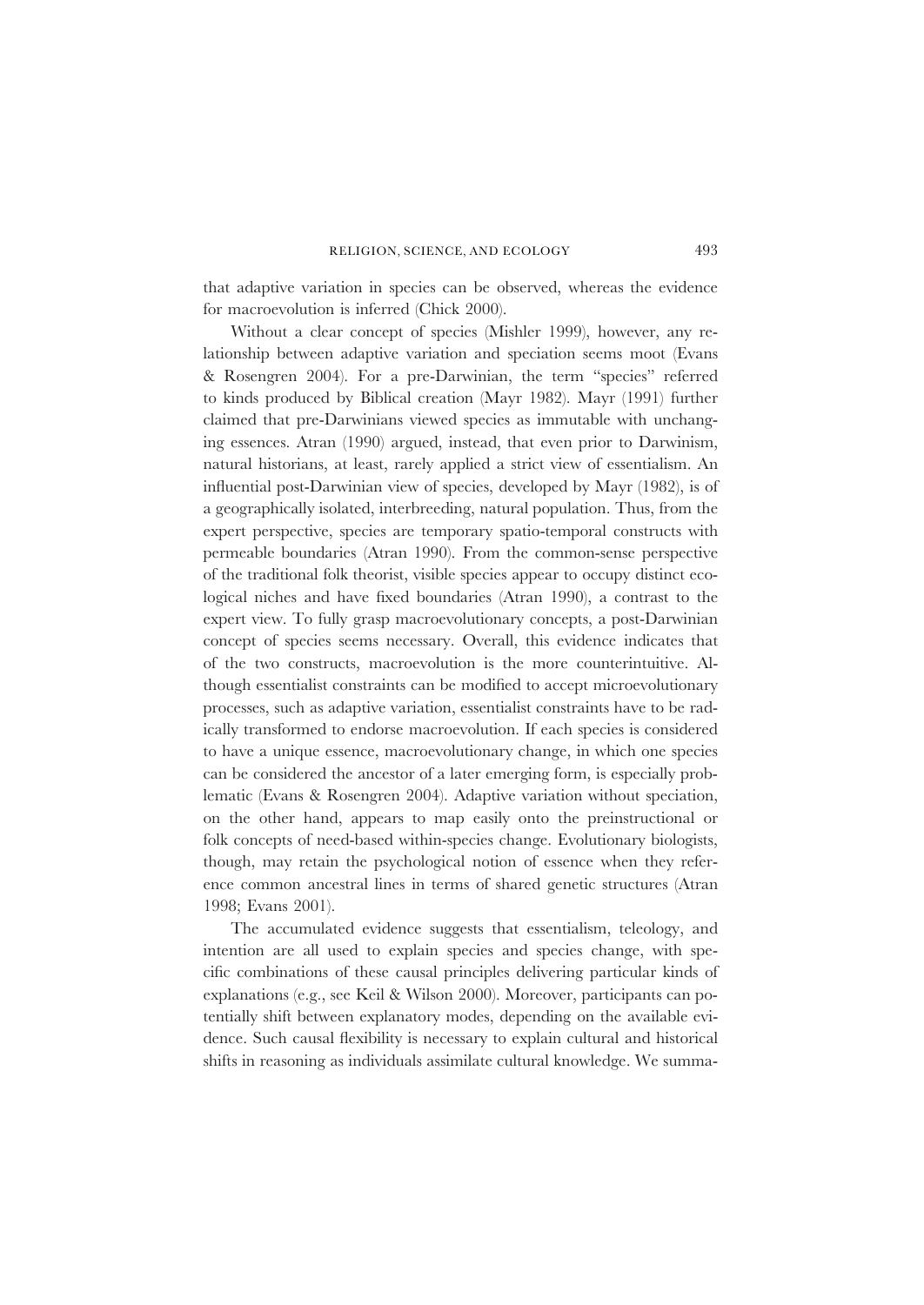rize our position in Figure 1, in which we note the concepts of species and species change held by creation scientists, folk biologists, and evolutionary biologists (Evans & Rosengren 2004). Evolutionary biologists, we argue, explicitly link teleology and essentialism, in terms of genetic structures that represent adaptation to past environments. On the other hand, Creation Scientists hyper-essentialize species in terms of God's intended purpose. In this paper, we examine whether individuals' everyday reasoning about species and species change is modified or transformed when they are exposed to competing cultural models: creationism and Darwinian evolution. The findings are used to address several key questions: What is the nature of a folk ecology? What is the effect of religion and science on that folk ecology? To what extent are evolutionary biologists or creation scientists constrained by their commonsense understanding of the natural world?

In the following study, we examined the species concepts of urban lay adults from different religious backgrounds, using open-ended and closed-ended questions. We assessed the extent to which participants recognized that species share a common ancestry and are responsive to environmental change, and then related this recognition to a variety of constructs, including participants' religiosity, creationist beliefs, and completed biology classes. In the first set of analyses we used self-reported religious affiliation as a grouping variable, with the other variables as dependent measures. This was followed by analyses of the strength of the relationship between variables. We expected that religious groups would differ in their acceptance of biblical inerrancy, with Christian fundamentalists more likely to endorse the biblical view of the creation (Doyle 2003). According to Doyle, though, individuals from other religious groups are often creationist, with about 30% of U.S adults accepting biblical inerrancy ("The Bible is the actual word of God and is to be taken literally"). Therefore, in the second set of analyses we utilized a creationist construct that reflected this variation and disregarded religious affiliation. In a final set of analyses, we evaluated whether participants who accepted or rejected creationism endorsed teleological, intentional, selectional, or theistic modes of species change or utilized diversity reasoning.

Adolescents and young adults appear to endorse a folk ecology that incorporates within-species variation, insofar as it results from developmental change, growth or a heritable need-based adaptation to changed environ-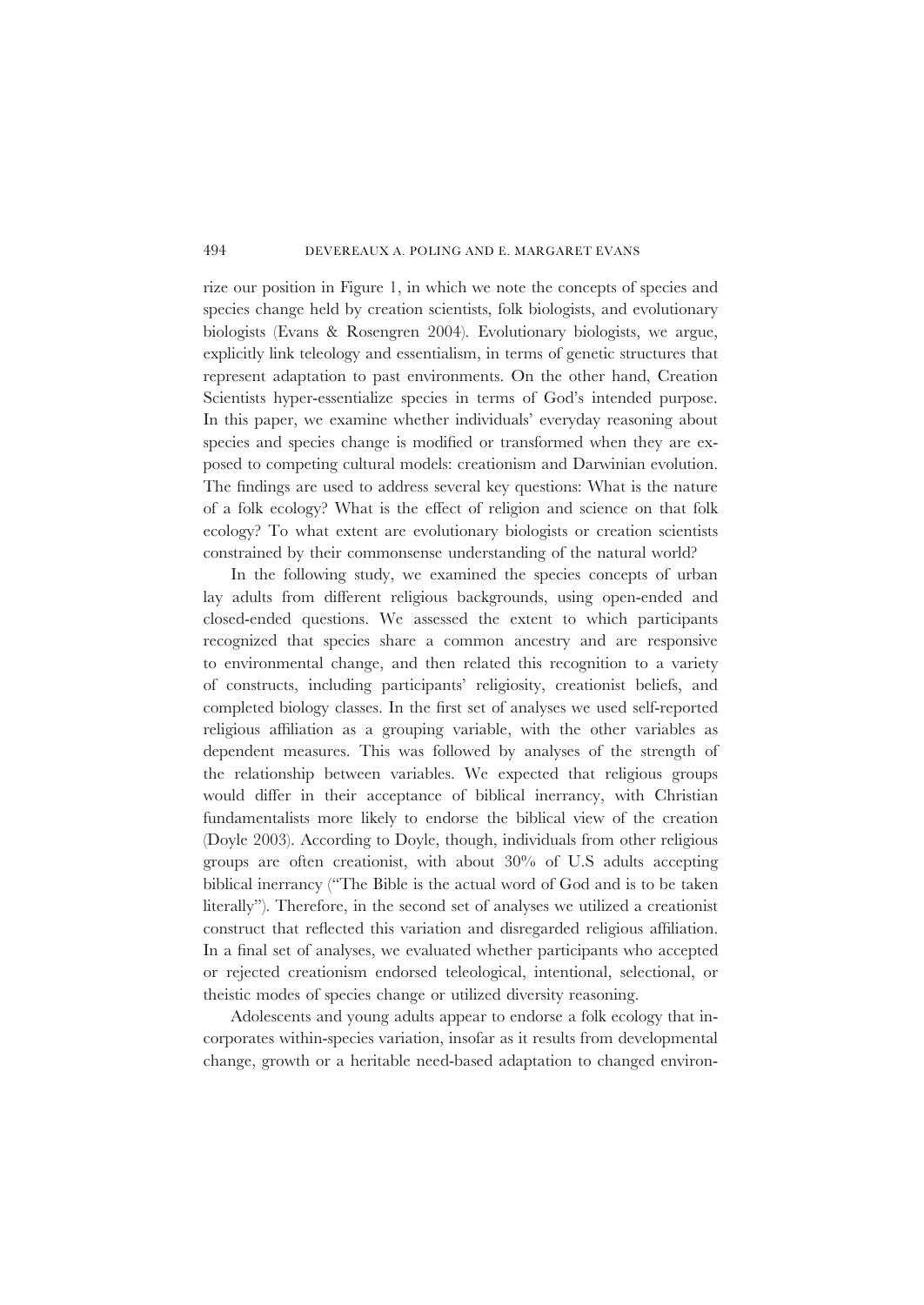|                                       | <b>CREATION</b><br><b>SCIENTIST</b>                                                | <b>FOLK BIOLOGIST</b>                                                       | <b>EVOLUTIONARY</b><br><b>BIOLOGIST</b>                        |
|---------------------------------------|------------------------------------------------------------------------------------|-----------------------------------------------------------------------------|----------------------------------------------------------------|
| <b>SPECIES CONCEPT</b>                | Rule-Based: Fixed.<br>hyper-essentialized<br>groups created<br>individually by God | Commonsense:<br>Visible generic-<br>species; adaptive,<br>need-based change | Rule-Based:<br>Temporary,<br>reproductively<br>isolated groups |
| <b>EVOLUTIONARY</b><br><b>CONCEPT</b> | Microevolution<br>(adaptive variation<br>within species)                           | Microevolution                                                              | Macro- and<br>Microevolution                                   |
| <b>SPECIES</b><br><b>EXTINCTION</b>   | No                                                                                 | Perhaps                                                                     | Yes (central concept)                                          |
| <b>CAUSAL</b><br><b>CONSTRUCT</b>     |                                                                                    |                                                                             |                                                                |
| <b>ESSENTIALISM</b>                   | + linked                                                                           | $\div$                                                                      | + linked                                                       |
| <b>TELEOLOGY</b>                      | + linked                                                                           | $^{+}$                                                                      | + linked by genes                                              |
| (GOD'S) INTENTION                     | + linked by God                                                                    |                                                                             |                                                                |

Figure 1. A summary of creation scientists', folk biologists', and evolutionary biologists' concepts of species and species change (adapted from Evans & Rosengren  $2004$ ).

ments. The nature of their species concepts is unclear. We hypothesize that in a lay population, at least, exposure to Darwinian or creationist cultural models will result in a modification rather than a radical transformation of these and related concepts. Specifically, creationists will be more likely to endorse an essentialist belief in the immutability of species and reject extinction and macroevolutionary change, whereas evolutionists will be more likely to endorse concepts of species variability, change, and extinction, the interconnectedness of species (Poling & Evans 2003; Ross, Medin, Coley & Atran 2003), and common descent (see Figure 1).

## **Method**

## Participants

Participants were 111 adults ranging in age from 18 to 30 years (26 male, 85 female). The majority of them were White  $(n = 83)$ ; of the rest: African American (*n* = 11), Asian/Pacific Islander (*n* = 3), Multi-ethnic (*n* = 1) and other  $(n = 13)$ . On the basis of self-report, participants were sep-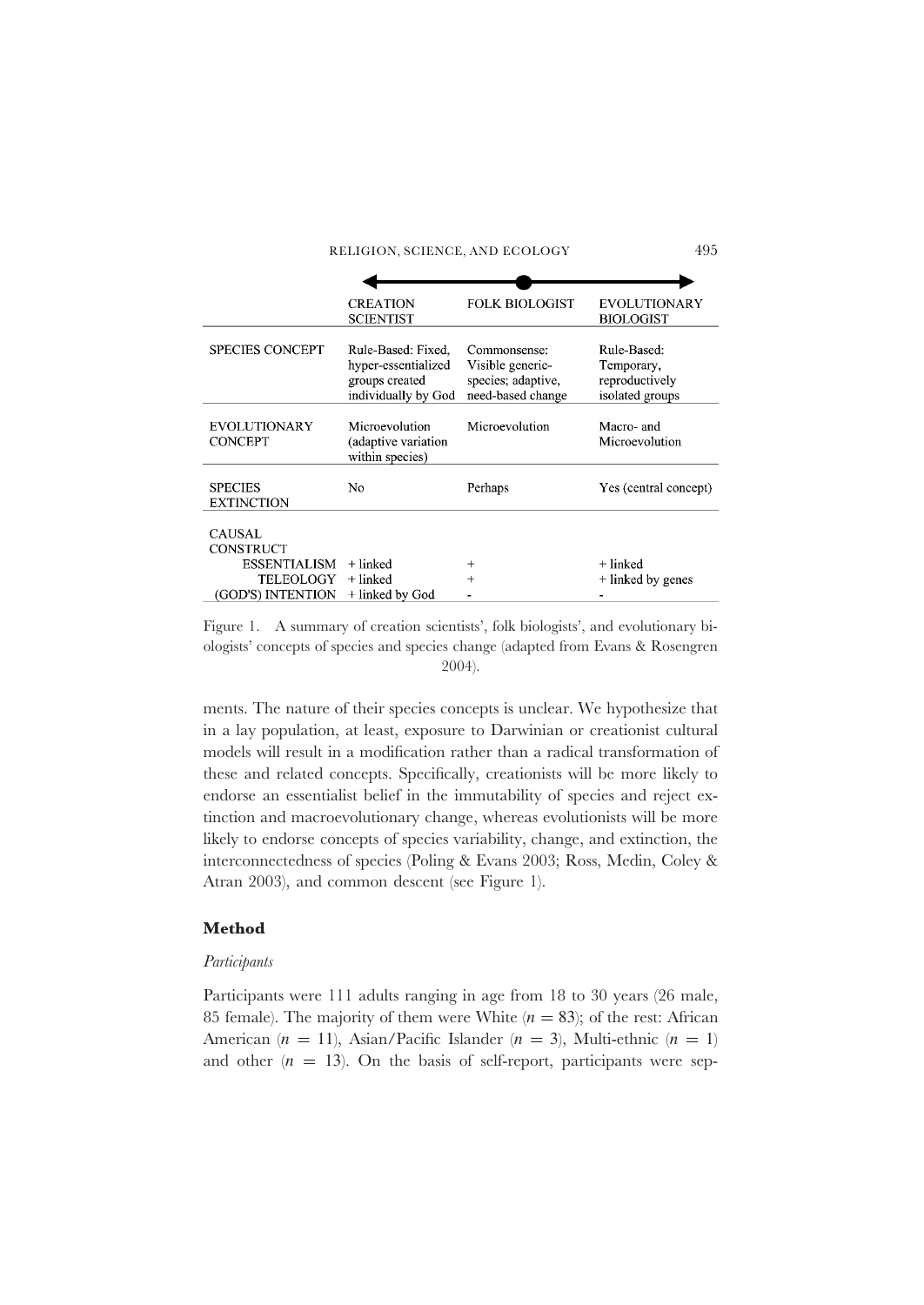arated into six religious groups: Christian Fundamentalist  $(n = 21, e.g.,$ born-again Christian, Baptist), Christian Non-Fundamentalist ( $n = 22$ , e.g., Methodist, Presbyterian), Catholic  $(n = 31, e.g.,$  Catholic, Roman Catholic), Islamic ( $n = 13$ ), Agnostic/None ( $n = 17$ ), Other ( $n = 6$ , e.g., Pagan, Wicca).<sup>1</sup> Participants were recruited through university international organizations, and psychology classes, and gave written consent prior to participation.

Demographics: Age, Education Level, Biology Classes. Religious groups did not differ significantly on age, educational level, or the number of completed biology classes. Age-range was measured on the following scale:  $1 = 18-24$ years,  $2 = 25-30$  years,  $3 = 31-35$  years,  $4 = 36-40$  years,  $5 = 41-45$  years,  $6 = 46-50$  years,  $7 = 51-55$  years,  $8 = 56-60$  years,  $9 = 61 +$  years. Mean age for all groups ranged from  $1-1.55$  ( $SDs$  0-0.52), which corresponds to 18-24 years. Educational level was measured on the following continuum:  $1 =$  high school completion,  $2 =$  some college,  $3 = 2$ -year college,  $4 = 4$ year college completion  $5 =$ some graduate school. Mean education levels for all groups ranged from 2.1 to  $2.67$  ( $SDs$  0.89 to 1.2). All groups had a range from 1-5. Finally, the mean number of biology classes completed ranged from  $0.60$ -1.9 (SDs  $0.54$ -2.2). All groups had a range from  $0$ -10 classes (except for the "Other" group: Range 0-1).

## Materials and Procedure

A three-part questionnaire was administered to each participant. Participants were informed that the questionnaire focused on the relationship between religion, educational expertise, and species related beliefs. The first section consisted of 85 randomly ordered items to which participants rated their level of agreement. These items were then used to create the seven major constructs discussed below. In the second section, participants read brief scenarios on environmental change and responded to a series of questions about adaptation (see Appendix A for scenarios). In the final section, participants provided demographic information, including religious

<sup>&</sup>lt;sup>1</sup>Originally, a seventh religious group participated, consisting of Hindus ( $n = 21$ ) recruited from a local Hindu temple. They were subsequently excluded from the analyses because of significant differences between them and the other religious groups on age, education level and biological expertise.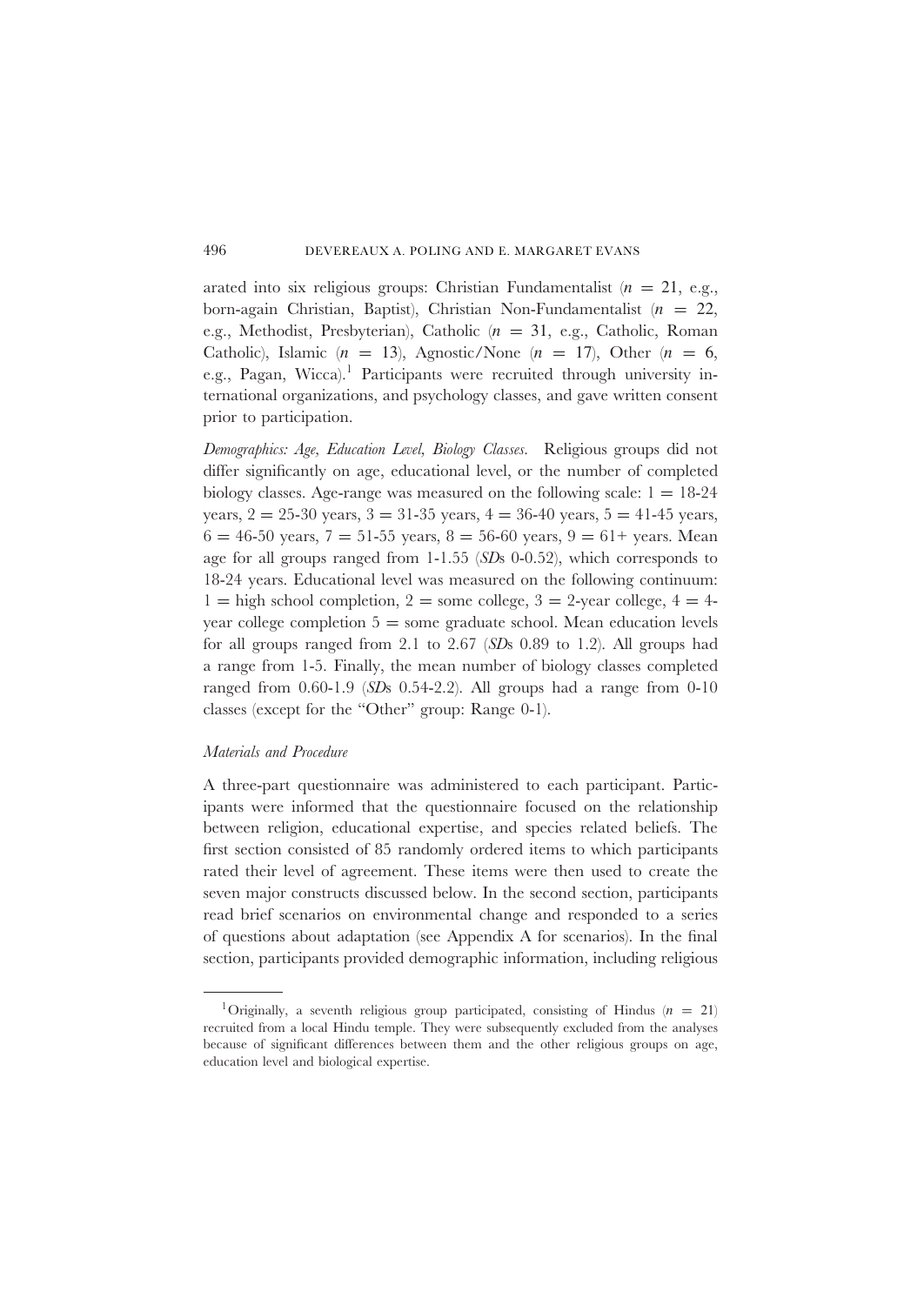affiliation and educational background, and responded to a series of openended questions, probing their species concepts. Participants filled out the questionnaire in various settings, such as classrooms, the student union, the library, and in their own home settings.

# Scoring

Most items were scaled on a five-point Likert scale  $(1 =$  strongly disagree;  $2 =$  disagree,  $3 =$  neither agree nor disagree,  $4 =$  agree,  $5 =$  strongly agree). Thus, each question yielded a score ranging from 1-5 with 5 (strongly agree) representing a strong endorsement of the item. In the small percentage of items that were reverse coded, high scores indicated strong disagreement.

# **Results**

Results will be reported in four sections. First, we describe the openended items and report those responses. This is followed by a description of the major constructs and the relationships between those measures, the religious affiliation, and the beliefs of the participants. In the final sections, participants' responses to the adaptation scenarios will be related to their agreement with two of the major constructs, creationism and common descent. Finally, we report the relationship between creationism and diversity reasoning.

# Open-Ended Questions

Two independent raters, blind to the hypotheses of the study, coded responses from three open-ended questions probing participants' concepts of species and extinction. For each question, rater reliability was calculated using Cohen's kappa (Cohen 1960). In this section, the coding schemes for each of these three questions will be described and the percentage of participants who gave each type of answer will be reported. Analyses of variance (ANOVAs) on religious groups revealed no significant differences in responses to any of the items. Therefore, all percentages reported below will be collapsed across religious groups.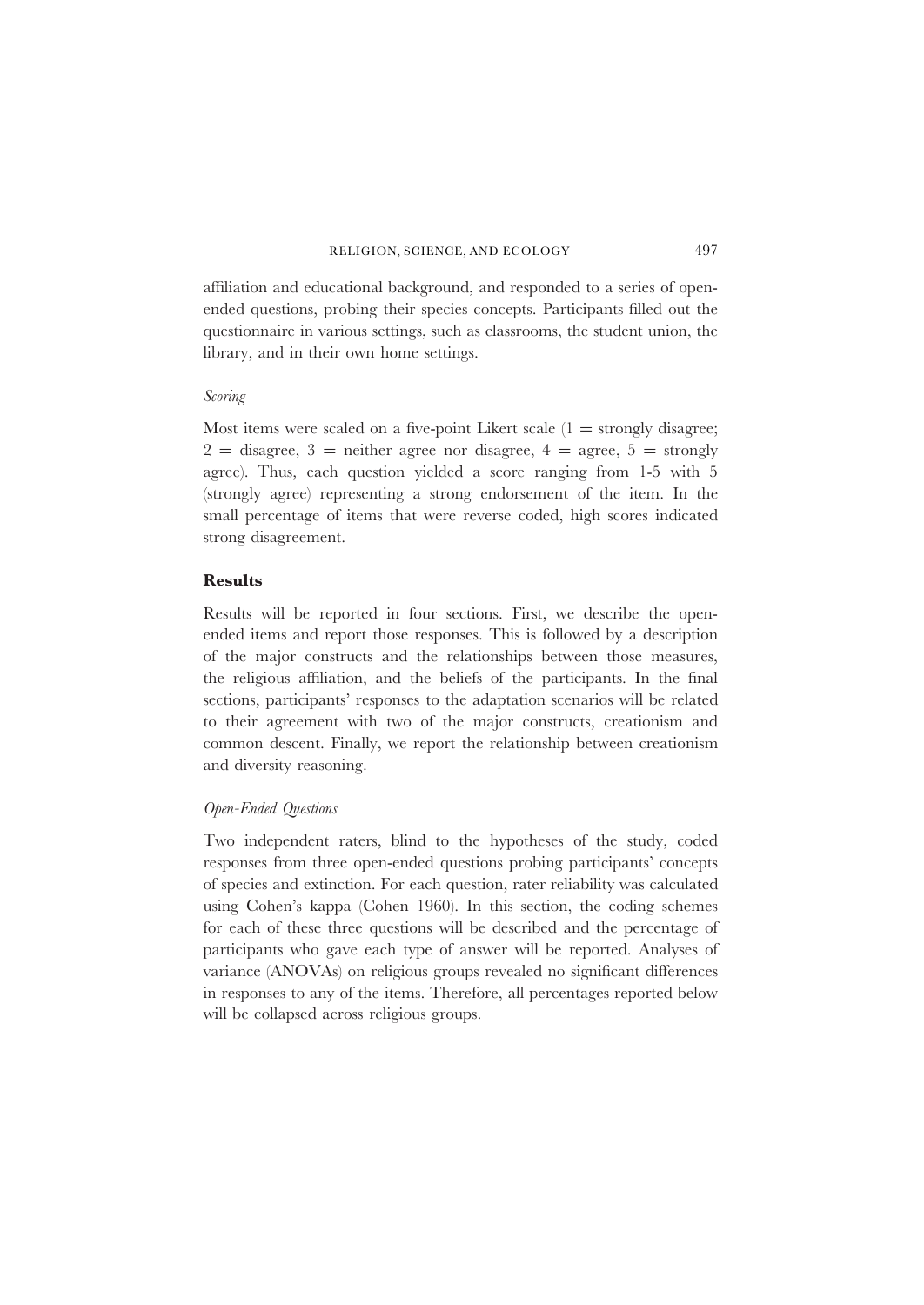## Table 1

| Response Categories                                                                                                | % Total Responses |
|--------------------------------------------------------------------------------------------------------------------|-------------------|
| Death or disappearance without reference to species $(e.g., "something"$<br>is gone and will never be seen again") | 13                |
| Death or disappearance of a group or category (e.g., "group ceases"<br>to $exist"$                                 | 13                |
| Death or dying out of a species (e.g., "When an entire species"<br>dies out")                                      | 69                |
| No answer                                                                                                          | .5                |

North American Urban Adults' Definitions of Extinction

Question 1: In your own words, define extinction. (Cohen's kappa = .81). See Table 1. These findings suggest that the majority of participants in this study know that extinction refers to the death of a species. However, this result can only be interpreted within the context of these participants' concept of species.

Question 2: In your own words, define species. (Cohen's kappa = .75). Webster's Encyclopedic Unabridged Dictionary of the English Language (1994) defines species as, "The major subdivision of a genus or subgenus, regarded as the basic category of biological classification, composed of related individuals that resemble one another, are able to breed among themselves, but are not able to breed with members of another species." The majority of participants characterized species as any group or category without mentioning reproduction or evolution (see Table 2).

Question 3: Will every single existing species someday be extinct? Why or why not? (Cohen's kappa = .63). This question was first coded for participants' responses of no, maybe and yes. Twenty-five percent of participants said no, 8% of participants said maybe, and 47% of participants said yes  $(19\%$  did not answer this question). Fifty-one percent of participants who responded to this question provided a reason (why or why not?) for their response (see Table 3).

Two key findings emerge from the open-ended questions. First, lay adults in this study appear to possess a pre-Darwinian concept of species, in that the majority of adults conceptualized species as groups of animals with a common "essence." Second, most lay adults express uncertainty or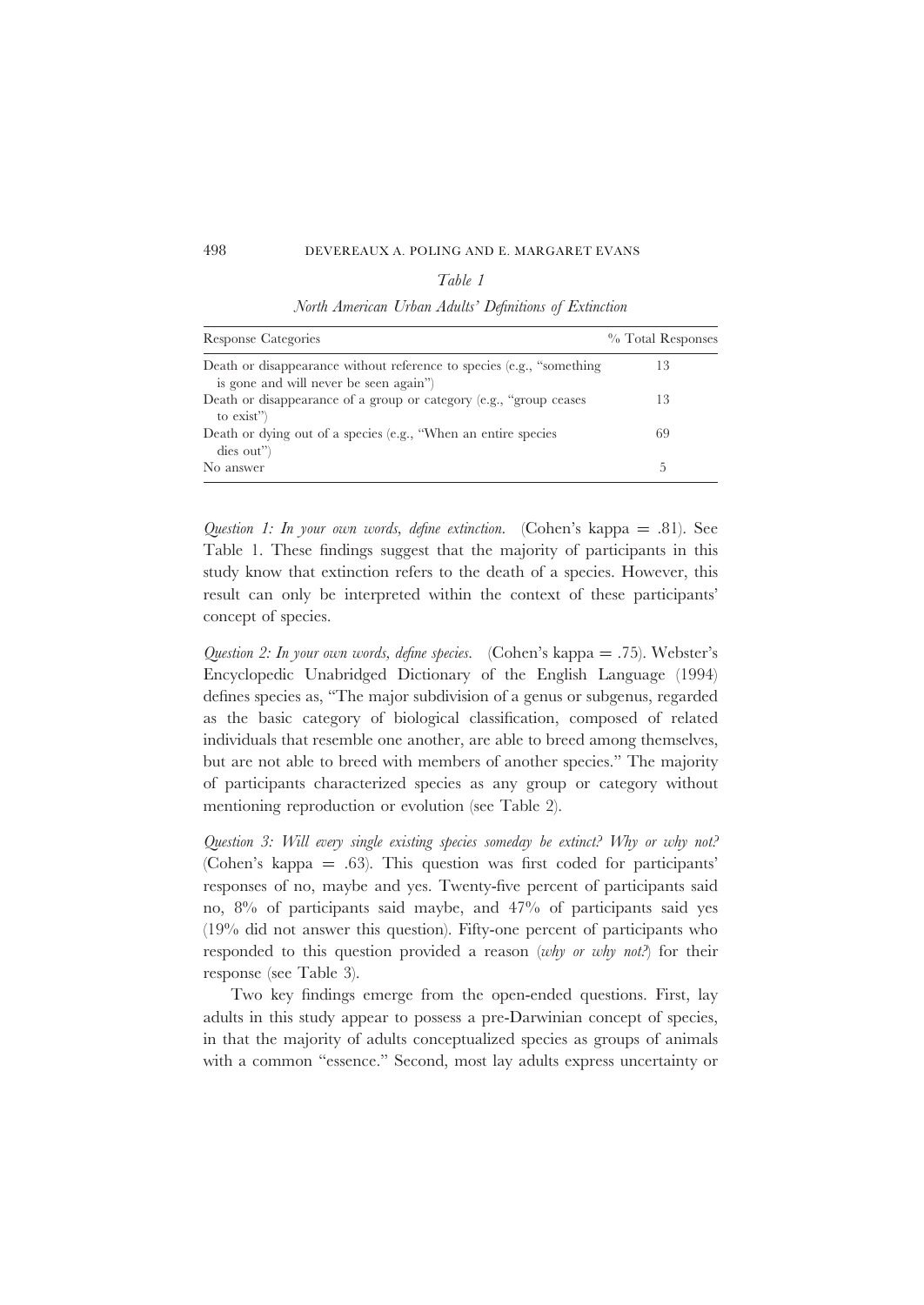## Table 2

| Response Categories                                                                                          | % Total Responses |
|--------------------------------------------------------------------------------------------------------------|-------------------|
| Group or category with no mention of reproduction or evolution<br>(e.g., "groups like mice or humans")       | 59                |
| Anything living (e.g., "anything that exists")                                                               | 19                |
| Any group created by God (e.g., "all living and nonliving things that<br>have been created by the almighty") | C.                |
| Any group sharing a common ancestry (e.g., "similar characteristics"<br>and adaptations between animals")    | C.                |
| Any group who reproduces with its own kind (e.g., "a group<br>of something that is reproductively isolated") |                   |
| No answer $\prime$ other                                                                                     | 9                 |

# North American Urban Adults' Definitions of Species

Table 3

North American Urban Adults' Reasons for Why Every Single Species Will (or Will Not) Become Extinct Someday

| Response Categories                                                                                                                                      |                         |
|----------------------------------------------------------------------------------------------------------------------------------------------------------|-------------------------|
| No: Every species will not become extinct                                                                                                                | % Total "No" Responses  |
| Humans will escape (e.g., "No, humans will not become<br>extinct because they reproduce every day")                                                      | 11                      |
| Death rates will not exceed birthrates (e.g., "No, the species"<br>will keep on dying but more will be brought about<br>by reproduction"                 | 11                      |
| Species will be able to adapt (e.g., "No $-$ some species will<br>be able to adapt to any environmental changes")                                        | 33                      |
| Did not provide a reason                                                                                                                                 | 45                      |
| Yes: Every species will become extinct                                                                                                                   | % Total "Yes" Responses |
| Environmental changes (e.g., "Yes $-$ due to environmental<br>changes caused by man or nature")                                                          | 51                      |
| By-product of the Day of Judgment (e.g., "Yes, when Jesus<br>returns, every species will either go to heaven or hell<br>and none will be left on earth") | 27                      |
| Did not provide a reason                                                                                                                                 | 22                      |

denial about the near-inevitability of extinction; further, of those that agree with extinction inevitability, only half provide a naturalistic cause.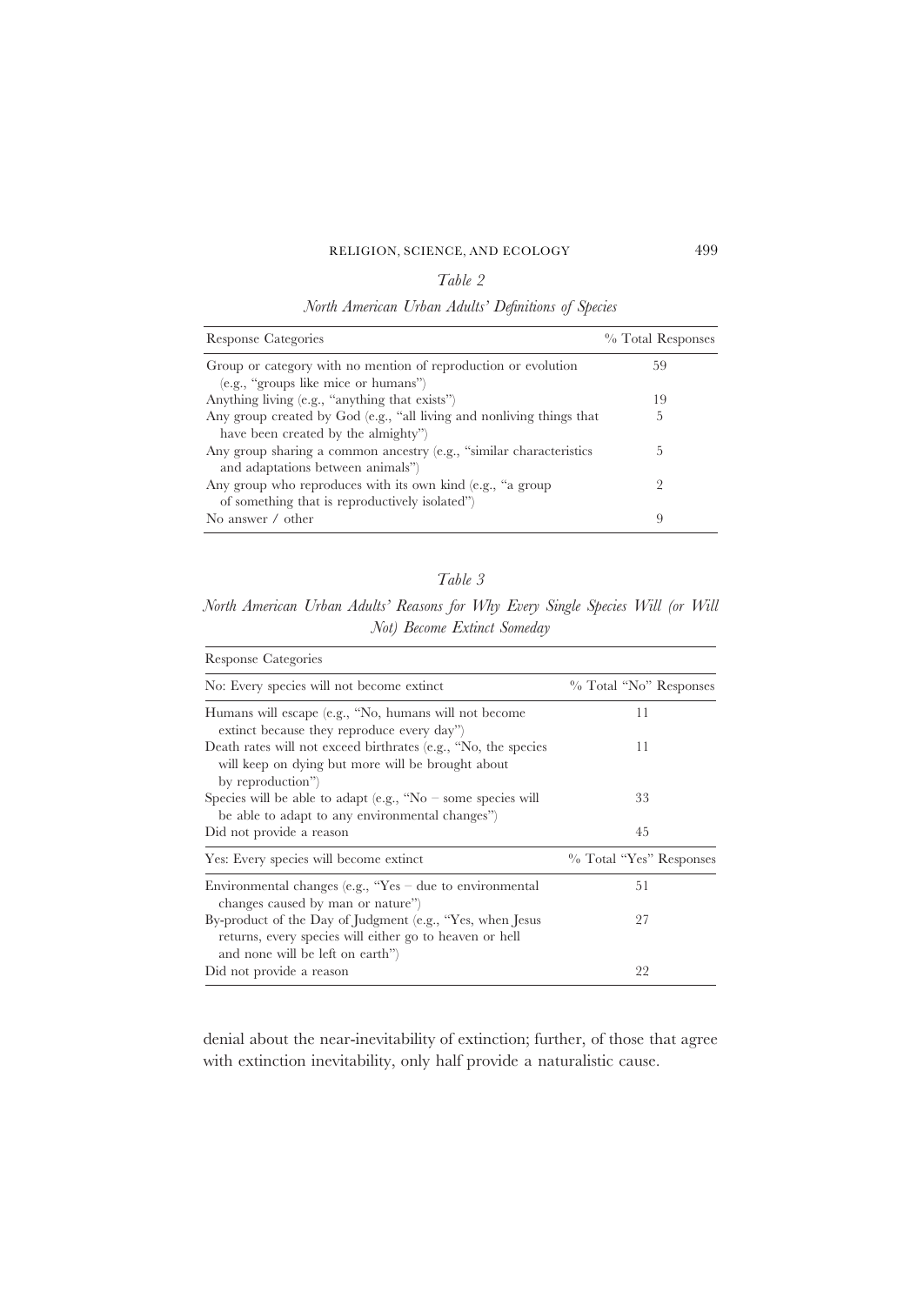# Major Constructs & Effects of Religious Group

Questionnaire items were grouped into seven major constructs based both on prior theoretical constructs and on the psychometric properties of the items (each construct is described below). An average score was calculated across items. Each item was scaled on a five-point Likert scale:  $1 =$  strongly disagree; 2 = disagree, 3 = neither agree nor disagree, 4 = agree, 5 = strongly agree. Thirty-five items were excluded due to poor psychometric properties (e.g., ambiguous wording, failure to correlate with the other items) or because they were intended as filler items. Cronbach's alphas were used to determine the reliability of each of the major measures.

Means and standard deviations on all the major constructs by religious group can be seen in Table 4. A mixed design ANOVA (religious group x major construct), with major construct as the repeated measure variable revealed a significant main effect for construct,  $F(6, 630) = 37.1$ ,  $p < .0001$ , and a construct by religious category interaction,  $F(30, 630) =$ 3.83,  $p < .0001$  (Greenhouse-Geisser corrections used). To explore the interaction, further analyses were computed using single factor ANOVAs for religious group on scores for each of the main constructs, in turn, and by Bonferroni post hoc comparisons where there was a significant effect (all  $p_s < .05$ ). Significant effects are reported below.

(1) Common Descent ( $\alpha = .87$ ,  $M = 3.27$ ,  $SD = .69$ ). Eleven items were included in this measure, which focused on the Darwinian theory

| Construct          | Christian<br>Fund. | Christian<br>Nonfund. | Catholic  | Islam     | Agnostic/<br>none | Other     |
|--------------------|--------------------|-----------------------|-----------|-----------|-------------------|-----------|
| Common Descent     | 2.97(.86)          | 3.17(.49)             | 3.57(.60) | 3.02(.7)  | 3.34(.73)         | 3.49(.51) |
| Creationism        | 3.71(.76)          | 3.22(.60)             | 2.95(.54) | 3.26(.41) | 2.87(.90)         | 3.06(1.3) |
| Adaptation         | 3.12(.79)          | 3.69(0.42)            | 3.71(.46) | 3.47(.76) | 3.53(.64)         | 3.93(.39) |
| Interconnectedness | 3.75(.76)          | 3.98(.64)             | 3.98(.54) | 3.55(.93) | 3.69(.76)         | 3.80(1.4) |
| Religiosity        | 3.84(0.73)         | 3.3(0.59)             | 3.08(.5)  | 3.93(.7)  | 2.86(.89)         | 3.08(1.2) |
| Paranormal Beliefs | 2.18(.65)          | 2.34(.59)             | 2.43(.54) | 2.29(.72) | 2.22(.65)         | 3.28(.34) |
| Extinction         | 3.76(.67)          | 3.68(.61)             | 3.72(.47) | 3.57(.55) | 3.88(.60)         | 3.08(.47) |

Table 4 Means (and Standard Deviations) for Each Religious Group on Seven Major Constructs\*

\*Note. Range of scores for each construct:  $1 =$  strongly disagree,  $3 =$  neutral,  $5 =$  strongly agree.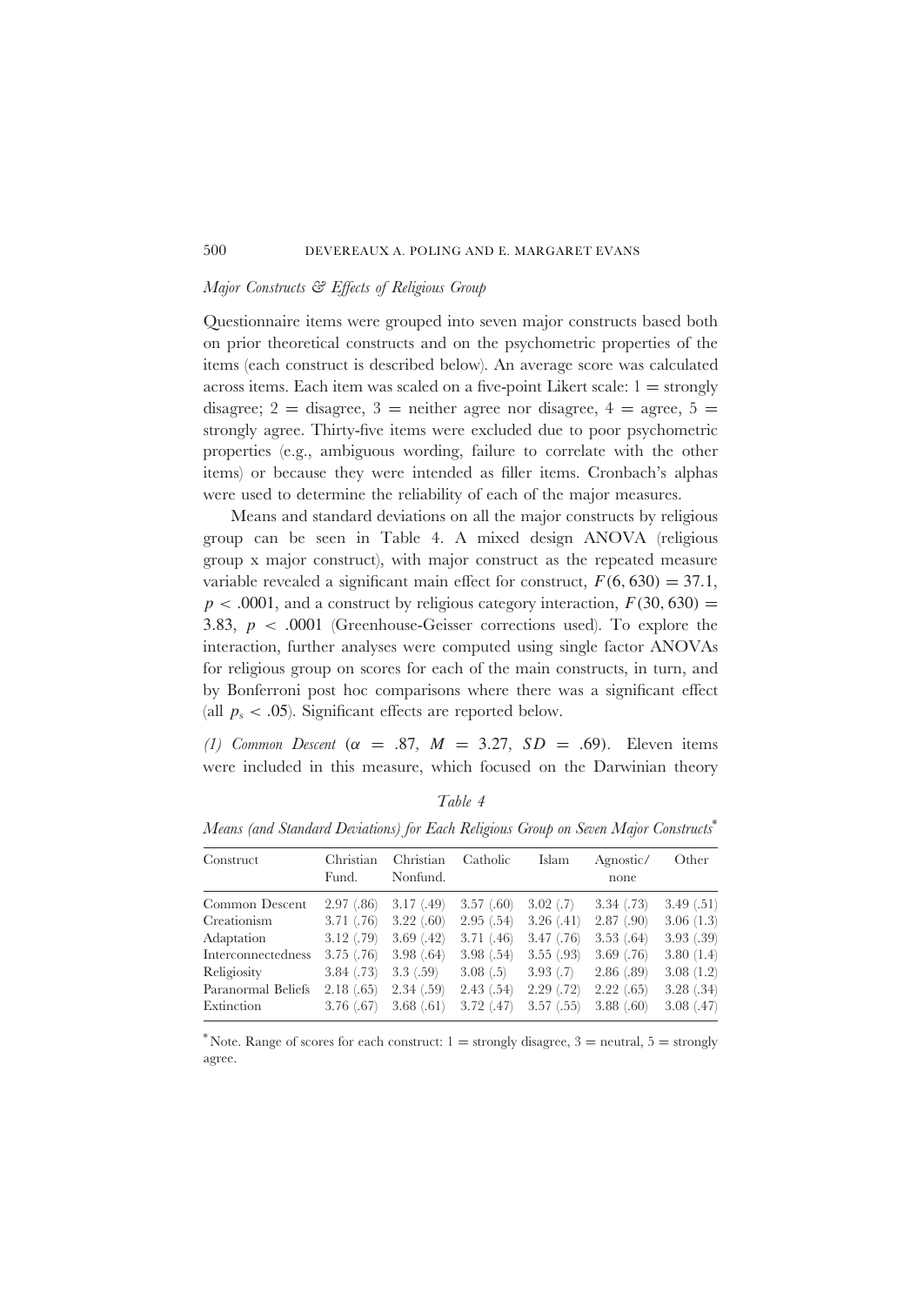of common descent (e.g., 1. All species have developed from a common ancestor; 2. Dogs, coyotes and wolves all have a common ancestor). For this measure, the Catholic group scored significantly higher than the Christian Fundamentalist group, who were more likely to disagree with the concept of common descent.

(2) Creationist ( $\alpha = .75$ ,  $M = 3.18$ ,  $SD = .74$ ). The seven items in this measure addressed the belief that God created all living beings and that the universe has not changed since the creation. The bible was not explicitly referenced, so that adherents of any religion could, in theory, endorse the measure (e.g., 1. All living creatures were created by God; 2. Our universe was created by God). For the creationist measure, the Christian Fundamentalist group scored significantly higher than the Catholic group and the Agnostic/No religion group. Only the Catholic and Agnostic groups tended to disagree with creationism.

(3) Adaptation ( $\alpha = .77$ ,  $M = 3.55$ ,  $SD = .63$ ). The eight items in this measure focused on the idea that species change over time in response to environmental change (e.g., 1. Species undergo changes as a result of pressure from the environment; 2. If a grass covered island becomes desertlike, some animals might develop the ability to store water (like camels) and they would pass this ability on to their offspring). The Catholic and Christian Non-fundamentalist groups scored significantly higher on this measure than the Christian Fundamentalist group. All religious groups agreed with the adaptation measure.

(4) Interconnectedness ( $\alpha = .66$ ,  $M = 3.83$ ,  $SD = .75$ ). The three items in this measure focused on the interconnectivity of species (e.g., 1. If all members of one species migrated to a different area, members of other species left behind would be affected; 2. All species are completely separate from one another, reverse coded). No significant differences for religious group were found for this measure.

(5) Religiosity ( $\alpha = .73$ ,  $M = 3.34$ ,  $SD = .79$ ). The five items in this measure addressed a core set of religious beliefs that transcend religious boundaries (e.g., 1. Religion is one way that we can explain things that otherwise have no explanation; 2. Religious writings provide guidelines for correct moral behavior). For this measure, the Christian Fundamentalist and Islamic groups scored significantly higher than the Catholic and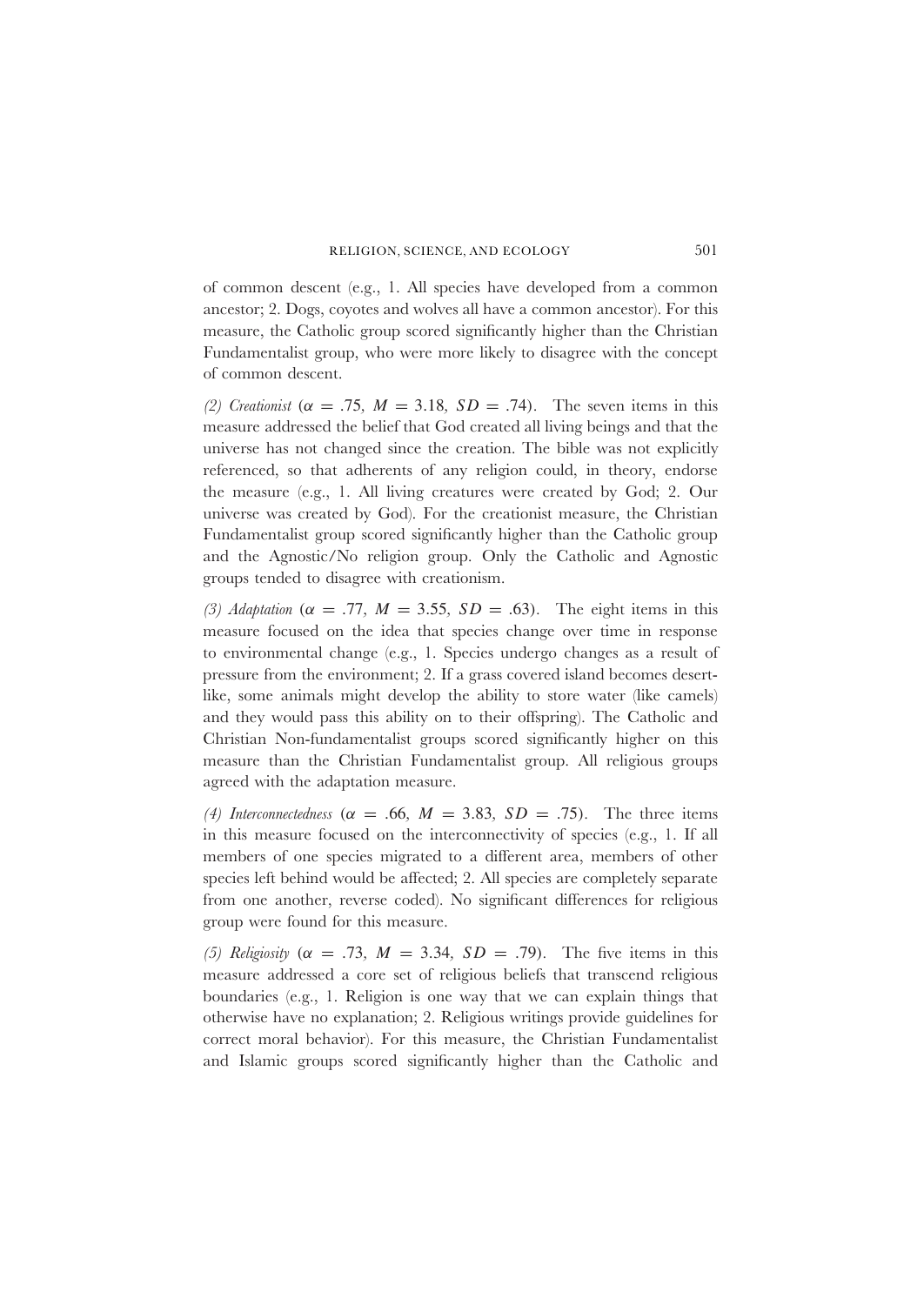the Agnostic/No religion groups. The latter, not surprisingly, tended to disagree with the concept of religiosity.

(6) Paranormal Beliefs ( $\alpha = .77$ ,  $M = 2.35$ ,  $SD = .63$ ). These eight items were intended as a control measure, which focused on beliefs in paranormal phenomena (e.g., 1. Certain individuals can read the thoughts of others; 2. Some people can predict the future). On the paranormal beliefs measure the "Other" religious group scored higher than all other groups except for the Catholic group. In fact, all groups, except for the "Others" disagreed with the measure of paranormal beliefs. The "Other" category consisted of a handful of participants who listed unorthodox religious affiliations (e.g., Pagan, Wicca) or eclectic New Age beliefs (e.g., a mixture of both Western and Eastern religions). We speculate that these participants have an above average tolerance for unconventional beliefs that underlies both an openness to alternative religious practices as well as beliefs in paranormal phenomena. However, it should be noted that this group consisted of only five individuals and therefore caution should be exercised before drawing firm conclusions.

(7) Extinction ( $\alpha = .68$ ,  $M = 3.70$ ,  $SD = .58$ ). Eight items that covered participants' general knowledge about extinction were included (e.g., 1. Certain species have become extinct even though humans have never identified them; 2. If an animal's environment is suddenly changed, the entire species might disappear). No significant differences were found for the extinction measure. However, there was one extinction item that was not included in the measure because it addressed the inevitability of extinction, which is a controversial issue, as revealed in a separate study (Poling & Evans 2004) and as found in the open-ended measure reported earlier. Because the inevitability of extinction is theoretically interesting, we computed a one-way ANOVA on this item ("Extinction is probably the final outcome for all species") across the six religious categories,  $F(5, 105) = 4.71$ ,  $p < .005$ . The Christian Fundamentalists were the only group who disagreed with the concept  $(M = 2.43, SD = 1.2)$ . Posthoc comparisons indicated that they were significantly different from the Christian Non-fundamentalists ( $M = 3.36$ ,  $SD = .85$ ), the Catholics ( $M =$ 3.42,  $SD = .81$ ) and the Islamic group ( $M = 4.0$ ,  $SD = 1.0$ ),  $p_s < .05$ . No other differences were found (Agnostic/No religion  $M = 3.22$ ,  $SD = 1.1$ ; Other  $M = 3.0$ ,  $SD = 1.2$ ).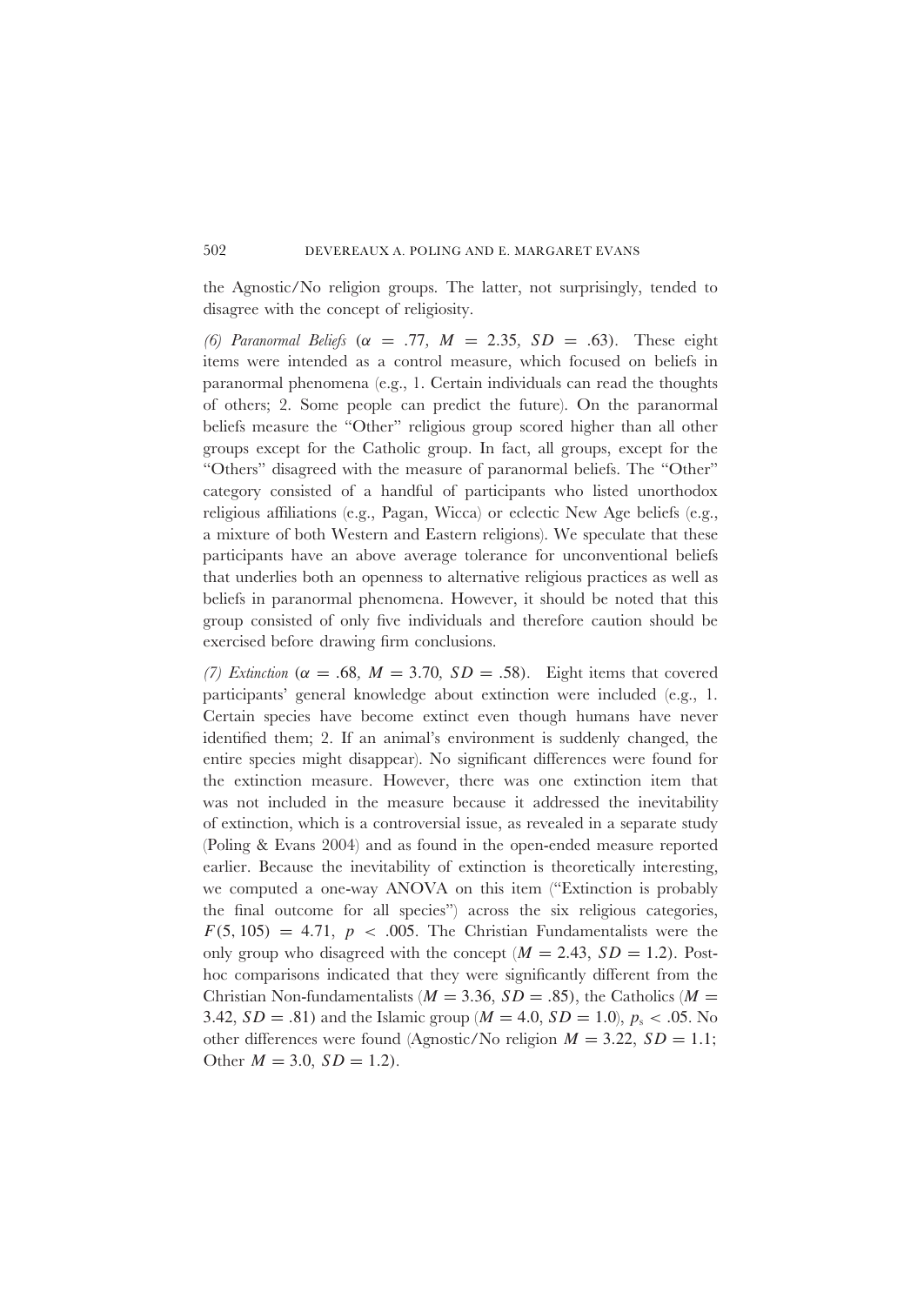In sum, there were consistent differences between religious groups. The Christian Fundamentalist group scored high (more likely to agree) on measures of creationism and religiosity but scored lowest (more likely to disagree) on the common descent and adaptation measures. On the other hand, the Catholic group scored highest on measures of common descent and adaptation, and low on measures of creationism and religiosity. As expected, the agnostic/no religion group scored low on both creationism and religiosity. Like the Christian Fundamentalist group, the Islamic group scored high on the religiosity and creationist measures, and low on the common descent and adaptation measures. Next, correlations between all major measures, education level, and number of biology classes will be reported.

## Relationships between Major Constructs

Major Constructs, Education Level, and Level of Biology Education. In this section we examine the relationships between measures, collapsed across all religious groups. Correlations between all the major measures, educational level, and the number of biology classes completed can be found in Table 5. Significant positive relationships were found between the measure of common descent and measures of adaptation, interconnectedness, paranormal beliefs, education level and number of completed biology classes. In addition positive correlations were found between the measures of adaptation, interconnectedness and extinction and between extinction and interconnectedness.

Significant negative correlations were found between common descent and both the creationist and religiosity measures. However, the measure of creationism, but not the measure of religiosity, was also significantly negatively correlated with the measures of adaptation and extinction indicating that the measures of creationism and religiosity target different underlying concepts. Importantly, there was no relationship between educational level, completed biology classes, and the creationism and religiosity measures.

Regressions on Common Descent and Creationism. Next, separate simultaneous multiple regressions were carried out to assess the differential effects of significantly correlated variables on the common descent and on the creationism measures. Of particular theoretical interest was the independent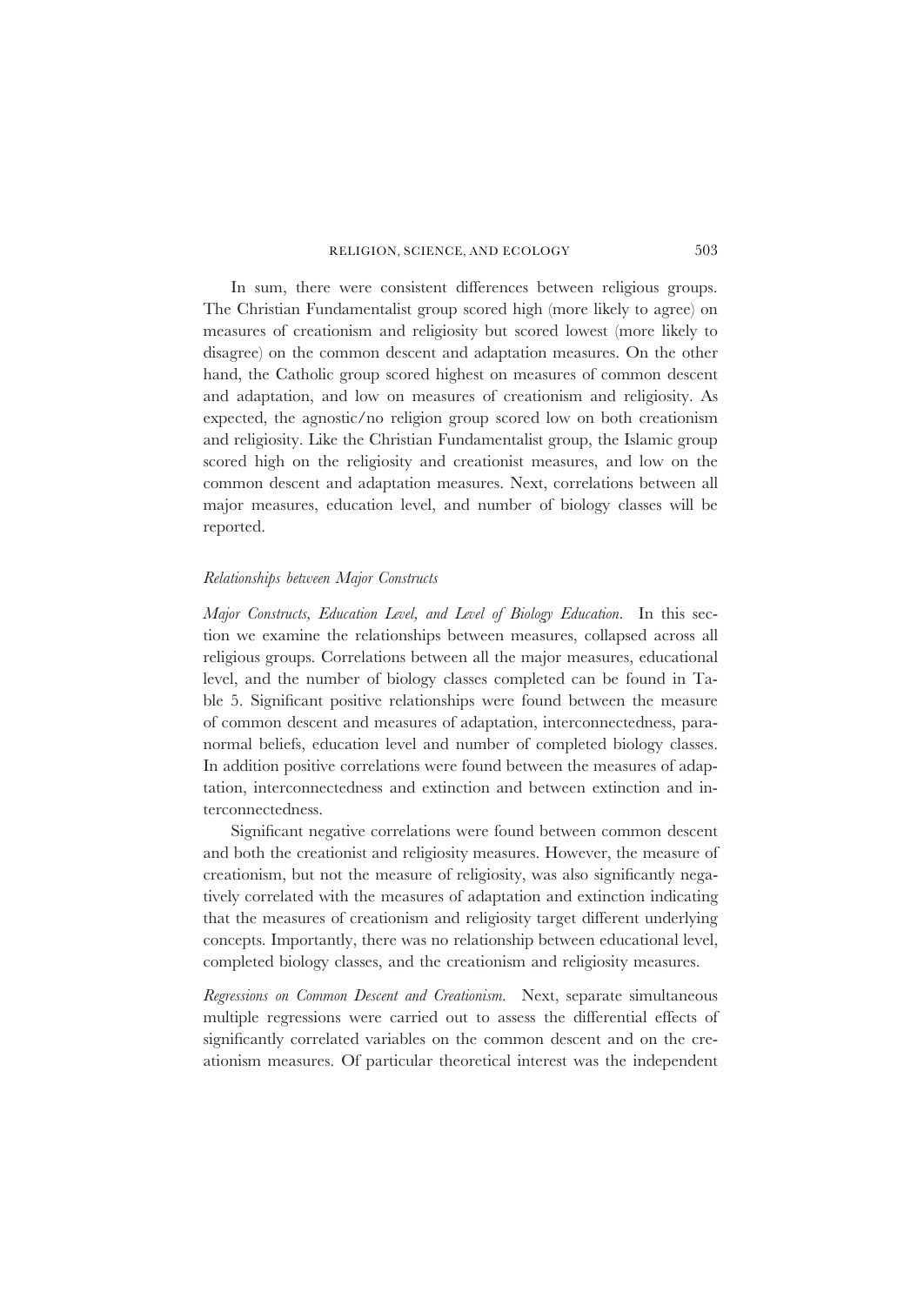## Table 5

| Construct            | CD                   | <b>CR</b>        | AD       | <b>INT</b> | RE     | <b>PAR</b>           | ЕX   | ED       | <b>BIO</b> |
|----------------------|----------------------|------------------|----------|------------|--------|----------------------|------|----------|------------|
| Common               | 1.00                 |                  |          |            |        |                      |      |          |            |
| Descent (CD)         |                      |                  |          |            |        |                      |      |          |            |
| Creationist (CR)     | $-.46$ <sup>**</sup> | 1.00             |          |            |        |                      |      |          |            |
| Adaptation (AD)      | $.32***$             | $-.24^*$         | 1.00     |            |        |                      |      |          |            |
| Interconnect (INT)   |                      | $.22^*$ -.07     | $.29***$ | 1.00       |        |                      |      |          |            |
| Religiosity (RE)     | $-.39***$            | $.68***$         | $-.11$   | .05        | 1.00   |                      |      |          |            |
| Paranormal           | $.22*$               | $-.04$           | .17      | $-.09$     | $-.11$ | 1.00                 |      |          |            |
| Beliefs (PAR)        |                      |                  |          |            |        |                      |      |          |            |
| Extinction (EX)      | .14                  | $-.19^*$         | $.21***$ | $.35***$   | .03    | $-.25$ <sup>**</sup> | 1.00 |          |            |
| Education Level (ED) |                      | $.21^*$ -.09 .07 |          | $.33***$   |        | $.02 - .01$          | .07  | 1.00     |            |
| $# \nBiology$        | $.28*$               | $-.16-.00$       |          | $.21***$   | .02    | $-.06$               | .11  | $.49***$ | 1.00       |
| Courses $(BIO)$      |                      |                  |          |            |        |                      |      |          |            |

Correlations between Seven Constructs of Religious and Species-Related Beliefs

\*  $p < .05$ , \*\*  $p < .01$ .

contribution of each variable, partialing out the other effects, as indicated by the standardized regression coefficients  $(\beta)$  (Lewis-Beck 1980).

First, creationism, adaptation, interconnectedness, religiosity, paranormal beliefs, education level and number of biology classes were simultaneously regressed on the common descent measure. The combined variables accounted for 37% of the variance:  $R^2 = .37$  ( $R = .61$ );  $F(7, 110) = 8.8$ ,  $p \lt 0.0001$  (Adjusted  $R^2 = 0.33$ ). Significant standardized regression coefficients were obtained for adaptation ( $\beta = .17$ ,  $p < .05$ ), religiosity  $(\beta = -.23, p < .04)$ , paranormal beliefs  $(\beta = .18, p < .03)$ , and biology classes ( $\beta = .21$ ,  $p < .03$ ). Creationism approached an alpha level of 0.05  $(\beta = -.21, p < .07)$ . Next, common descent, adaptation, religiosity and extinction were simultaneously regressed on the creationist measure. Overall, the combined variables accounted for 54% of the variance:  $R^2 = .54$  $(R = .74)$ ;  $F(4, 110) = 31.5$ ,  $p < .0001$  (Adjusted  $R^2 = .53$ ), with common descent ( $\beta = -.17$ ,  $p < .03$ ), religiosity ( $\beta = .61$ ,  $p < .0001$ ) and extinction ( $\beta = -.16$ ,  $p < .02$ ) making significant independent contributions.

These results indicate that participants who endorsed common descent had completed more biology classes, were more likely to endorse needbased adaptation and paranormal beliefs, and less likely to be strongly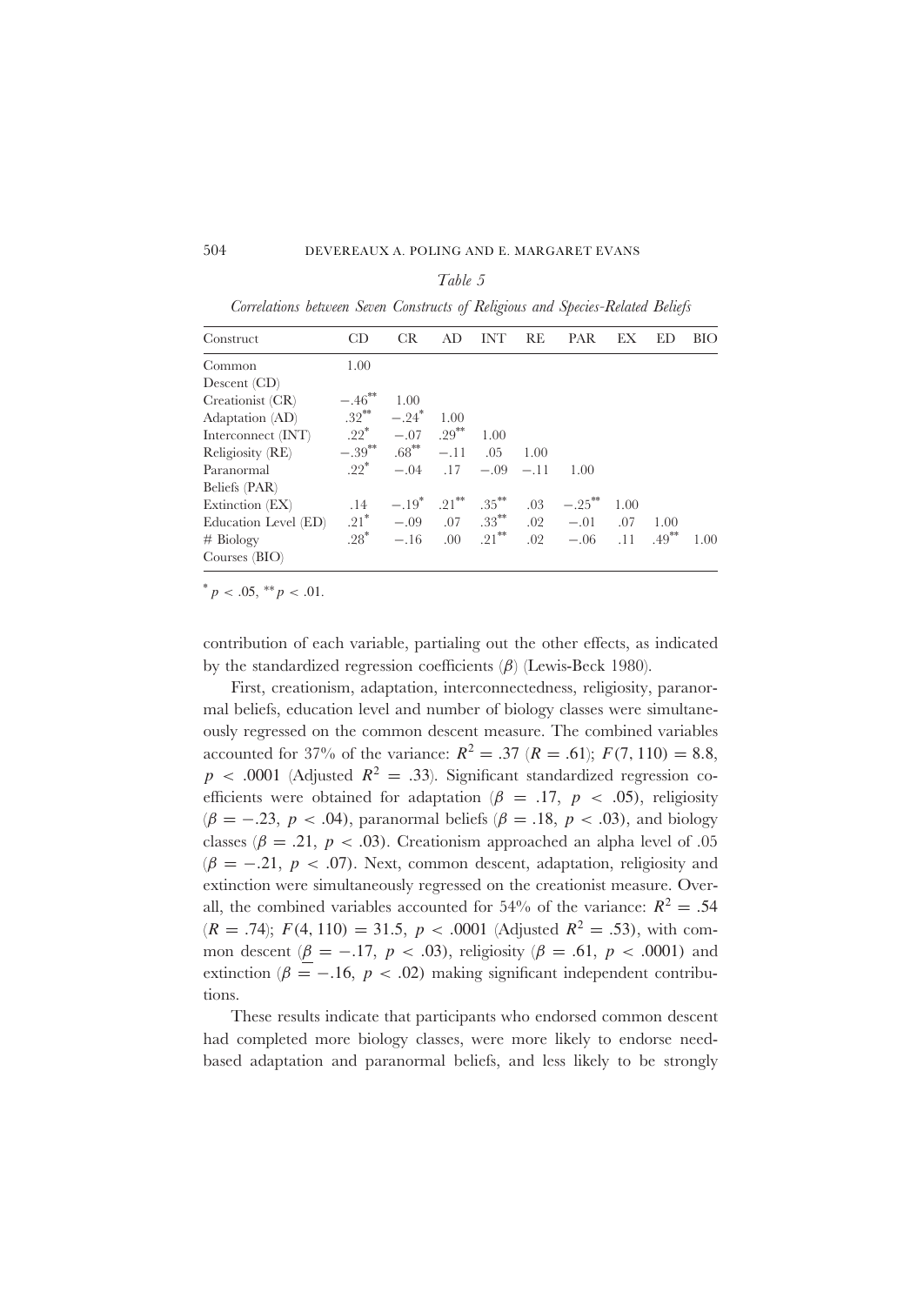religious or creationist. Creationism, on the other hand, was negatively associated with common descent and extinction, but not with adaptation, and strongly positively associated with religiosity.

## **Adaptation Scenarios**

Each of the three scenarios included in this section described a change in the environment and the effect of that change on a particular species (see Appendix A). Nine randomly ordered items followed each scenario with each item testing a specific concept. Nine measures were created by averaging responses to the similarly worded items across all three scenarios. As before, each item was scaled on a five-point scale  $(1 =$  strongly disagree;  $2 =$  disagree,  $3 =$  neither,  $4 =$  agree,  $5 =$  strongly agree), so the range of scores for each concept was 1-5. Results from the four items assessing teleological, intentional, selectional, and theistic modes of species change will be reported. The rest of the items were controls or did not fit within the scope of this paper. The scenarios and items were worded so that they could be used with school-age children in the future, which placed some limits on the way the concepts could be expressed. First, the items will be described and then scores on the four target items will be related to participants' acceptance or rejection of creationism and common descent.

Teleological Change ( $M = 3.35$ ,  $SD = .76$ ). (All examples are from Scenario 1.) This item measured participants' endorsement of need-based change within a species (e.g., some members of this species are likely to adapt to the pollution and they will survive).

Natural Selection ( $M = 3.20$ ,  $SD = .78$ ). This item measured participants' endorsement of random variation within a species (e.g., some members of this species will have traits that will protect them from the pollution and they will survive).

*Intentional Adaptation* ( $M = 2.80$ ,  $SD = .72$ ). This item measured participants' agreement with the idea that species members could choose to alter their biological functioning (e.g., members of this species can choose to breathe in a different way in order to survive).

God's Intention ( $M = 3.41$ ,  $SD = 1.16$ ). This item measured participants' endorsement of God's plan to intervene and prevent extinction of the species (e.g., members of this species will survive if God wants them to).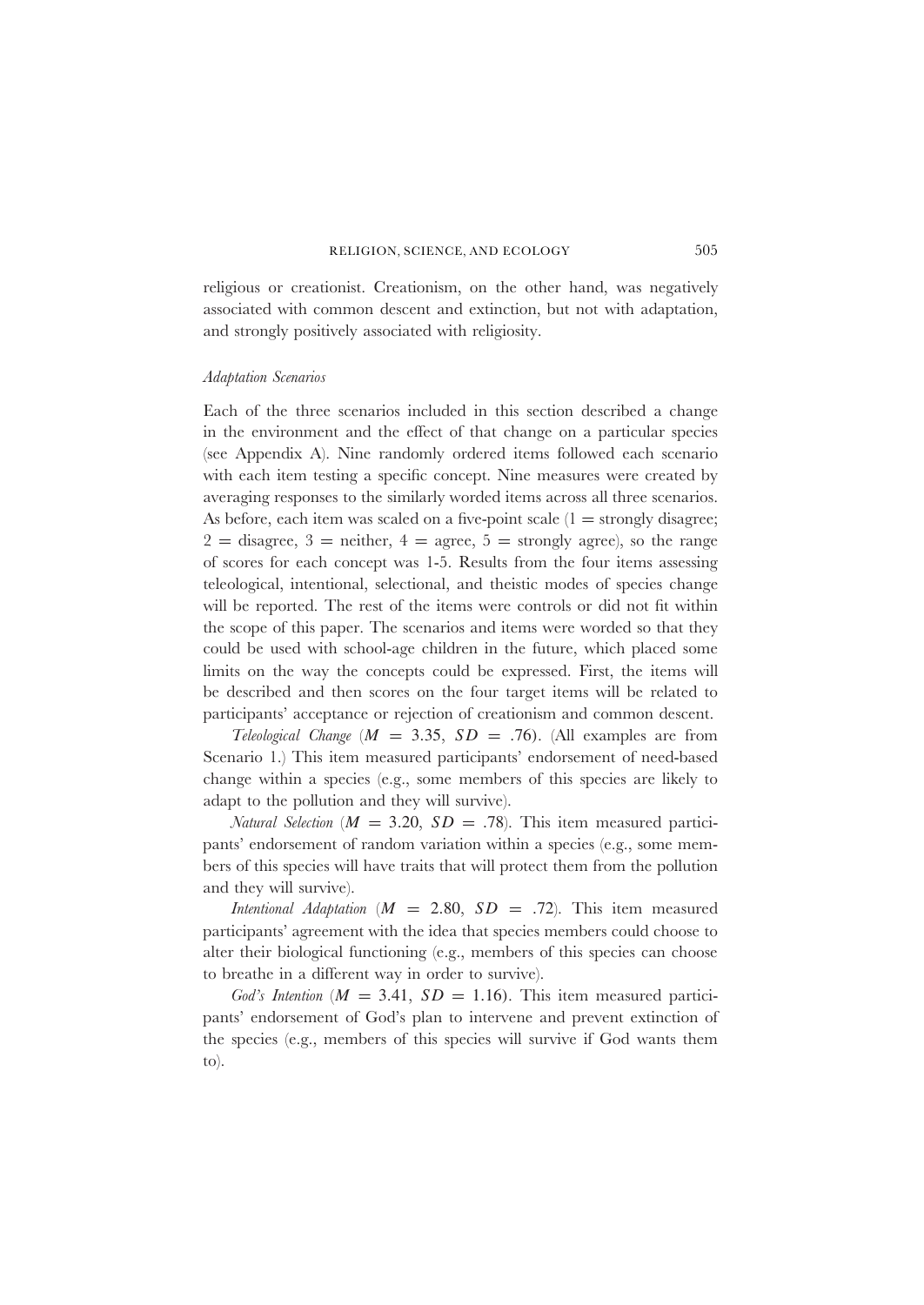#### DEVEREAUX A. POLING AND E. MARGARET EVANS

Creationism, Common Descent, and the Adaptation Scenarios. For these analyses, scores on both the common descent and creationist constructs were grouped into three levels of agreement: *reject* (all scores between 1 and 2.9), neutral agreement (all scores between 3 and 3.5), and accept (all scores between 3.6 and 5). The middle group was excluded from each construct to facilitate direct comparisons between those participants with the highest (accept) and lowest (reject) levels of agreement.<sup>2</sup> Repeated measures ANOVAs were conducted on the four scenario items with the two-level (accept, reject) common descent and creationist constructs as the independent variables. For both constructs, there was a significant effect of item and an item  $\times$  construct interaction ( $F_s$  from 10.9-30.98,  $p_s < .0001$ , Greenhouse-Geisser correction used).

Individual t-tests indicated that participants who accepted creationism were significantly more likely to endorse the God's intention item and significantly less likely to endorse the teleology and selection items when compared to participants who rejected creationism (see Table 6, for means, standard deviations, and t-values). There were no significant differences between the accept and reject creationism groups on the intentional adaptation item. An additional ANOVA revealed that participants who accepted creationism had significantly different patterns of responses to the four scenario items,  $F(3, 87) = 20.87$ ,  $p < .0001$  (Greenhouse-Geisser) correction used). They were least likely to accept the intentional adaptation item and most likely to accept the role of God's intention (Bonferroni posthoc tests: all  $p_s < .008$ ). But, it should be noted that they tended to agree with the teleological change item. Participants who rejected creationism also had significantly different levels of agreement on the four scenario items,  $F(3, 102) = 21.53$ ,  $p < .0001$  (Greenhouse-Geisser correction used). They were more likely to agree with teleological change and natural selection than with either of the other items ( $p_s < .001$ ).

506

 ${}^{2}$ For creationism, 31.5% of participants were classified as rejecting creationism, 41.4% were neutral and 27% accepted creationism. For common descent, 30.6% rejected common descent,  $40.5\%$  were neutral and  $28.8\%$  of participants accepted common descent. In addition, 29.7% of participants had high agreement on one measure *and* low agreement on the other (i.e., consistently responding along creationist lines or evolutionary lines): Consistent creationists ( $n = 15$ ), Consistent Evolutionists ( $n = 18$ ). A further 70.2% of participants were either neutral on both measures or had mixed (inconsistent) levels of agreement across the two measures.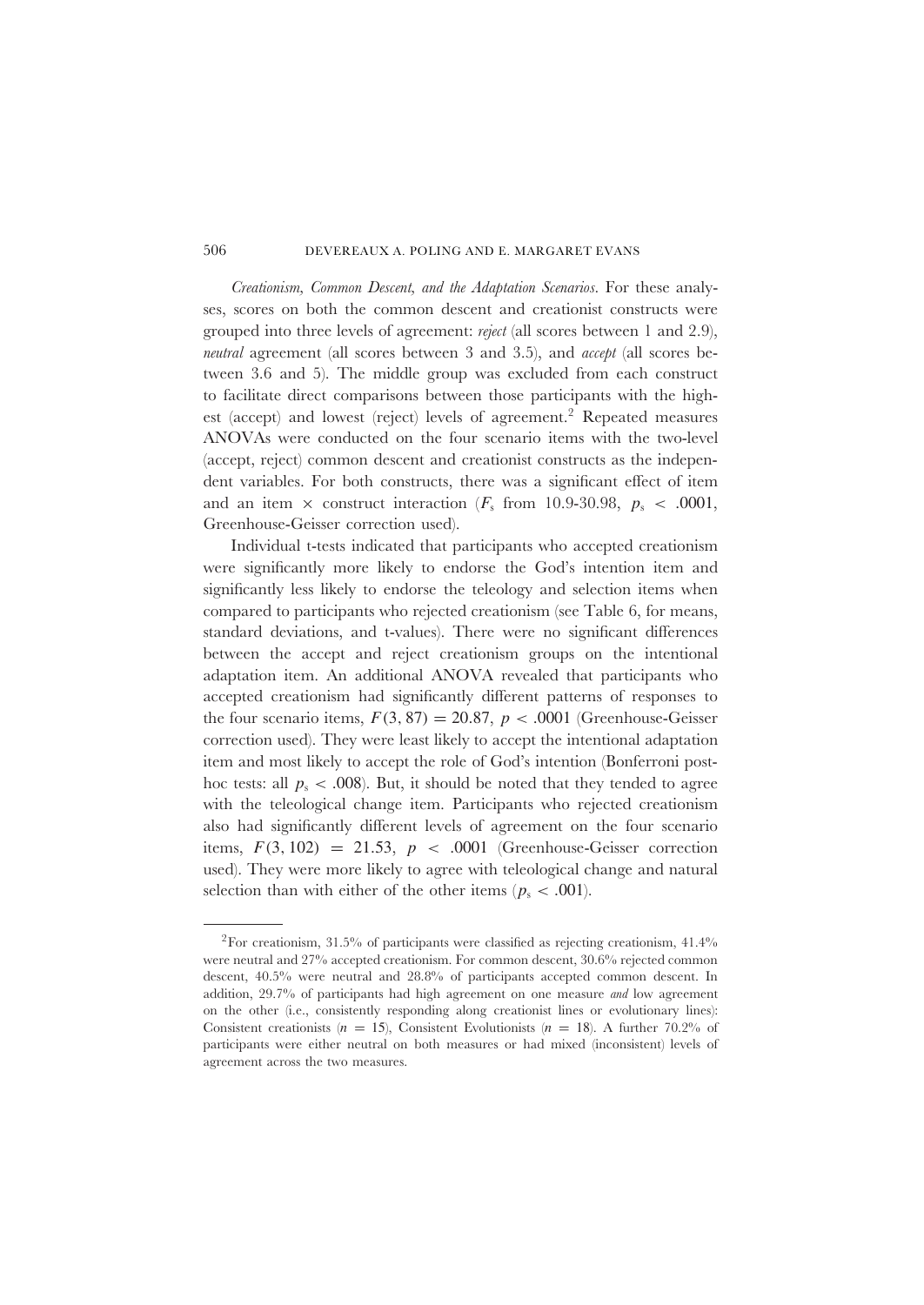## Table 6

| <b>Adaptation</b> Items | Creationist Groups                   |                                         |               |  |
|-------------------------|--------------------------------------|-----------------------------------------|---------------|--|
|                         | Accept Group<br>Mean(SD)<br>$n = 35$ | Reject Group<br>Mean $(SD)$<br>$n = 30$ | t-value       |  |
| Teleological Change     | 3.2(.84)                             | 3.6(.72)                                | $2.1^*$       |  |
| Natural Selection       | 3.0(.88)                             | 3.5(.65)                                | $2.6***$      |  |
| Intentional Adaptation  | 2.6(0.66)                            | 2.8(0.78)                               | 1.0           |  |
| God's Intention         | 4.1(.89)                             | 2.5(.94)                                | ***<br>$-7.1$ |  |

Mean Responses of the Accept and Reject Creationism Groups on Four Items from the **Adaptation Scenarios** 

\*  $p < .05$ , \*\*  $p < .01$ , \*\*\*  $p < .0001$ .

Note. Range of scores for each construct:  $1 =$  strongly disagree,  $3 =$  neutral,  $5 =$  strongly agree.

Although, participants who accepted or rejected the common descent measure differentially endorsed the God's Intention item in the expected direction, they did not differ significantly on the other items, although the trend was in the expected direction. Overall, these results suggested that the measure of common descent was less sensitive to differences between participants than was the measure of creationism. The common descent measure had been deliberately constructed so that some items included species that were highly similar, whereas other items included dissimilar, more diverse species. Based on the extant research on diversity reasoning (e.g., Lo, Sides, Rozelle & Osherson 2002) we examined the items to determine whether participants differed in their responses to the similar and dissimilar constructs. As can be seen in Appendix B (for means & SDs) there were clear differences. Overall, participants were likely to agree that highly similar groups of species had a common ancestor, and disagree with the idea that dissimilar species had a common ancestor. In the final analyses we investigated whether these differences were maintained within the evolutionist and creationist groups, using the three-level creationism measure as a proxy for these groups.

Creationism, Common Descent and Diversity Reasoning. Theoretically, creationists (accept creationism group) should argue that no species pairs have a common ancestor, and evolutionists (reject creationism group) should argue that all species have a common ancestor. They should not deviate from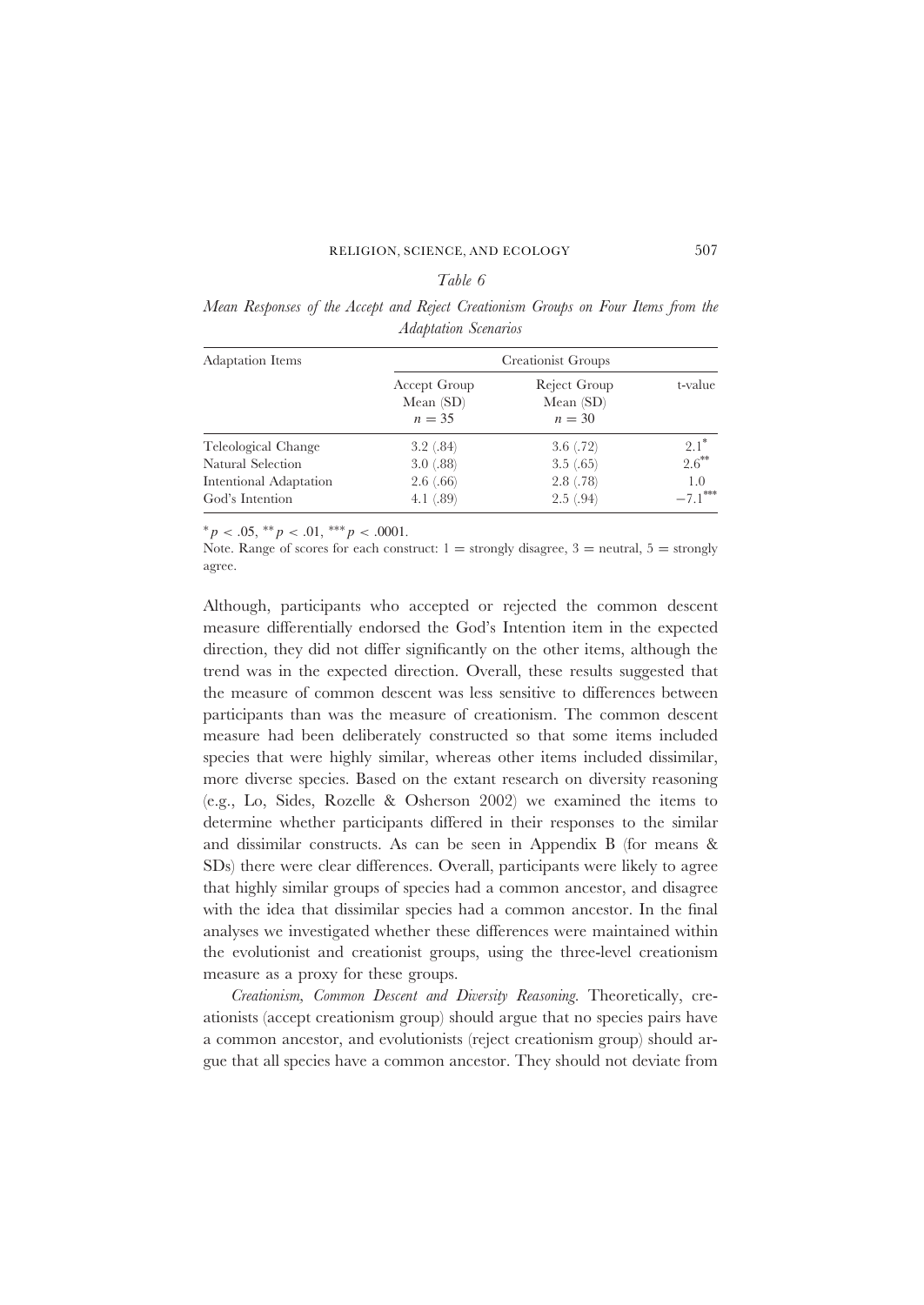

Agreement with common ancestry for diverse and non-diverse species Figure 2. groups as a function of creationist belief (mean agreement, SE).

these arguments depending on the similarity of the species. Items from the common descent measure were used as a gauge of diversity reasoning in this sample. Each item in the common descent measure required participants to reason about the possibility of a shared ancestry between two or more species. The four items containing the highest level of similarity (low diversity) between species and the four items containing the lowest level of similarity (high diversity) between species were used to create two new variables (see Appendix B for items).

This measure of diversity (High, Low) reasoning was analyzed in a repeated measures ANOVA with the accept, neutral, and reject creationism groups (see Figure 2 for means and standard errors). There was a significant main effect for diversity reasoning,  $F(1, 108) = 237.79$ ,  $p < .0001$ and for creationsm,  $F(2, 108) = 11.39$ ,  $p < .0001$ , and no interaction. All three creationist groups (accept, neutral and reject) were more likely to agree that similar (low diversity) species shared a common ancestor, when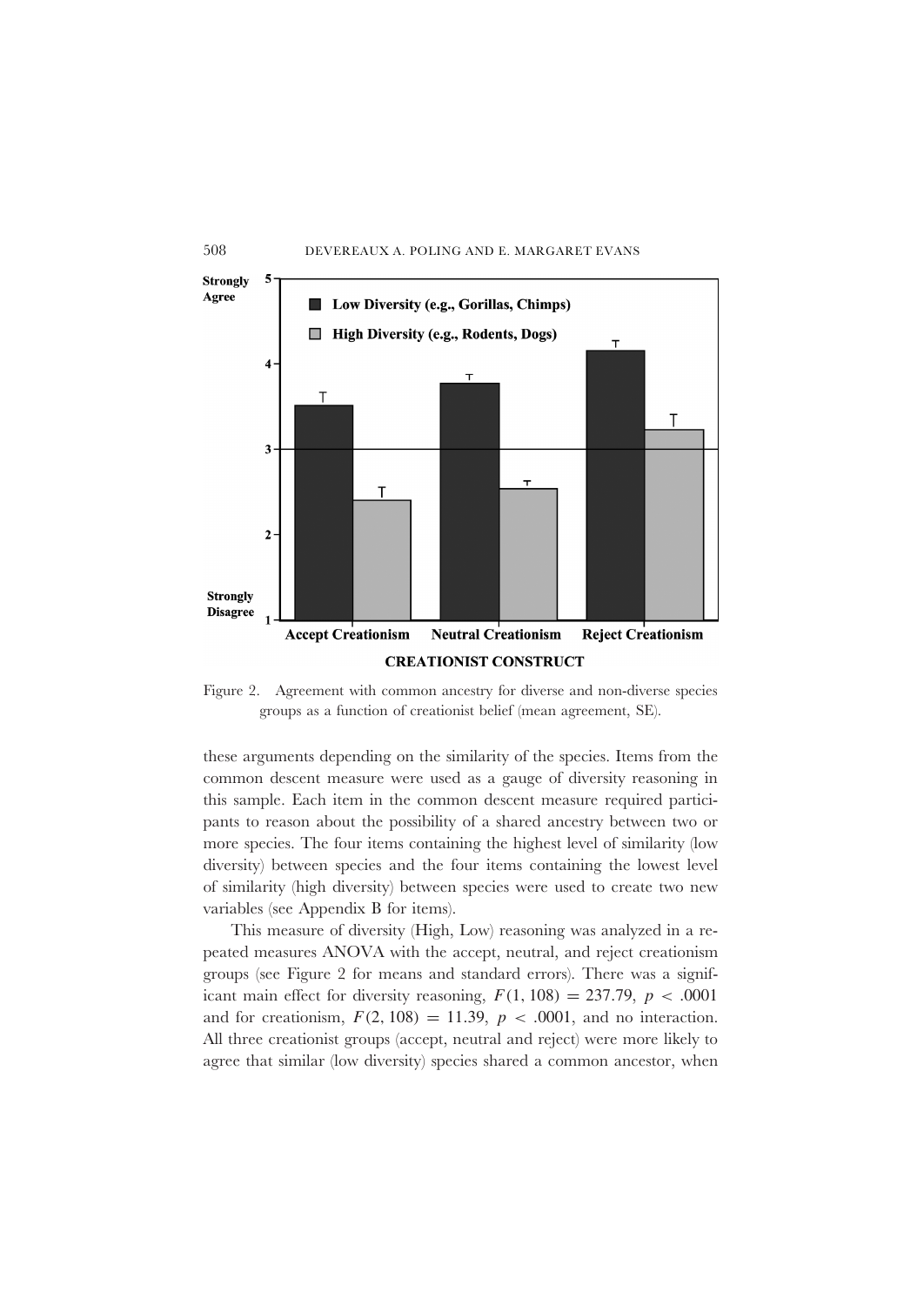## Table 7

| for <b>Three Groups</b> of Creationism Atteplante |                                       |                                       |  |  |
|---------------------------------------------------|---------------------------------------|---------------------------------------|--|--|
| Creationism Groups                                |                                       | Items                                 |  |  |
|                                                   | All species have a<br>common ancestor | No species share a<br>common ancestor |  |  |
| Accept Creationism                                | 2.4(1.4)                              | 2.3(1.03)                             |  |  |
| Neutral Creationist                               | 2.8(1.1)                              | 2.1(0.80)                             |  |  |
| Reject Creationism                                | 3.3(1.2)                              | 1.8(.88)                              |  |  |

Mean Agreement (and Standard Deviations) on Two General Common Descent Items for Three Croups of Creationism Acceptance

Note. Range of scores for each item:  $1 =$  strongly disagree,  $3 =$  neutral,  $5 =$  strongly agree.

compared with the dissimilar (high diversity) species (all  $p_s < .0001$ ). Furthermore, as expected, overall, participants who rejected creationism were more likely to endorse common descent than were the neutral or accept creationism groups, on both the high diversity and low diversity variables  $(p_s < .05;$  see Figure 2). A similar set of analyses was also performed using the consistency measure described earlier (see Note 2). The same pattern of results was obtained, with significant differences between the high and low diversity measures for both the consistent creationists and the consistent evolutionists.

Finally, we examined two items that were included in the common descent construct, but were not included in the diversity reasoning analyses because they did not require comparisons between specific species (see Table 7 for means and standard deviations): All species have developed from one common ancestor, and there are no species that share a common ancestor (this was reverse coded in the original construct, but not in this analysis). A repeated measures analysis on these items by accept, neutral and reject creationism groups revealed a significant main effect of item  $F(1, 108) = 22.58$ ,  $p < .0001$ , and an item by creationst interaction  $F(2, 108) = 6.44$ ,  $p < .005$ . Although no groups agreed strongly with either of these items, Bonferroni comparisons revealed that participants who rejected creationism had higher levels of disagreement for the "no species" item when compared to those who accepted or were neutral on creationism, and participants who accepted creationism had more disagreement on the "all species" item compared to the reject and neutral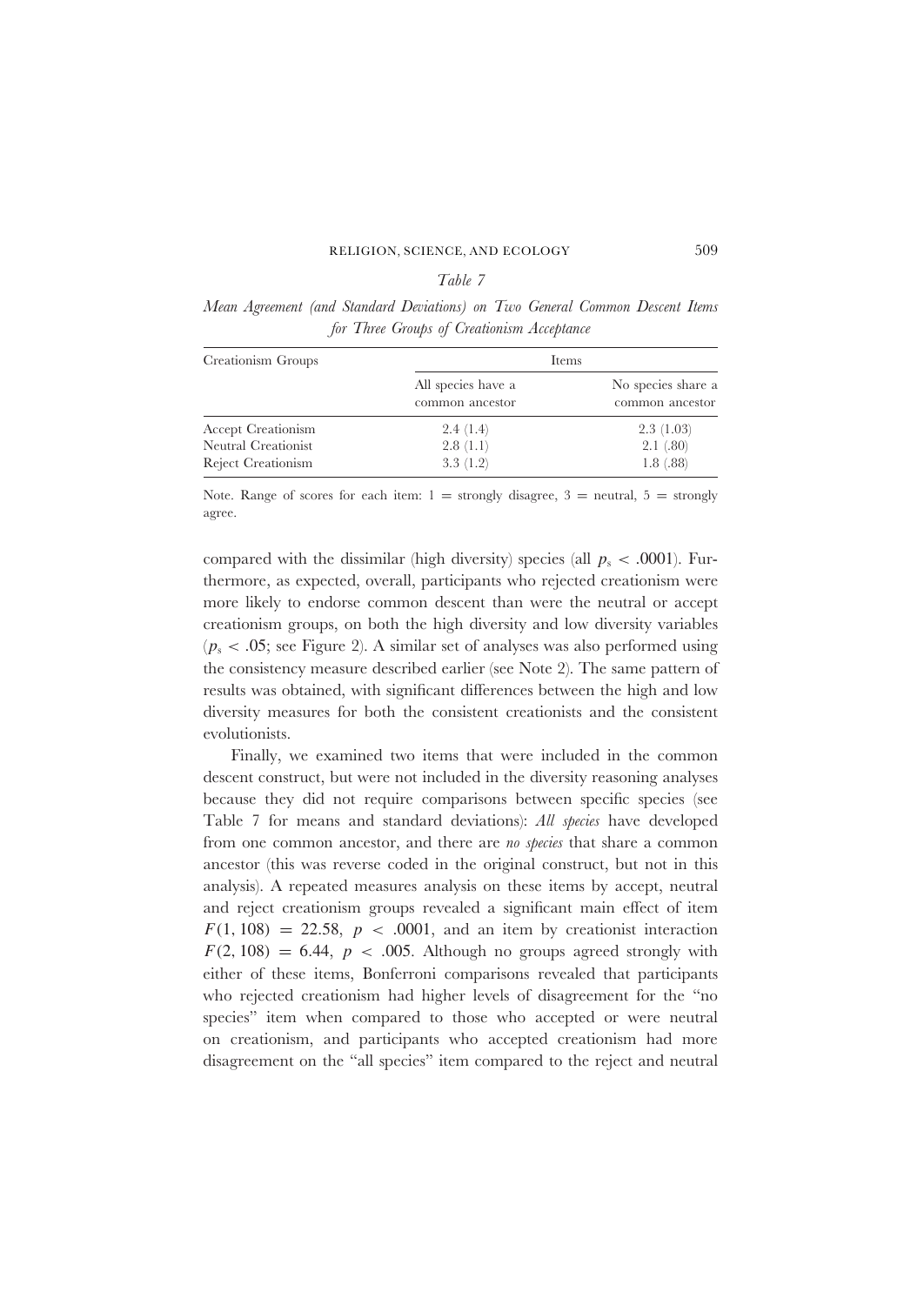groups ( $p_s < .05$ ). Again, similar analyses on the consistent creationists and evolutionists (see Note 2) revealed the same effect.

# **Discussion**

Overall, these analyses suggest that in the lay population, folk concepts of species and species change survive the impact of Darwinian and creationist cultural models. Nonetheless, they do not survive intact. Neither creationists nor evolutionists respond in a manner that is consistent with an hypothesis of a radical transformation of their commonsense species concepts. Instead, the evidence suggests that their folk ecology is substantially modified, with a concept of species playing a major role in the way it is modified. We summarize the key findings and in the process we address the questions raised earlier about the influence of religion and science on lay-adults' folk ecology. Then we briefly consider the implications of these findings for folk concepts of species and the relationship of these constructs to the practice of science itself.

The Influence of Religion and Science on Lay-Adults' Folk Ecology. Analyses of the beliefs of diverse religious groups, equated for educational level, found Christian Fundamentalist and Islamic participants to be both more strongly religious and more strongly creationist than the other groups (see Table 4). Furthermore, unlike the other groups, the Christian fundamentalists rejected the macroevolutionary concept of common descent, and the Islamic group was neutral towards it. Nevertheless, both groups endorsed the folk concept of need-based adaptation within species, albeit at much lower levels than other religious groups in the study. Such results confirm earlier findings for these religious groups (e.g., Dagher & BouJaoude 1997; Evans 2001), and, moreover, they provide evidence that macroevolutionary and microevolutionary constructs are conceptualized as dissimilar by a lay-population (see Figure 1). Notably, the Catholics in this study endorsed macro- and microevolutionary measures at significantly higher levels than the other religious groups, and also rejected creationism. As mentioned earlier, creationist beliefs can be found in a variety of religious groups, thus in the rest of the analyses measures were collapsed across religious groups, resulting in more sensitive instruments.

Participants who accepted the Darwinian theory of common descent had taken more biology classes and were more sensitive to ecological issues,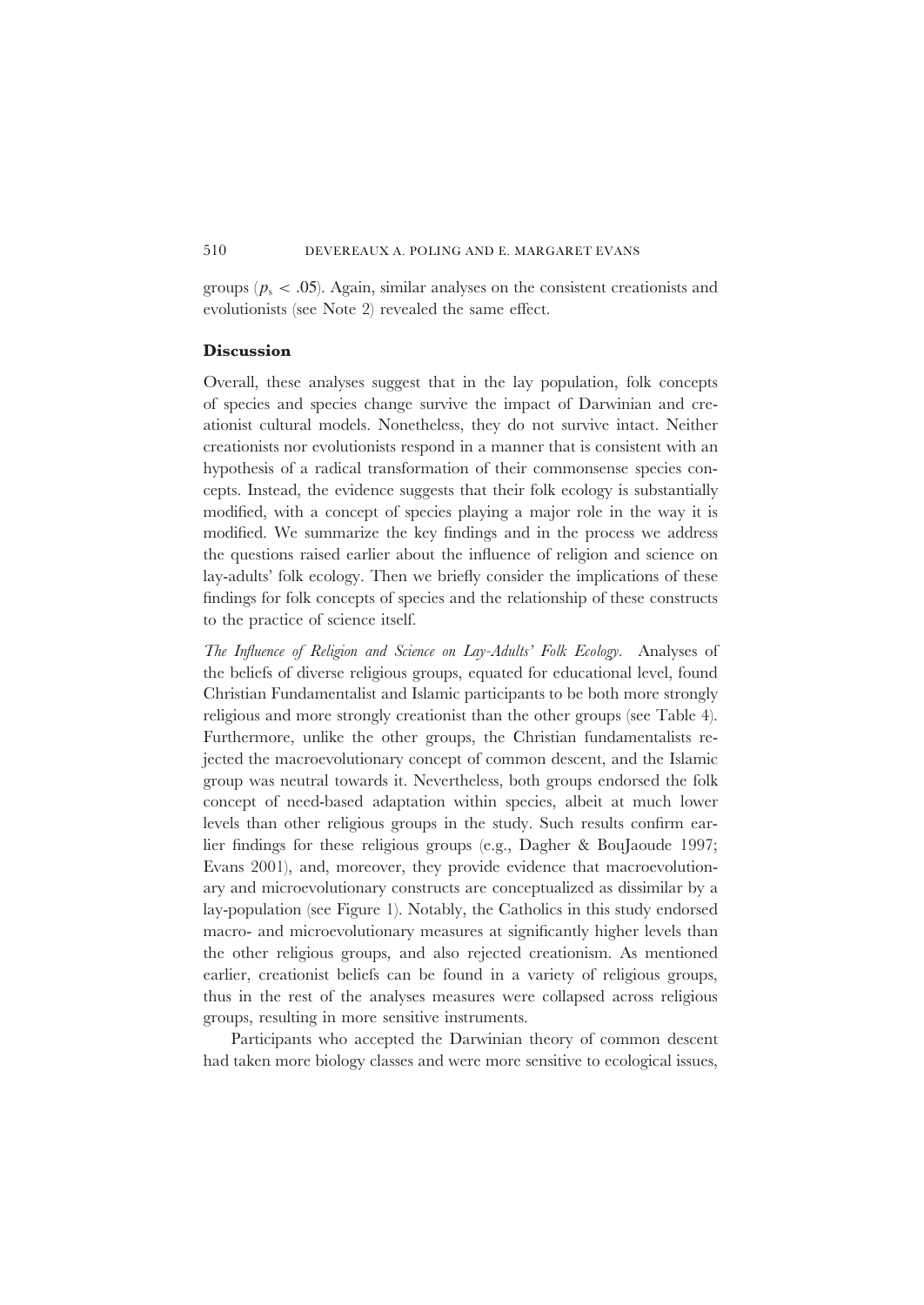including the responsiveness of species to environmental change (adaptive variation) and the extinction of species (see Table 5). Biology education apparently increases knowledge of common descent, however, it is also possible that there is a selection effect, in that creationists are not likely to enroll in biology classes. Agreement with the theory of common descent was negatively associated with creationism and religiosity, independently of each other. An interesting positive association between common descent and paranormal beliefs may represent an openness to unusual ideas (e.g., see Sinatra et al. 2003). Strong creationists, on the other hand, rejected extinction and common descent, but not adaptive variation, confirming that macro- rather than micro-evolutionary constructs are more likely to be incompatible with creationism. Although participants who were strongly creationist were also highly religious, these two measures appeared to be independent constructs. Unlike creationism, religiosity was unrelated to any measure other than common descent. Importantly, the educational level of the participants bore no independent relationship to the other measures, though, not surprisingly, participants who had taken more biology classes tended to have more years of education.

This sample appeared to be representative of the U.S. population, as described in the introduction, in that approximately a third of the participants agreed strongly with creationist ideas (Doyle 2003). Intriguingly, detailed analyses of the creationism and common descent constructs revealed that a significant number of participants endorsed both beliefs, in a variety of combinations. This mixed response pattern is consistent with earlier studies (Brem et al. 2003; Evans 2000a, 2001) indicating that single item measures, such as those reported in Gallup polls, rarely convey the complexity of the reasoning patterns of the lay adult (Evans 2000b). This variability, however, made it possible to analyze the effects of the strength of individuals' beliefs, instead of the absence or presence of these beliefs. It also provides evidence that the piecemeal assimilation of cultural belief systems has a cumulative rather than an all-or-nothing effect.

For microevolutionary constructs, the differences between evolutionists and creationists tended to be one of degree, whereas for macroevolutionary constructs, the differences were more profound. Evolutionists agreed with macroevolutionary constructs, such as common descent and extinction, whereas creationists disagreed with them. All participants agreed with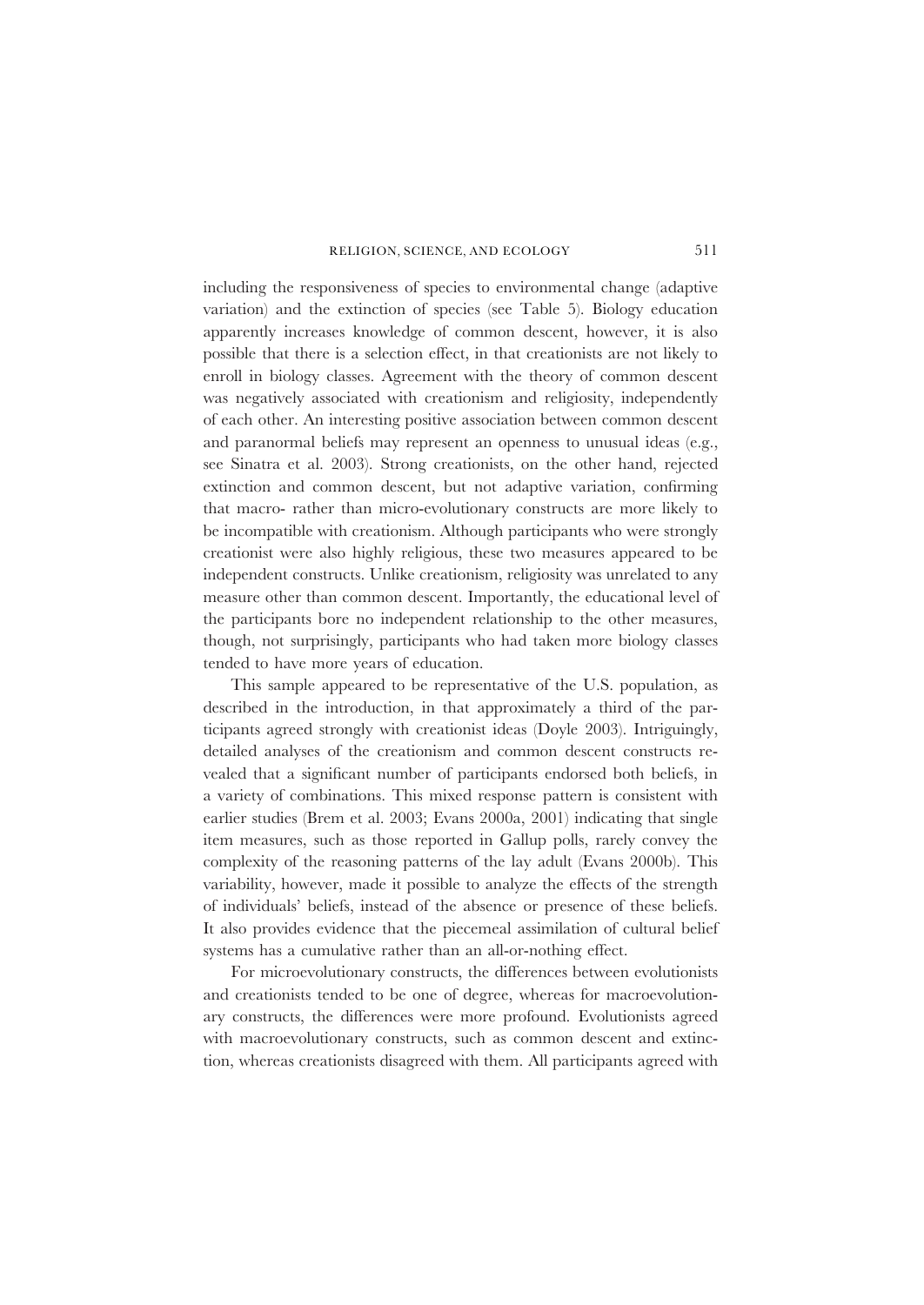adaptive variation (adaptation), a microevolutionary construct, but evolutionists had higher levels of agreement than did the creationists.

Responses to the adaptation scenarios were especially instructive (see Table 6). Participants were divided into three groups depending on whether they accepted, were neutral towards, or rejected creationist beliefs. They rated their degree of agreement to four explanations for species change. All participants disagreed with the intentional explanation (animals can choose to change) but agreed with the teleological explanation (animals adapt to changed environments) providing further evidence that these two constructs are dissociable. However, those who rejected creationism (evolutionists) were much more likely than those who accepted creationism to strongly endorse the teleological and the selectionist explanations and reject the theistic (God's plan) explanation; whereas, the reverse pattern was found for the accept-creationism group. This entire pattern of results suggests that creationist and evolutionist lay-adults both retain their folk concept of needbased adaptive change within species, with some modifications. When it comes to macroevolutionary constructs, however, creationists consider God to be the source of new species and species change, whereas evolutionists endorse naturalistic explanations of species origins and change.

A more detailed examination of the common descent measure complicated this picture. Some form of similarity reasoning apparently constrained all participants' responses, regardless of prior belief system. Normally, in the diversity effect, participants draw stronger conclusions when diverse or dissimilar exemplars are used in the argument (e.g., Heit & Hahn 2001; Lo, Sides, Rozelle & Osherson 2002). This study employed a different procedure, in which the extent to which participants agreed that species X and species Y had a common ancestor, was examined. Theoretically, creationists should agree that no species pairs have a common ancestor, whereas evolutionists should agree that all species have a common ancestor (see Table 7). The similarity of species  $X$  to species  $Y$  should not affect this conclusion.

A serendipitous finding indicated that regardless of prior belief system, the more similar the species, the more likely were participants to agree that species pairs had a common ancestor. The accept- and neutralcreationist groups agreed that similar species had a common ancestor, though they considered dissimilar species unlikely to have a common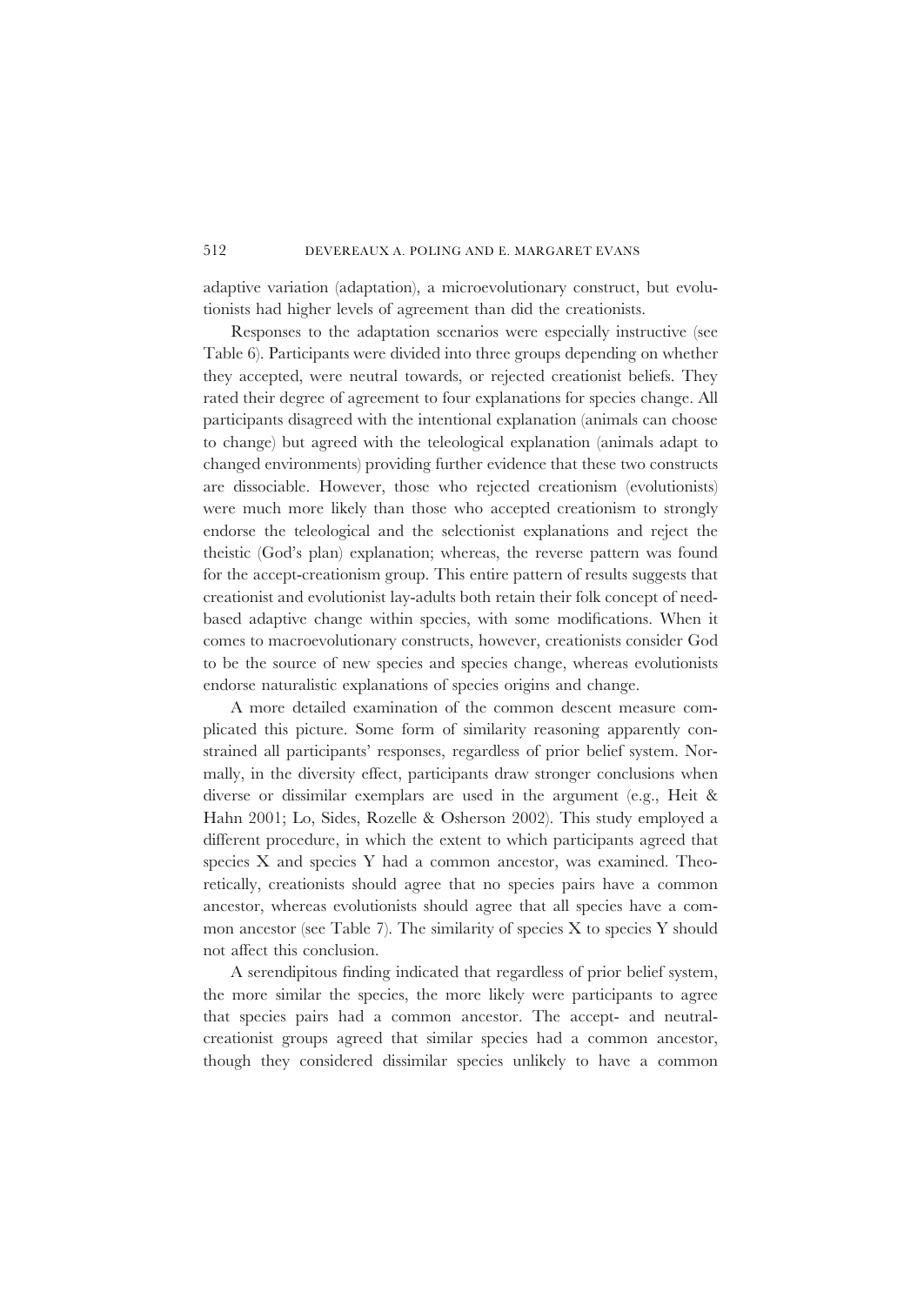ancestor (see Figure 2). Overall, as expected, evolutionists were more likely than creationists to accept the idea of common descent, whether or not the species were dissimilar. Finally, the statement, "No species have a common ancestor," should elicit a high level of agreement from creationists, and a high level of disagreement from evolutionists. Yet, all participants disagreed with the statement, with evolutionists disagreeing more strongly. A partial explanation for this set of findings, we shall argue, must lie in lay adults' concepts of species. Similar species, such as gorillas and chimpanzees or dogs and wolves are apparently considered to be the same "kind" raising the possibility that an ancestor is just another version of the same kind, not a distinct species. Dissimilar species, in contrast, may well be considered different kinds, therefore lay adults reason that they are unlikely to share a common ancestor.

More strikingly, these results reveal that lay-evolutionists (as opposed to evolutionary biologists) do not strongly endorse macroevolutionary concepts, wherein all species, including the human, have a common ancestor. On the other hand, neither do lay-creationists (as opposed to creation scientists) strongly endorse Biblical literalism, in which each species has an unique immutable God-given essence. These results can be augmented by the account given by Medin and Atran (in press) of the biological concepts of North American undergraduates. Their studies indicated that in comparison with groups from the same or different cultures who had more biological knowledge, North American undergraduates were more likely to engage in diversity reasoning and more likely to privilege the life-form level when reasoning. It is possible that either or both effects are being observed in this diversity reasoning condition; further studies are needed to disentangle these effects. Such studies should be extended to include participants who are reasoning about actual biological kinds. A limitation of this method is a reliance on paper and pencil tests of participants' agreement (or not) with a series of written propositions.

Species Concepts in Industrialized Societies. Only 7% of the lay adults in this study included reproductive isolation or a common ancestry in their definition of species. The majority defined a species as a group of animals "like mice or humans." This is close to a pre-Darwinian concept, though only 5% explicitly referred to God. This evidence, when integrated with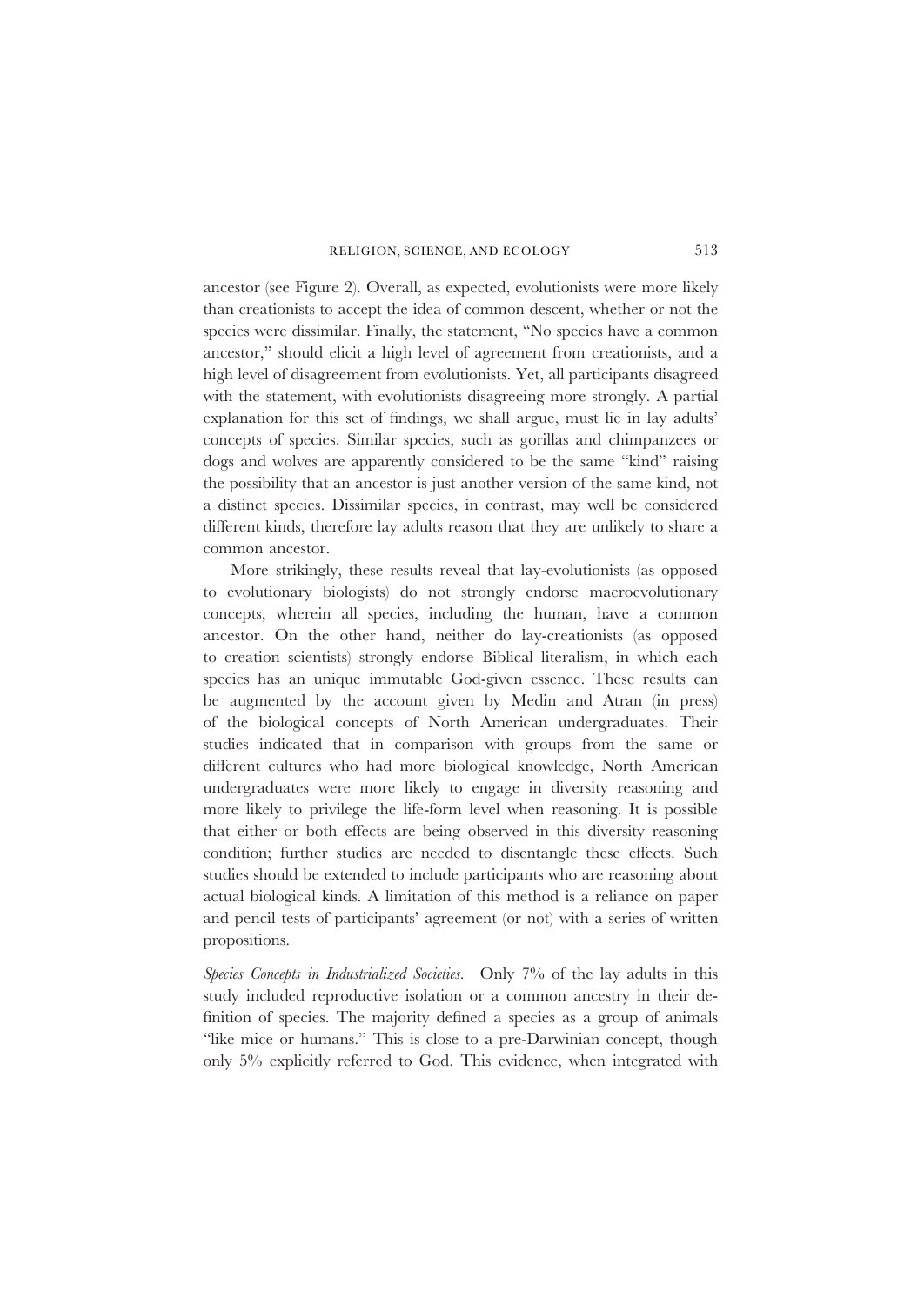the above findings, indicates that it would be a mistake to assume that lay-adults in contemporary societies who endorse evolution have a post-Darwinian view of species, even if they reject creationist ideas. Their understanding appears to be more of a synthetic blend, comprising a commonsense awareness of generic-species intertwined with partially assimilated evolutionary concepts (Atran 1990; Evans & Rosengren 2004; Vosniadou & Brewer 1987). The lay-adult appears to adopt a pre-Darwinian view of evolution, in which species adapt to novel environmental conditions, but, remain, in effect, the same kind despite the changes (see Atran 1990). This *adaptationist* view yields interesting consequences: Unlike expert biologists, adaptationists do not agree that species extinction is probable and they are especially likely to reject the idea that humans could become extinct (Poling & Evans 2004).

The concepts of species found in contemporary industrialized societies apparently include an explicit Biblical literalist concept, implicit pre-Darwinian adaptationist concepts, and an explicit post-Darwinian evolutionist concept (see Figure 1). Only the latter offers a viable naturalistic account of the emergence of distinct new species. The difference between these accounts centers on beliefs about: (1) the nature of a species (2) the relationship between species and (3) the responsiveness of species to environmental change (see Figure 1). For Biblical literalists each species is individually created by God, thus the idea of a common descent is anathema. Although creation scientists (and young children) accept that species have environmental niches to which they are uniquely adapted, called static adaptation (Evans 2000a), they do not agree that species may change in response to novel environments because this is incompatible with an essentialist view of species as stable and unchanging. Adaptationists and Darwinian evolutionists, on the other hand, acknowledge the role of novel environments in species change. For Darwinians, but not necessarily for the adaptationists, if the environment changes sufficiently then distinct new species might emerge and the parent species might become extinct. According to Darwinians, for example, a geographic separation of the original population could lead to genetic divergence and a failure to interbreed, thus, if sufficient numbers survive, a new species emerges.

Although, 69% of the lay adults in this study thought that extinction referenced the death of a species, if they do not have a post-Darwinian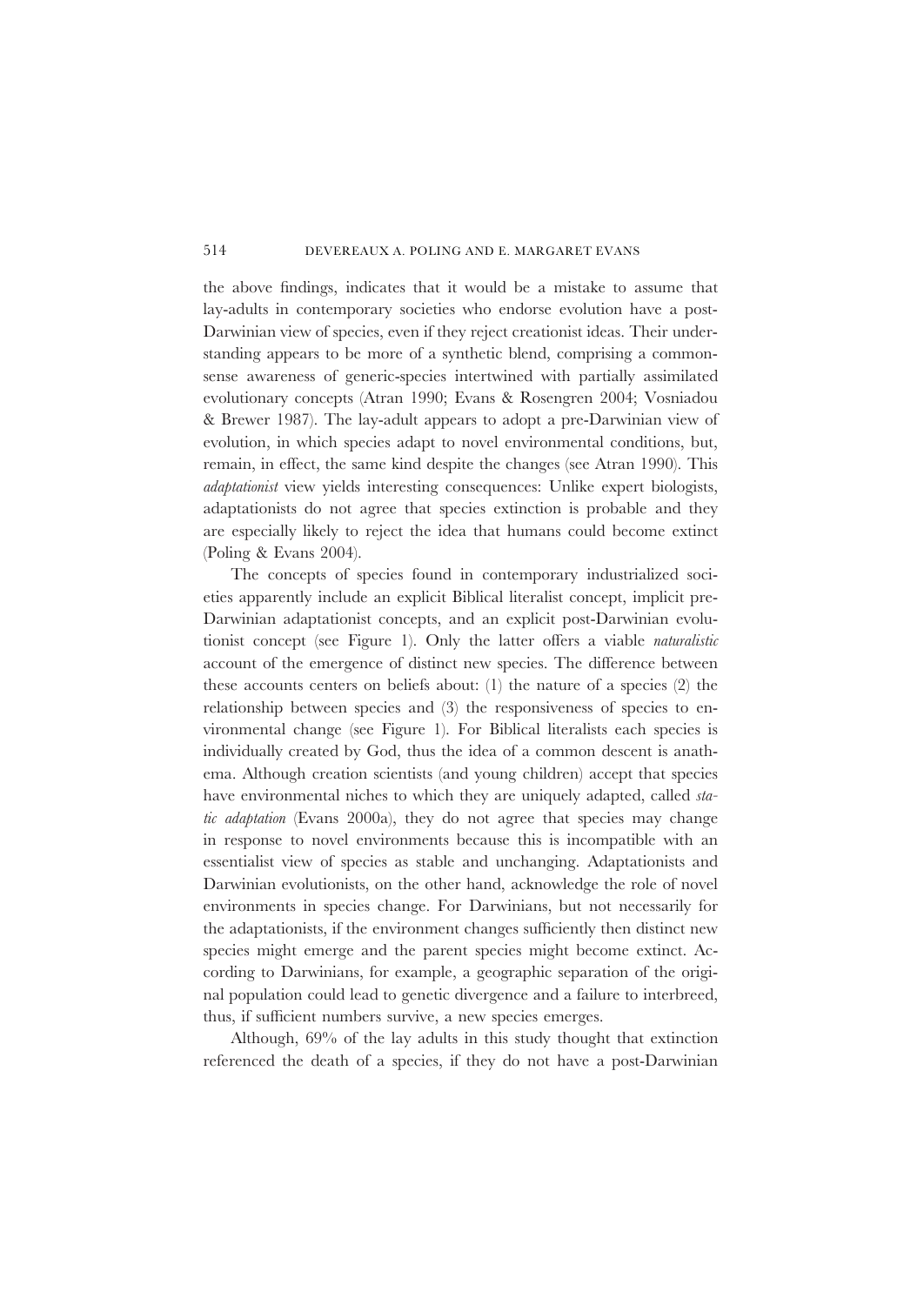concept of species then it is unclear what they make of extinction. In this and an earlier study, most lay adults rejected the idea that extinction was inevitable, though evolutionary biologists overwhelmingly endorse the nearinevitability of extinction (Poling & Evans 2004). Lay-adults in this study who were strongly creationist were especially likely to deny the possibility of extinction, ascribing the survivability of species to God's plan. For lay adults who characterize species to be kinds that adapt to new environments, a similar species, even if it could not interbreed with the original one, would still be the same kind (Evans & Rosengren 2004). Thus, the ancestor population would not be considered extinct.

How might folk beliefs and religious beliefs constrain scientific practice? Although, in this study, we did not specifically consider how practitioners of science reconcile their folk beliefs or religious convictions with their professional roles, the results can be instructive in understanding the practice of science itself. The lay-adults in this study consisted of individuals working toward college degrees, some of whom will presumably be practicing science in the future. Anecdotal evidence, described earlier, suggests that when scientific expertise contradicts ingrained religious beliefs this may create enough dissonance for the scientific field to be abandoned all together (e.g., Alfred H. Meyer as cited in Numbers 1992). Most individuals, however, self-select areas of expertise that do not seriously challenge their preexisting belief systems. Many fields, even within the biological sciences, offer a wide variety of niches, some of which may be compatible with a creationist worldview (Numbers 1992). Further, there are many scientific or mathematical fields, such as engineering or business, which offer no challenge whatsoever, and which attract creationists (Cavanaugh 1985). As described earlier, a generic education in biology is not enough to shift core folk beliefs about species and extinction. Only concentrated expertise in the specialized fields of evolutionary biology and ecology underlie scientifically sophisticated species concepts (Poling & Evans 2004).

In a related study, which focused on concepts of death and extinction, Poling and Evans (2004) examined the beliefs of children, lay-adults, medical students, and evolutionary biologists from an ecology and evolutionary biology concentration at a Midwestern university. Evolutionary biologists were more likely to view all species as interrelated, a belief that was tied to the acknowledgement that extinction is an inevitable and necessary com-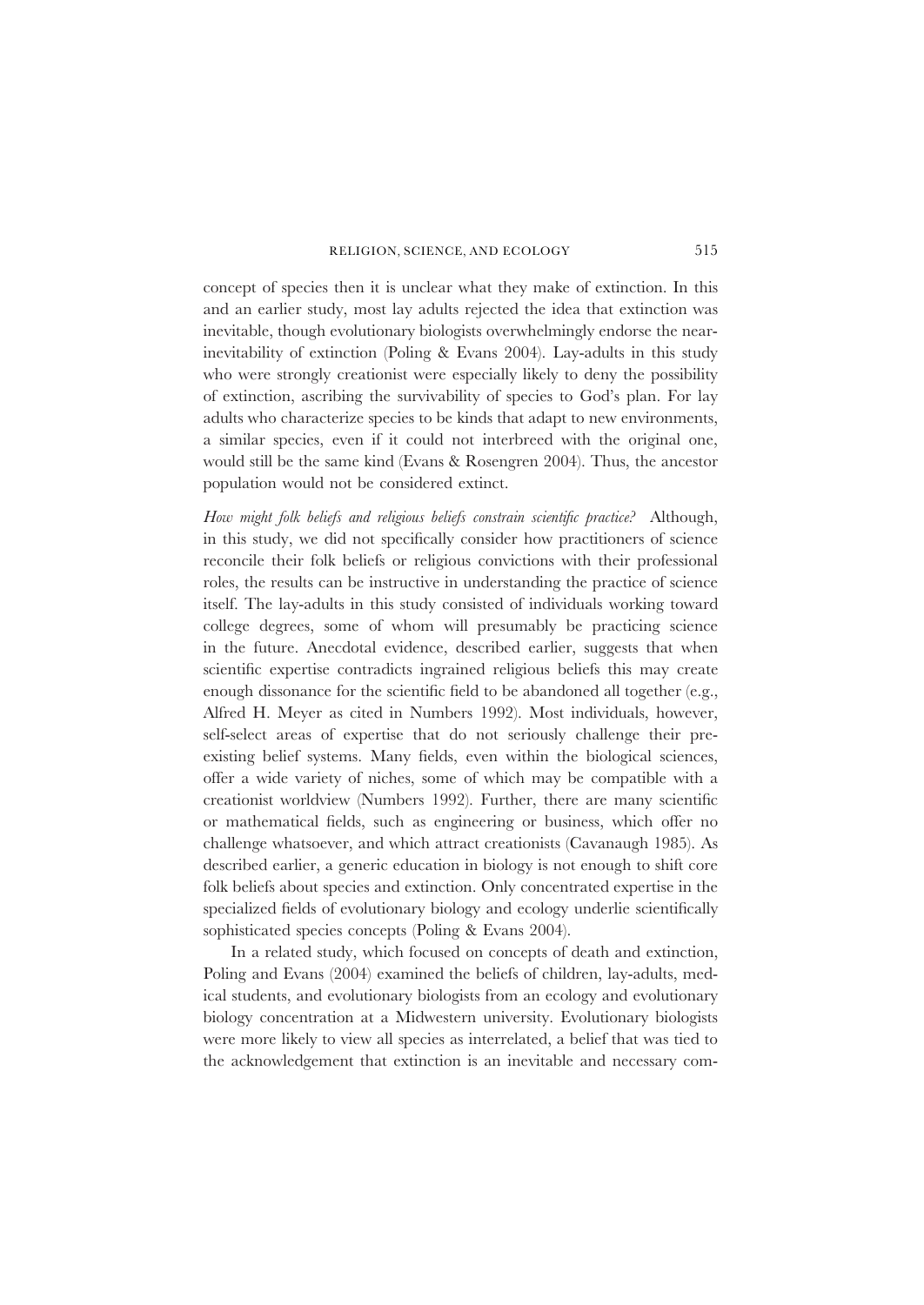ponent of evolution (see Figure 1). In addition, evolutionary biologists were more likely to eschew spiritual or religious explanations for what happens after death. Instead, they gave responses that were more biologically based, including decomposition and the subsequent use of organic matter by other living organisms. Further, the evolutionary biologists were less likely than the other groups to have religious affiliations. Those biologists who did have a religious affiliation, though, were less likely to acknowledge that extinction is inevitable when compared with their non-religious peers (Poling) & Evans 2004). Such findings support the speculation that individuals with strong religious beliefs may be less likely to choose a science that contradicts these beliefs. In addition, they suggest that biological expertise involves the transformation of folk ecological beliefs. Further research along these lines should use a developmental or microgenetic approach, to establish exactly how such a transformation is accomplished in an expert population.

# Conclusion

Contemporary lay-adults' folk beliefs resemble those of early-stage naturalists (Atran 1990). Even lay-creationists resist the hyper-essentialism of the Biblical literalists, in that they tend to accept within-species variation due to need-based adaptation to the environment. Moreover, lay-evolutionists resist the concept of speciation due to random variation and selection processes, the Darwinian model. Lay adults are apparently susceptible to rule-based, explicit cultural models emerging from science or religion. Yet, cultural models appear to modify but not override lay-adults' implicit, teleo-essentialist, concepts of species and species change, which are further constrained by similarity-based reasoning (see Figure 2). This could also be the case for evolutionary biologists and creation scientists, who may revert to a folk biology at an implicit level, only demonstrating the rule-based reasoning of their respective endeavors when assessed using techniques that access their explicit knowledge of the topic. We argue instead, however, that with repeated exposure to domain specific knowledge, experts view the natural world through a different lens, with their basic causal construals transformed but not eliminated by cultural input. How might this occur?

We adopt a position similar to that expressed by Keil (1994), which is that to explain animate behavior all three modes of construal, intention, essentialism, and teleology are needed. It is the particular combination that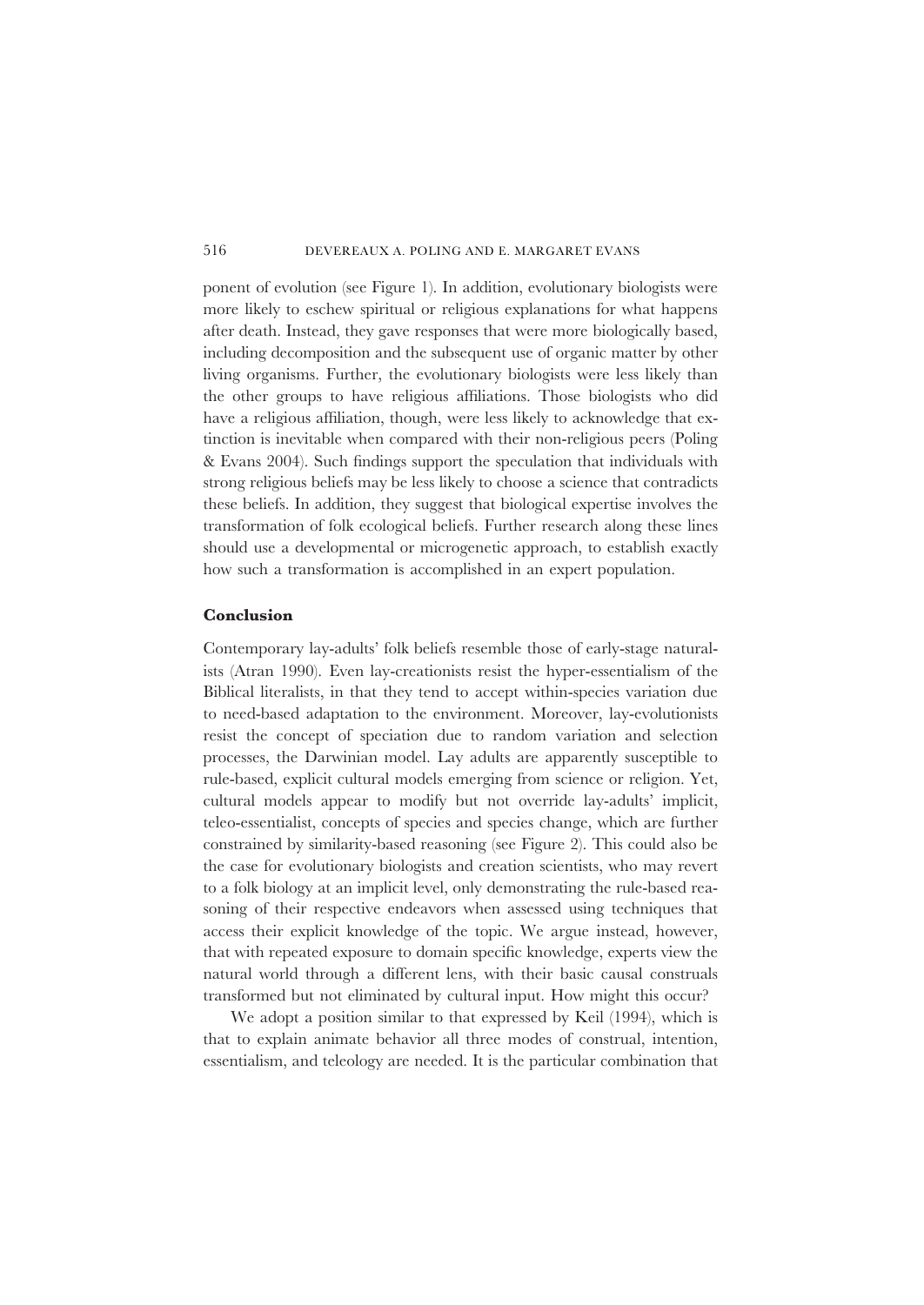delivers a particular explanation (Poling & Evans 2002; Evans & Rosengren 2004). Further, as described earlier, such a mix would explain shifts in reasoning across cultures and historical and developmental time. These findings and those from our earlier studies (Evans 2000a, 2001; Poling & Evans 2002, 2004) support Keil's position that none of these explanatory modes are uniquely tied to a domain ... they act as "footholds" that foster the acquisition of more "elaborated belief systems in . . . a number of specialized domains" (1994, p. 251).

Teleological explanation or goal-directed behavior is of key importance as it can be construed as an adaptive response to the environment. Adaptation to the current environment can occur via an anticipatory mental state, a teleo-intentional explanation, which is the core of a folk-psychological explanation. A teleo-essentialist explanation would be realized as an adaptation to ancestral environments via genetic or unanalyzed internal structures, the core of a folk-biological explanation (Evans & Poling 2003). A constrained causal flexibility with shifts between different modes of construal would occur as more knowledge is acquired, which fleshes out the skeletal structures of particular domains. As individuals immerse themselves in the evidence provided by their communities their explanatory stances shift from a commonsense folk biology to those of their respective belief systems (see Figure 1). Biblical literalists insist on the primacy of God's word as revealed in the Bible, whereas evolutionists rely on the evidence provided by nature, alone. Atran (1998) argues that "functionally unhinged" causal principles "independent of the stimulus domains to which they eventually apply, seem implausible from an evolutionary standpoint" (p. 596). We do not suggest, however, that such principles are independent of the animate domain, but just that they do not necessarily deliver a folkbiology module with essentialism as a core construct (see Gelman 2003). Further research on the conceptual primitives underlying the emergence of knowledge structures is necessary to disentangle these issues (e.g., Mandler 2000).

Science instruction that explicitly targets students' naive epistemology, as described earlier, as well as encouraging a metacognitive awareness of implicit folk concepts, is likely to have a much greater chance of successfully producing an educated lay-population and a new generation of scientists. Scientists, it would appear, have to consciously and repeatedly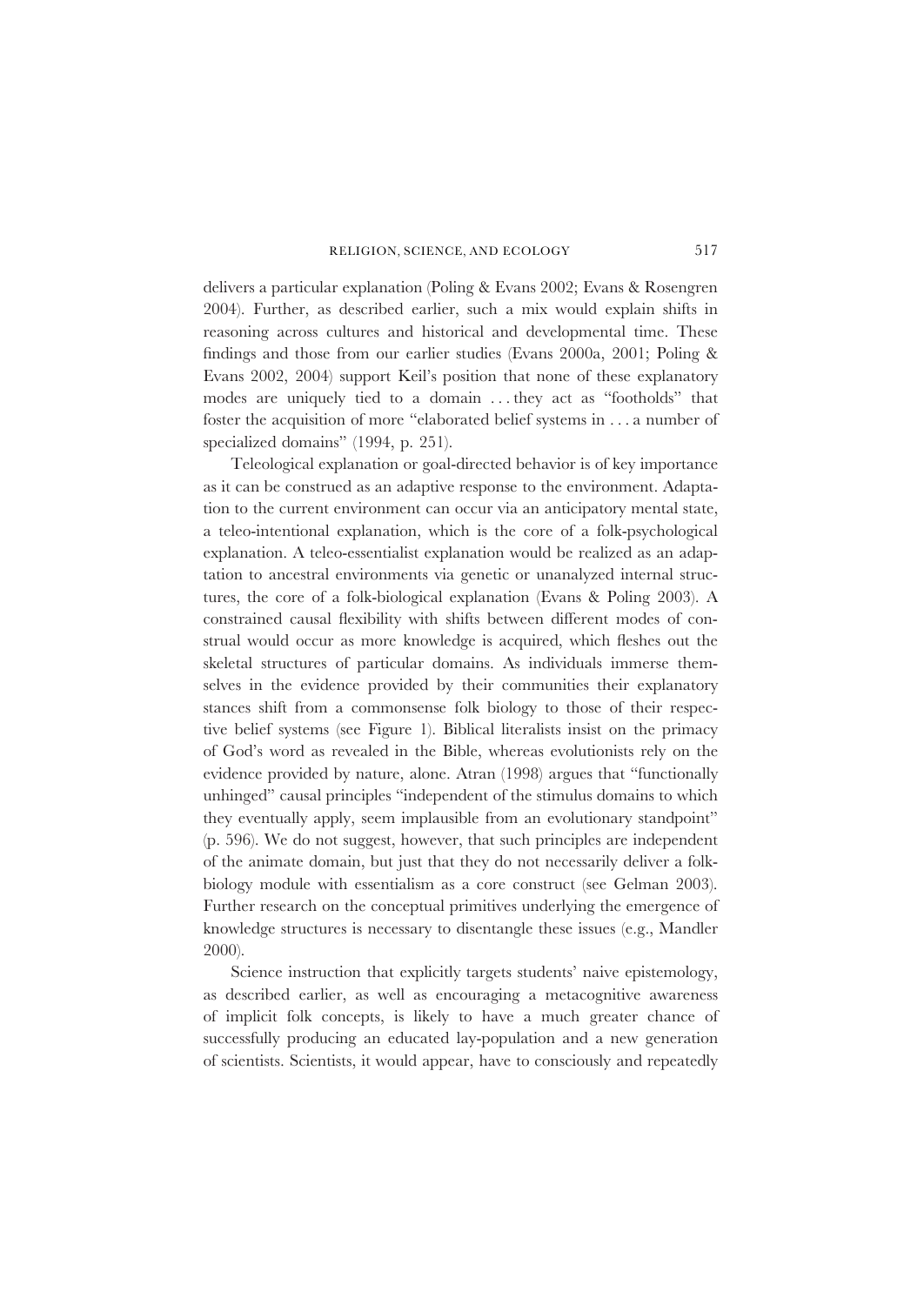apply the constructs of their disciplines, such as a post-Darwinian definition of species, in order to transcend their common-sense folk beliefs.

## **Appendix A: Adaptation Scenarios**

- 1. All members of a certain species "X" had a special breathing passage that made the air go into their bodies. There was an explosion in space and it caused the air on earth to be polluted. No other animals were affected by the pollution. However, for species X, the pollution in the air destroyed the special breathing passage.
- 2. A certain species "Y" has a thick coat of fur and cannot live in temperatures above 50°. Global changes in climate made the environment too warm for species Y to live. No other animals were affected by the warm weather. However, species Y does not shed the thick fur coat and there is no environment that remains below  $50^{\circ}$ .
- 3. Members of a species "Z" eat special types of plants in order to stay alive. All the plants that this species eats have disappeared because of pollution in the rain. No other animals need these plants to survive but now there is no more food left for species Z to eat.

# Appendix B: Mean Agreement Scores (Standard Deviations) for the Whole Sample on Items Used to Test Diversity Reasoning

| Common Descent Item                                           | Mean $(S.D.)$ |
|---------------------------------------------------------------|---------------|
| Low Diversity/High Similarity                                 |               |
| Gorillas, monkeys, and chimpanzees all have a common ancestor | 4.04(.91)     |
| Salamanders, lizards and crocodiles have a common ancestor    | 4.00(0.82)    |
| Dogs, covotes and wolves all have a common ancestor           | 3.90(.85)     |
| Monkeys, baboons, and humans all have a common ancestor       | 3.38(1.3)     |
| High Diversity/Low Similarity                                 |               |
| Crocodiles, rodents and turtles all have a common ancestor    | 2.97(1.1)     |
| Rodents and dogs have a common ancestor                       | 2.68(1.1)     |
| Rats, whales, and zebras all have a common ancestor           | 2.53(1.2)     |
| Dolphins and humans have a common ancestor                    | 2.43(1.2)     |

Note. Range of scores for each construct:  $1 =$  strongly disagree,  $3 =$  neutral,  $5 =$  strongly agree.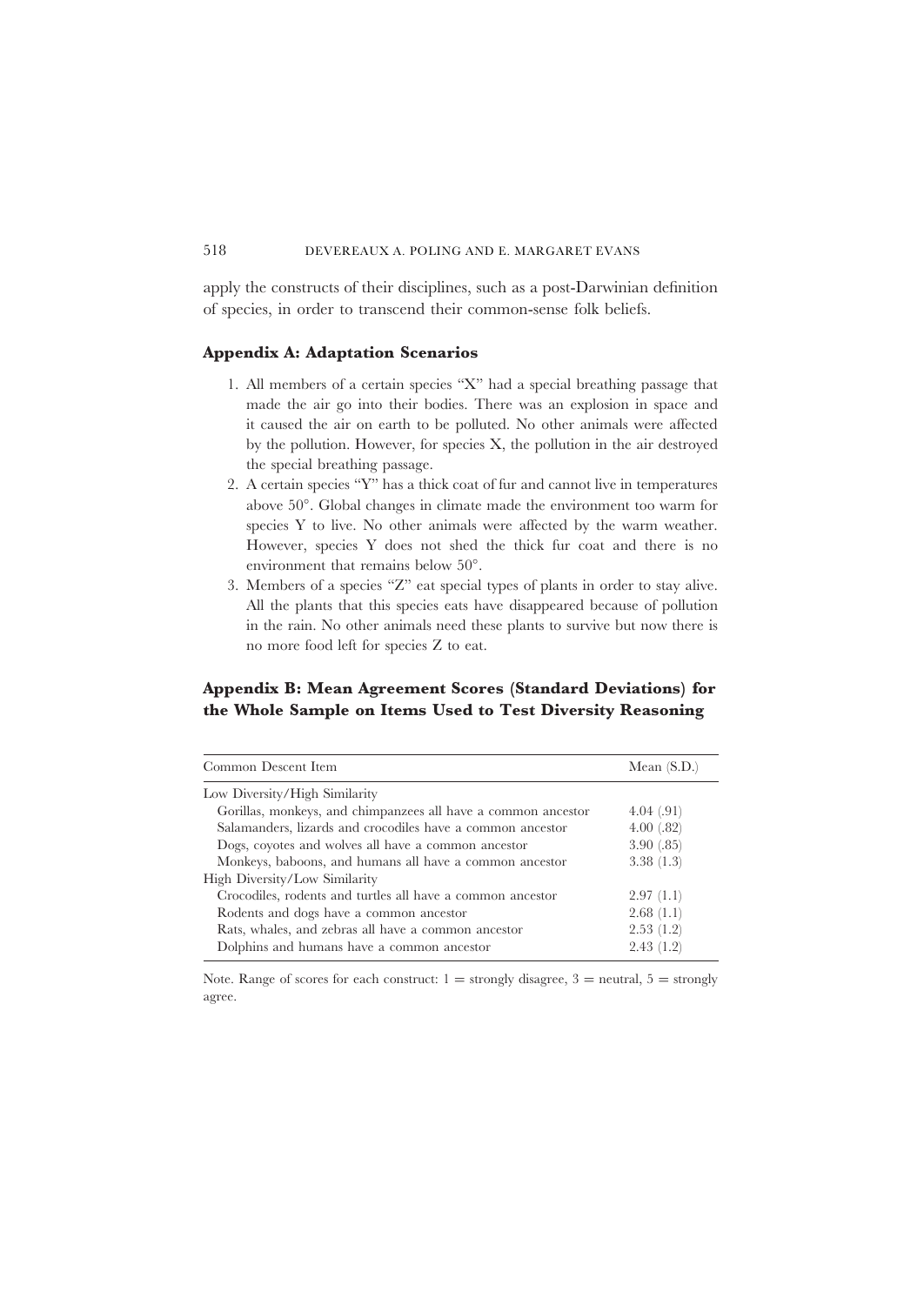#### **REFERENCES**

1998 "Introduction." In C. Allen, M. Bekoff & G. Lauder (Eds.), Nature's purposes: Analysis of function and design in biology (pp. 1-27). Cambridge, MA: MIT Press.

ANDERSON, O.R., D. RANDLE & T. COVOTSOS

- 2001 The role of ideational networks in laboratory inquiry learning and knowledge of evolution among seventh grade students. Science Education 85, 410-425.
- ATRAN, S.
	- 1990 Cognitive foundations of natural history: Towards an anthropology of science. Cambridge: Cambridge University Press.
	- 1995 "Causal constraints on categories and categorical constraints on biological reasoning across cultures." In D. Sperber, D. Premack & A.J. Premack (Eds.). Causal cognition: A multidisciplinary debate (pp. 205-233). Oxford: Clarendon Press.
	- 1998 Folk Biology and the anthropology of science: Cognitive universals and cultural particulars. Behavioral and Brain Sciences 21, 547-609.
- ATRAN, S., D. MEDIN & N. ROSS
	- 2004 Evolution and devolution of knowledge: A tale of two biologies. Journal of the Royal Anthropological Institute 10, 395-420.
- BANET, E. & G.E. AYUSO
	- 2003 Teaching of biological inheritance and evolution of living beings in secondary school. International Journal of Science Education 25, 373-407.

- 2000 Developing and acting upon one's conception of the nature of science: A followup study. Journal of Research in Science Teaching 37, 563-581.
- BISHOP, B.A. & C.W. ANDERSON
	- 1990 Student conceptions of natural selection and its role in evolution. Journal of Research in Science Teaching 27, 415-428.
- BIZZO, N.M.V.
	- 1994 From down house landlord to Brazilian high school students: What has happened to evolutionary knowledge on the way. Journal of Research in Science Teaching 31, 537-556.
- BREM, S.K., M. RANNEY & J. SCHINDEL
	- 2003 Perceived consequences of evolution: College students perceive negative personal and social impact in evolutionary theory. Science Education 87, 181-206.

- 1979 Problems in learning the concept of natural selection. Journal of Biological Education 13, 119-122.
- 1984 Misconceptions about the concept of natural selection by medical biology students. Science Education 68(4), 493-503.

## CAREY, S.

- 1985 Conceptual change in childhood. Cambridge. MA: MIT Press.
- 1995 "On the origins of causal understanding." In D. Sperber, D. Premack & A.J. Premack (Eds.), Causal cognition: A multidisciplinary debate (pp. 268-302). Oxford: Clarendon Press.

ALLEN, C., M. BEKOFF & G. LAUDER

BELL, R.L., N.G. LEDERMAN & F. ABD-EL-KHALICK

BRUMBY, M.N.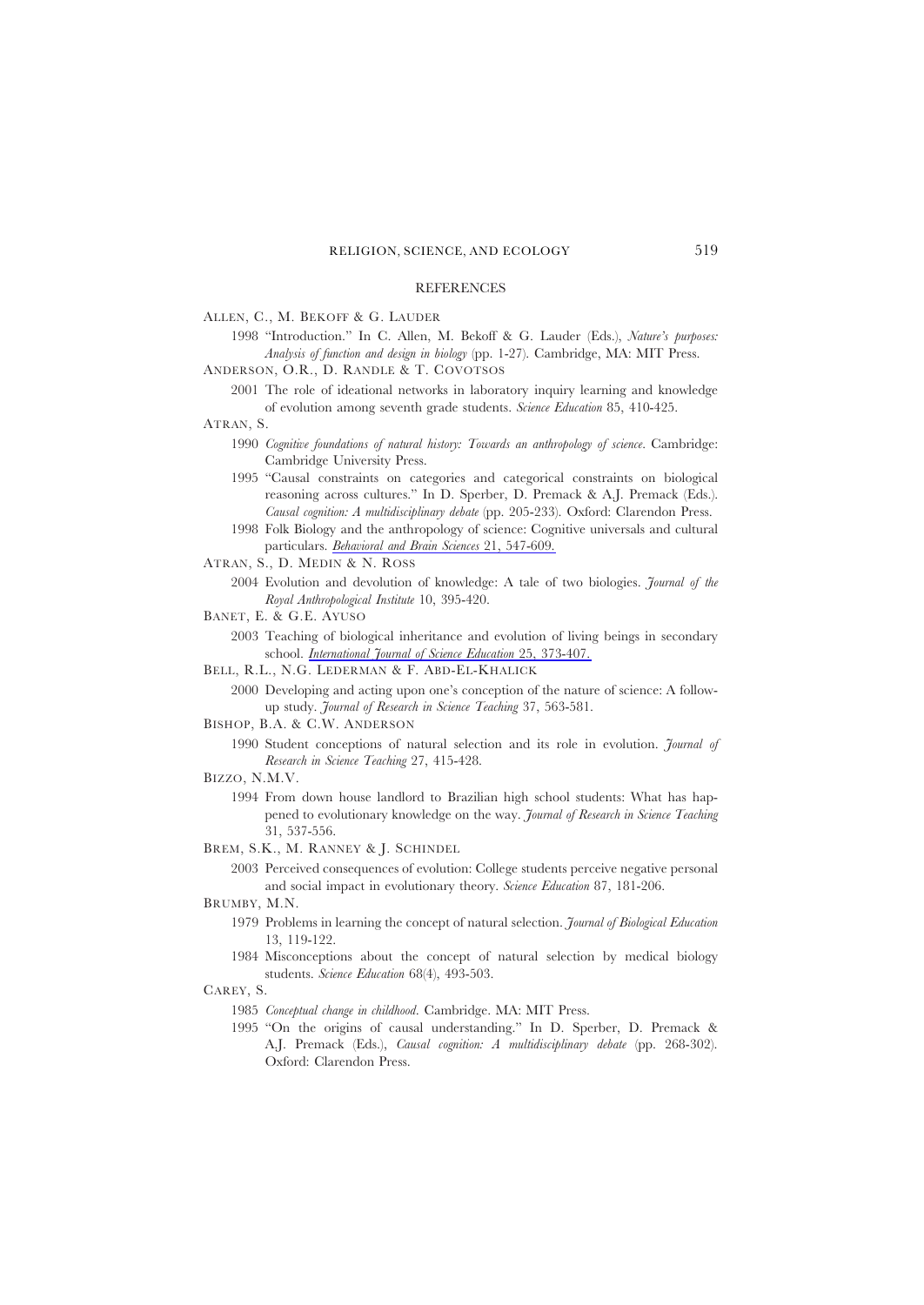#### CHAMBERS, R.

1994 Vestiges of the Natural History of Creation and Other Evolutionary Writings (Originally published in 1844 and 1845). Chicago and London: The University of Chicago Press.

#### CHICK, J.T.

2000 English-Big Daddy. http://www.chick.com/reading/tracts/0055/0055 01.asp

#### CLOUGH, E.E. & C. WOOD-ROBINSON

1985 How secondary students interpret instances of biological adaptation. Journal of Biological Education 19, 125-130.

#### COBERN, W.W.

2000 The nature of science and the role of knowledge and belief. Science and Education 9, 219-246.

## COHEN, I.

1960 A coefficient of agreement for nominal scales. Educational and Psychological Measurement 20, 37-46.

## CREWS, F.

2001 Saving us from Darwin. The New York Review of Books. XLVIII: 24-27.

#### CAVANAUGH, M.A.

1985 Scientific creationism and rationality. Nature 315, 185-189.

#### DAGHER, Z.R. & S. BOUJAOUDE

1997 Scientific views and religious beliefs of college students: The case of biological evolution. Journal of Research in Science Teaching 34, 429-445.

#### DAWKINS, R.

1987 The Blind Watchmaker, New York: Norton,

#### DEADMAN, J.A. & P.J. KELLY

1978 What do secondary school boys understand about evolution and heredity before they are taught about the topics. Journal of Biological Education 12, 7-15.

#### DOYLE, R.

2003 Sizing up evangelicals: Fundamentalism persists but shows signs of moderation. Scientific American 228, 37.

## EVANS, E.M.

- 2000a The emergence of beliefs about the origins of species in school-age children. Merrill-Palmer Quarterly 46(2), 221-254.
- 2000b "Beyond Scopes: Why creationism is here to stay." In K. Rosengren, C. Johnson and P. Harris (Eds.), Imagining the impossible: Magical, scientific, and religious thinking in children (pp. 305-331). Cambridge, UK: Cambridge University Press.
- 2001 Cognitive and contextual factors in the emergence of diverse belief systems: Creation versus evolution. Cognitive Psychology 42, 217-266.
- EVANS, E.M. & D.A. POLING
	- 2003 Causal flexibility in children's and adults' reasoning about living kinds. In E.M. Evans, & G. Hatano, (Co-Chairs), How do children reason about nature? Biennial Meeting of the Cognitive Development Society, Park City, UT, October.

520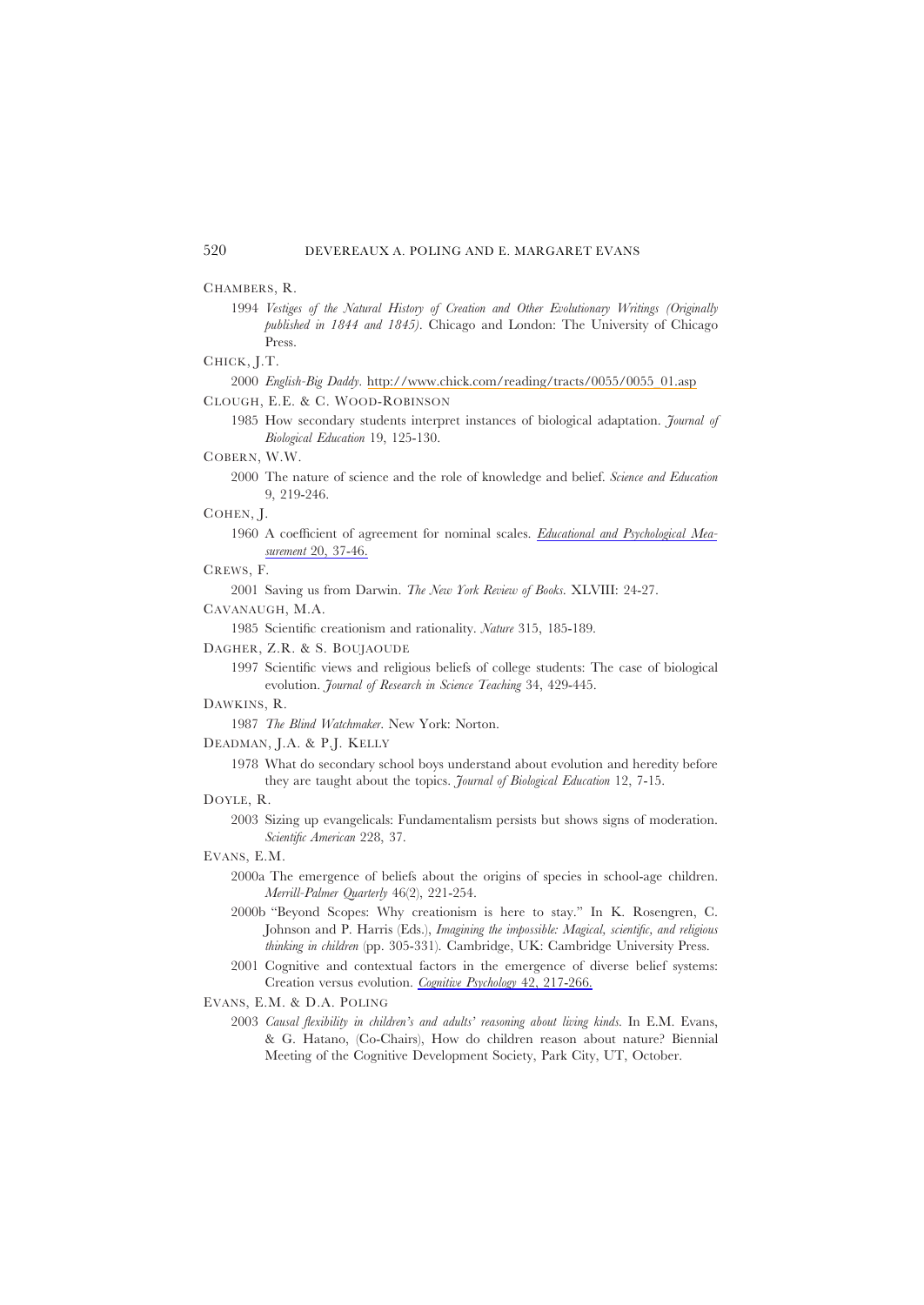- EVANS, E.M., D.A. POLING & M.S. MULL
	- 2001 Confronting the existential questions: Children's understanding of death and origins. Paper presented at the Biennial Meeting of the Society for Research In Child Development, Minneapolis, MN, April.
- EVANS, E.M. & K.R. ROSENGREN
	- 2004 Why is evolution so difficult to "think"? A developmental constraints perspective. Unpublished manuscript.
- FERRARI, M. & M.T.H. CHI
	- 1998 The nature of naive explanations of natural selection. International Journal of Science Education 20(10), 1231-1256.
- GELMAN, S.A.
	- 2003 The Essential Child: Origins of Essentialism in Everyday Thought. Oxford: Oxford University Press.
- GELMAN, S.A. & H.M. WELLMAN
	- 1991 Insides and essences: Early understandings of the non-obvious. Cognition 38, 213-244.
- GUTHEIL, G., A. VERA & F.C. KEIL
	- 1998 Do houseflies think? Patterns of induction and biological beliefs in development. Cognition 66, 33-49.
- HATANO, G., K. INAGAKI & E. MORITA
	- 2002 "Understanding of adaptation and evolution by elementary school children." In G. Hatano, (Chair), The evolution of the evolution concept: Effects of intervention. Paper presented at the Annual Meeting of the American Education Research Association, New Orleans, LA, April.
- HEIT. E. & U. HAHN

2001 Diversity-based reasoning in children. Cognitive Psychology 43, 243-273.

INAGAKI, K. & G. HATANO

2002 Young children's naive thinking about the biological world. New York: Psychology Press.

- JEFFREY, K.R. & L.E. ROACH
	- 1994 A study of the presence of evolutionary protoconcepts in pre-high school textbooks. Journal of Research in Science Teaching 31, 507-518.
- JOHNSON-LAIRD, P.N., P. LEGRENZI & V. GIROTTO
	- 2004 How we detect logical inconsistencies. Current Directions in Psychological Science 13,  $41 - 45$

- 1994 "The birth and nurturance of concepts by domains: The origins of concepts of living things." In L.A. Hirschfeld and S.A. Gelman (Eds.), Mapping the mind: Domain specificity in cognition and culture (pp. 234-254). Cambridge: CUP.
- KEIL, F.C. & R.A. WILSON
	- 2000 "Explaining explanation." In F.C. Keil and R.A. Wilson (Eds.), Explanation and cognition (pp. 1-19). Cambridge, MA: The MIT Press.

## KELEMEN, D.

1999 The scope of teleological thinking in preschool children. Cognition 70, 241-272.

KEIL, F.C.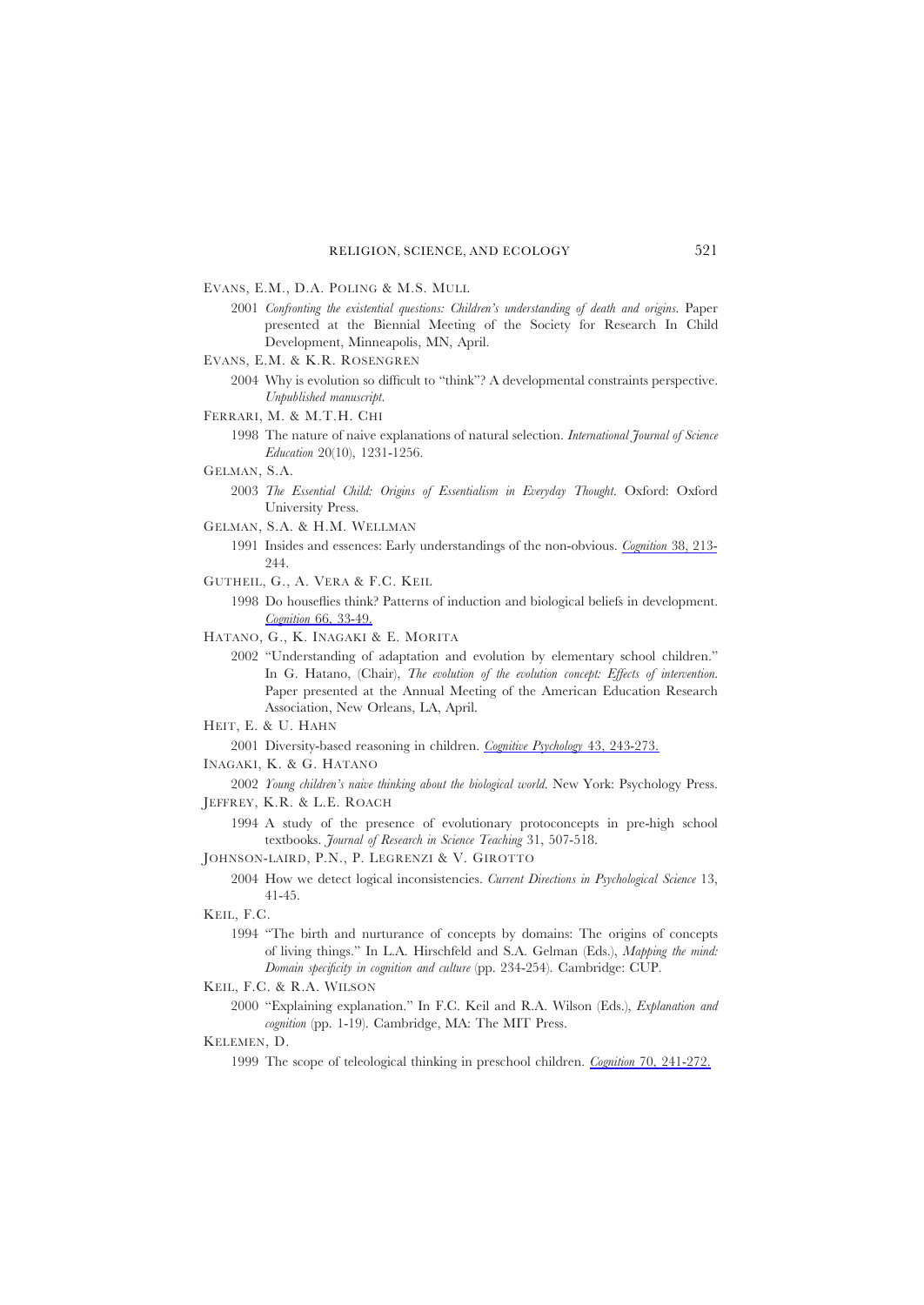#### DEVEREAUX A. POLING AND E. MARGARET EVANS

- 2004 Are children "intuitive theists"? Reasoning about purpose and design in nature. Psychological Science 15, 295-301.
- LAWSON, A.E. & W.A. WORSNOP
	- 1992 Learning about evolution and rejecting a belief in special creation: Effects of reflective reasoning skill, prior knowledge, prior belief and religious commitment. Journal of Research in Science Teaching 29, 143-166.

LEWIS-BECK, M.S.

1980 Applied regression. Beverly Hills, CA: Sage.

LO, Y., A. SIDES, J. ROZELLE & D. OSHERSON

2002 Evidential diversity and premise probability in young children's inductive judgment. Cognitive Science 26, 181-206.

## MANDLER, J.M.

## MAYR, E.

- 1982 The growth of biological thought: Diversity, evolution and inheritance. Cambridge, MA: Harvard University Press.
- 1991 One long argument: Charles Darwin and the genesis of modern evolutionary thought. Cambridge, MA: Harvard University Press.

#### MEDIN, D.L. & S. ATRAN

(in press) The native mind: Biological categorization and reasoning in development and across cultures. Psychological Review.

#### MEDIN, D. & A. ORTONY

1989 "Comments on Part 1: Psychological essentialism." In S. Vosniadou and A. Ortony (Eds.), Similarity and analogical reasoning (pp. 179-193). Cambridge, US: Cambridge University Press.

## MISHLER, B.D.

1999 "Getting rid of species?" In R.A. Wilson (Ed.), Species: New Interdisciplinary essays (pp. 307-315). Cambridge, MA: MIT Press.

#### MORRIS, H.M. & G.E. PARKER

1982 What is creation science. El Cajon, CA: Master Books.

## NUMBERS, R.L.

1992 The creationists: The evolution of scientific creationism. New York: Knopf.

OPFER, J.E.

- 2002 Identifying living and sentient kinds from dynamic information: the case of goaldirected versus aimless autonomous movement in conceptual change. Cognition 86, 97-122.
- PASSMORE, C. & J. STEWART

#### PENNOCK, R.T.

2002 Should creationism be taught in the public schools? Science and Education 11, 111-133.

<sup>2000</sup> Perceptual and conceptual processes in infancy. *Journal of cognition and development*  $1, 3-36.$ 

<sup>2002</sup> A modeling approach to teaching evolutionary biology in high schools. Journal of Research in Science Teaching 39, 185-204.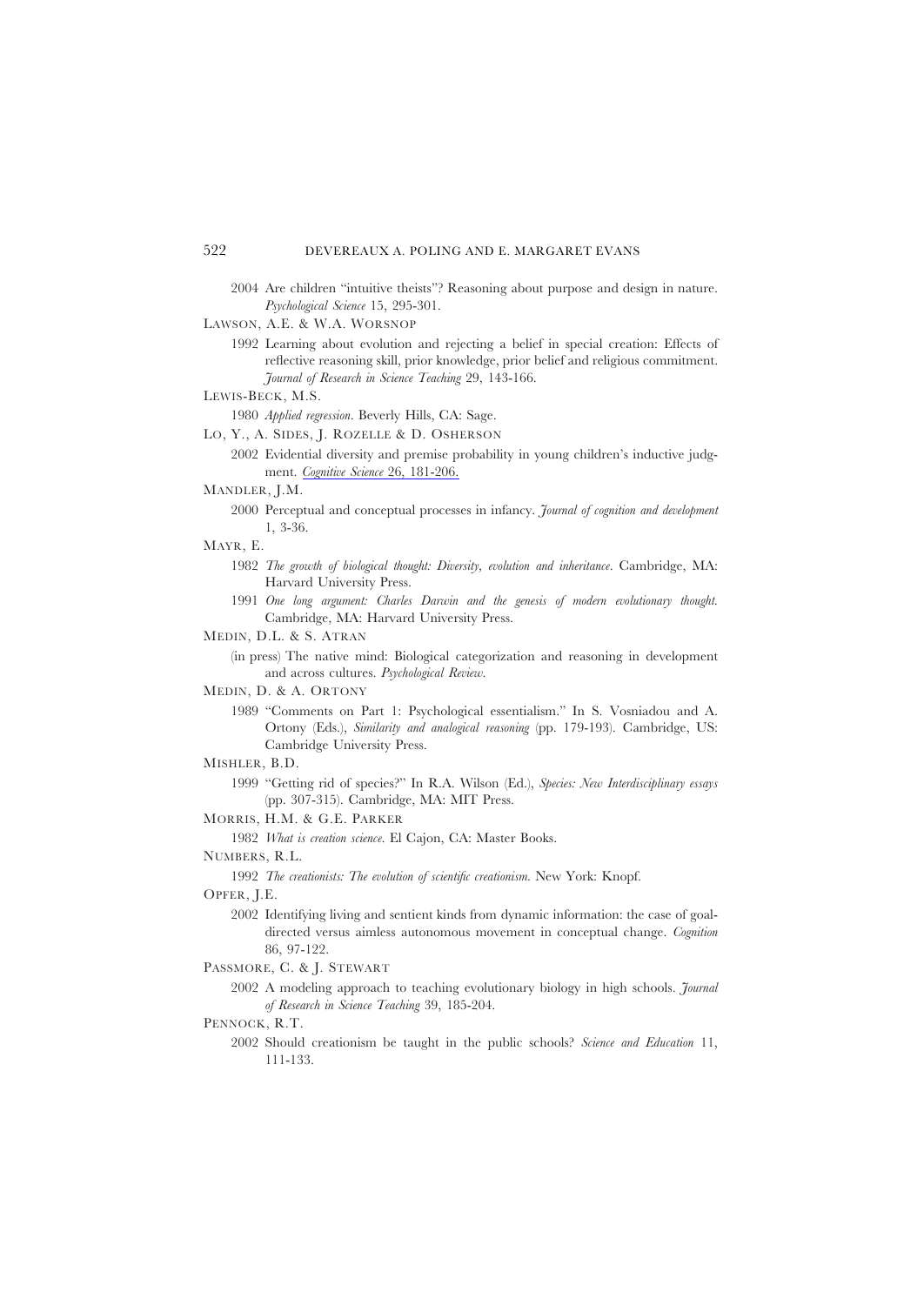#### POLING, D.A. & E.M. EVANS

- 2002 Why do birds of a feather flock together? Developmental change in the use of multiple explanations: Intention, teleology, essentialism. British Journal of Developmental Psychology 20, 89-112.
- (2004) Are dinosaurs the rule or the exception? Developing concepts of death and extinction. Cognitive Development 19, 363-383.

ROSENGREN, K.S., G. DEHART, M.G. TAYLOR & D.P. MARZOLF

- 2003 Kittens & cats, caterpillars & butterflies: Children's understanding of parentoffspring resemblance. Manuscript under review.
- ROSENGREN, K.S., S.A. GELMAN, C. KALISH & M. MCCORMICK
	- 1991 As time goes by: Children's early understanding of growth in animals. Child Development 62, 1302-1320.
- ROSS, N., D. MEDIN, J. COLEY & S. ATRAN
	- 2003 Cultural and experiential differences in the development of folk biological induction. Cognitive Development 18, 25-47.
- SAMARAPUNGAVAN, A. & R.W. WIERS
	- 1997 Children's thoughts on the origin of species: A study of explanatory coherence. Cognitive Science 21, 147-177.
- SANDOVAL, W.A. & K. MORRISON
	- 2003 High school students' ideas about theories and theory change after a biological inquiry unit. Journal of Research in Science Teaching 40, 369-392.

#### SECORD, J.A.

1994 Introduction. Vestiges of the Natural History of Creation and Other Evolutionary Writings. Chicago and London: The University of Chicago Press.

#### SETTLAGE JR., J.

1994 Conceptions of natural selection: A snapshot of the sense-making process. Journal of Research in Science Teaching 31, 449-457.

## SHTULMAN, A.

- 2003 Intuitive evolution: The role of conceptual change in learning Darwinism. Paper presented at the Biennial meeting of the Society for Research in Child Development, Tampa, FL, April.
- SINATRA, G.M., S.A. SOUTHERLAND, F. MCCONAUGHY & J.W. DEMASTES
	- 2003 Intentions and beliefs in students' understanding and acceptance of biological evolution. Journal of Research in Science Teaching 40(5), 510-528.

SOUTHERLAND, S.A., E. ABRAMS, C.L. CUMMINS & J. ANZELMO

- 2001 Understanding students' explanations of biological phenomena: Conceptual frameworks or P-Prims. Science Education 85, 328-348.
- SPRINGER, K. & F.C. KEIL
	- 1989 On the development of biologically specific beliefs: The case of inheritance. Child Development 60, 637-648.
- SWARTS, F.A., O.R. ANDERSON & F.J. SWETZ
	- 1994 Evolution in secondary school textbooks of the PRC, the USA, and the latter stages of the USSR. Journal of Research in Science Teaching 31, 475-505.